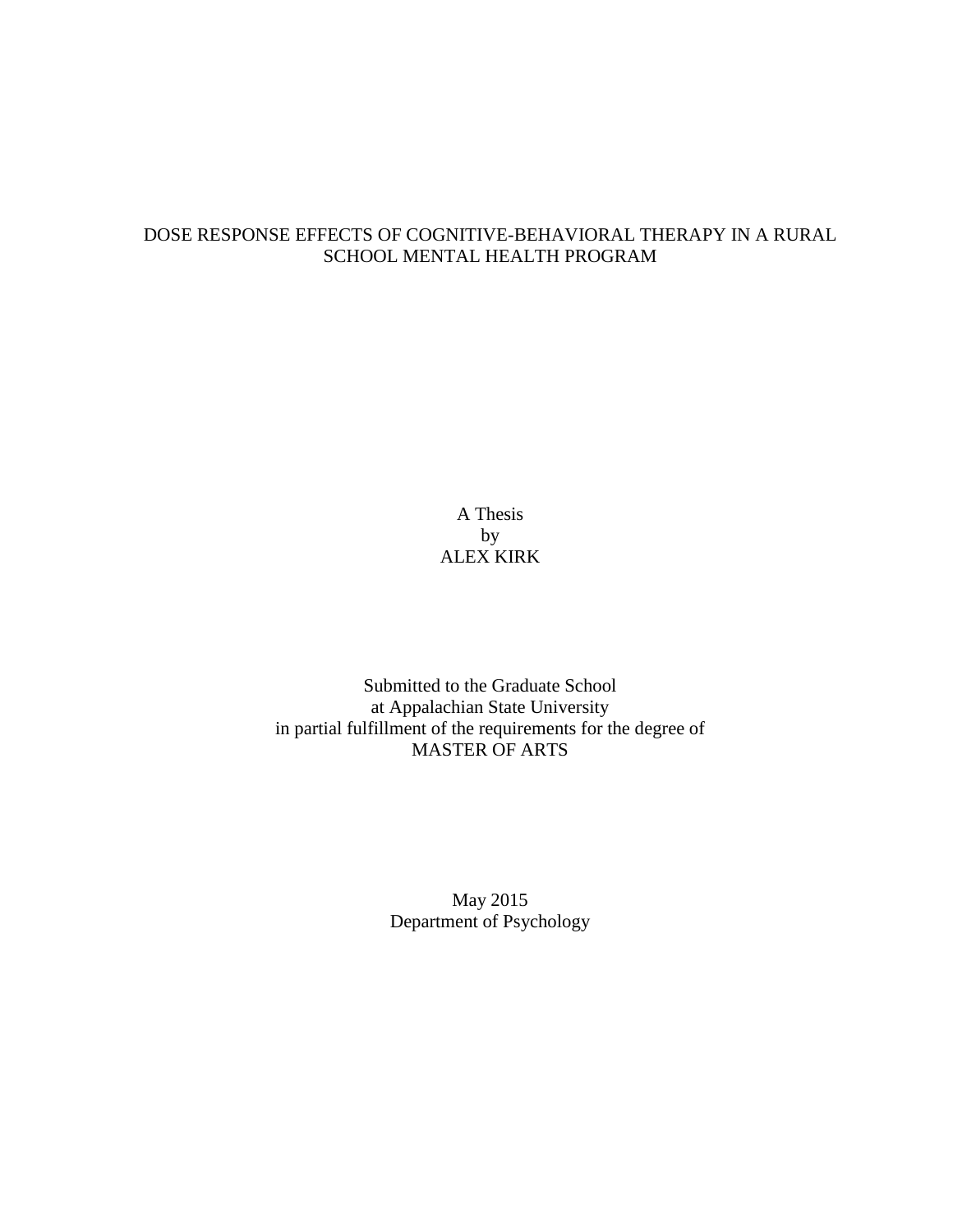# DOSE RESPONSE EFFECTS OF COGNITIVE-BEHAVIORAL THERAPY IN A RURAL SCHOOL MENTAL HEALTH PROGRAM

A Thesis by ALEX KIRK May 2015

APPROVED BY:

Kurt D. Michael, Ph.D. Chairperson, Thesis Committee

John Paul Jameson, Ph.D. Member, Thesis Committee

Will Canu, Ph.D. Member, Thesis Committee

Shawn Bergman, Ph.D. Member, Thesis Committee

James C. Denniston, Ph.D. Chairperson, Department of Psychology

Max C. Poole, Ph.D. Dean, Cratis Williams Graduate School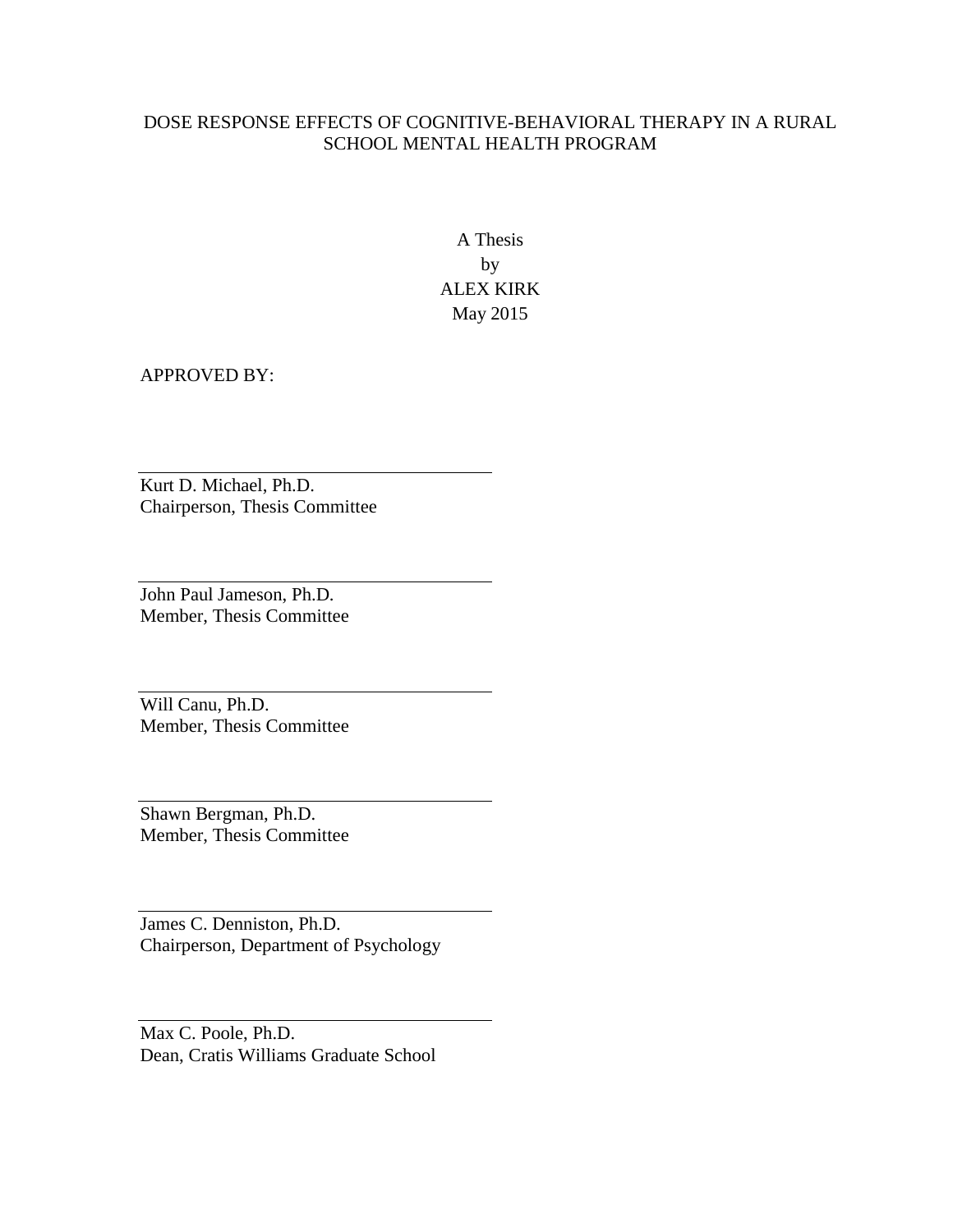Copyright by Alex Kirk 2015 All Rights Reserved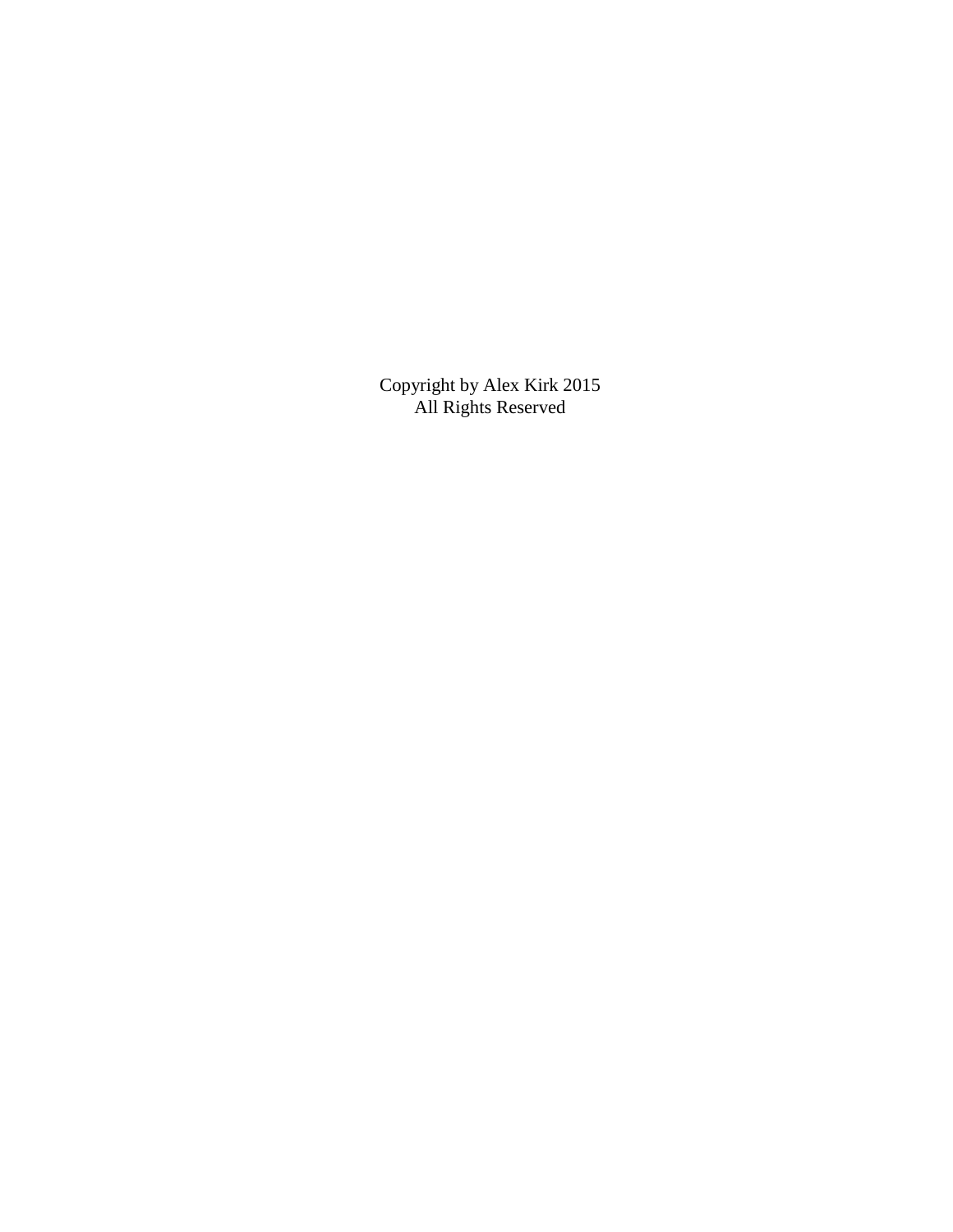# **Abstract**

# DOSE RESPONSE EFFECTS OF COGNITIVE-BEHAVIORAL THERAPY IN A RURAL SCHOOL MENTAL HEALTH PROGRAM

Alex Kirk B.A. Hope College M.A. Appalachian State University

Chairperson: Dr. Kurt D. Michael, Ph.D.

School mental health (SMH) programs have been shown to be effective in providing empirically-based treatment to youth who otherwise might not receive treatment. However, a limitation of SMH programs is that they entail extended holiday breaks and typically do not operate over the summer, along with the fact that they often require pulling students from instruction time in order for them to receive therapy. These time limitations suggest that treatment needs to be expeditious and potent. Although researchers have investigated dose response to treatment, particularly for adult samples, no studies were located that addressed the question of dose response to treatment in SMH programs. The purpose of the present study was to address this gap in the literature by evaluating the dose response to SMH treatment in a sample of adolescents with diverse symptoms. Results showed an average total treatment response of a 26.81-point decrease in YOQ-30 score across 14 sessions of CBT. Further, adolescents exhibited reliable change (i.e., one of two RCI indicators) in YOQ-30 score within an average of 2.91 sessions. Finally, it was found that baseline scores on the Depression and Hyperactivity subscales of the BASC-2, along with total YOQ-30 score, reliably predicted treatment response. These findings not only advance our understanding of

iv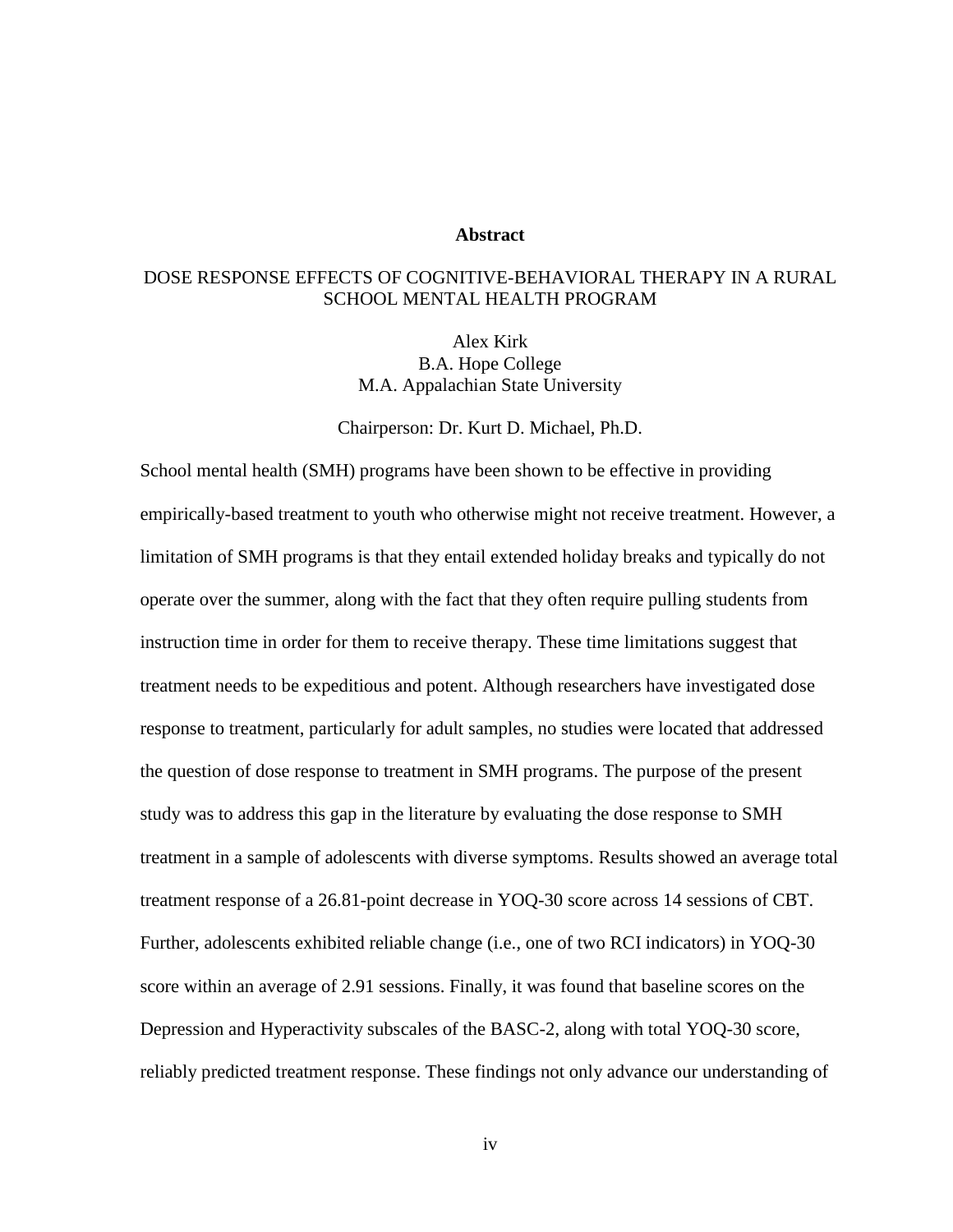dose response to CBT in SMH settings, but they create opportunities to better inform, individualize, and prescribe effective treatment strategies in similar contexts.

*Keywords:* school mental health, cognitive behavioral therapy, dose response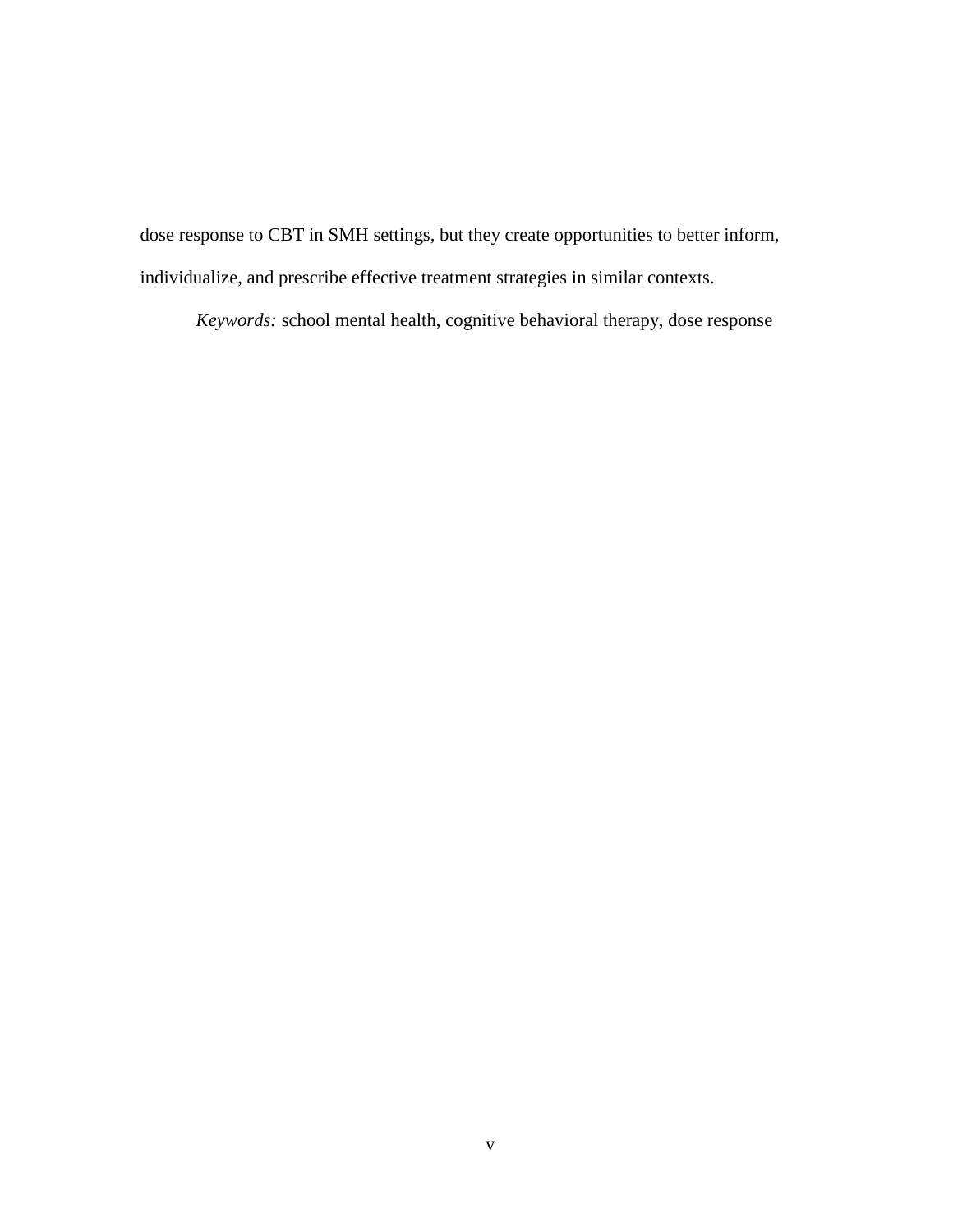# **Acknowledgements**

I would first like to thank my graduate mentor and thesis chair, Dr. Kurt Michael, for his support and guidance in all matters both clinical and empirical for the past three years. Additionally, I would like to thank Dr. Shawn Bergman for his extensive help and patience while collaborating on the analyses for this thesis, Dr. JP Jameson for challenging me both inside and outside of the classroom in various academic discussions and for helping to formulate the idea for this project, and Dr. Will Canu for his fantastically high standards of writing and evidence-based work. I am entirely grateful to have had all these individuals serve on my thesis committee.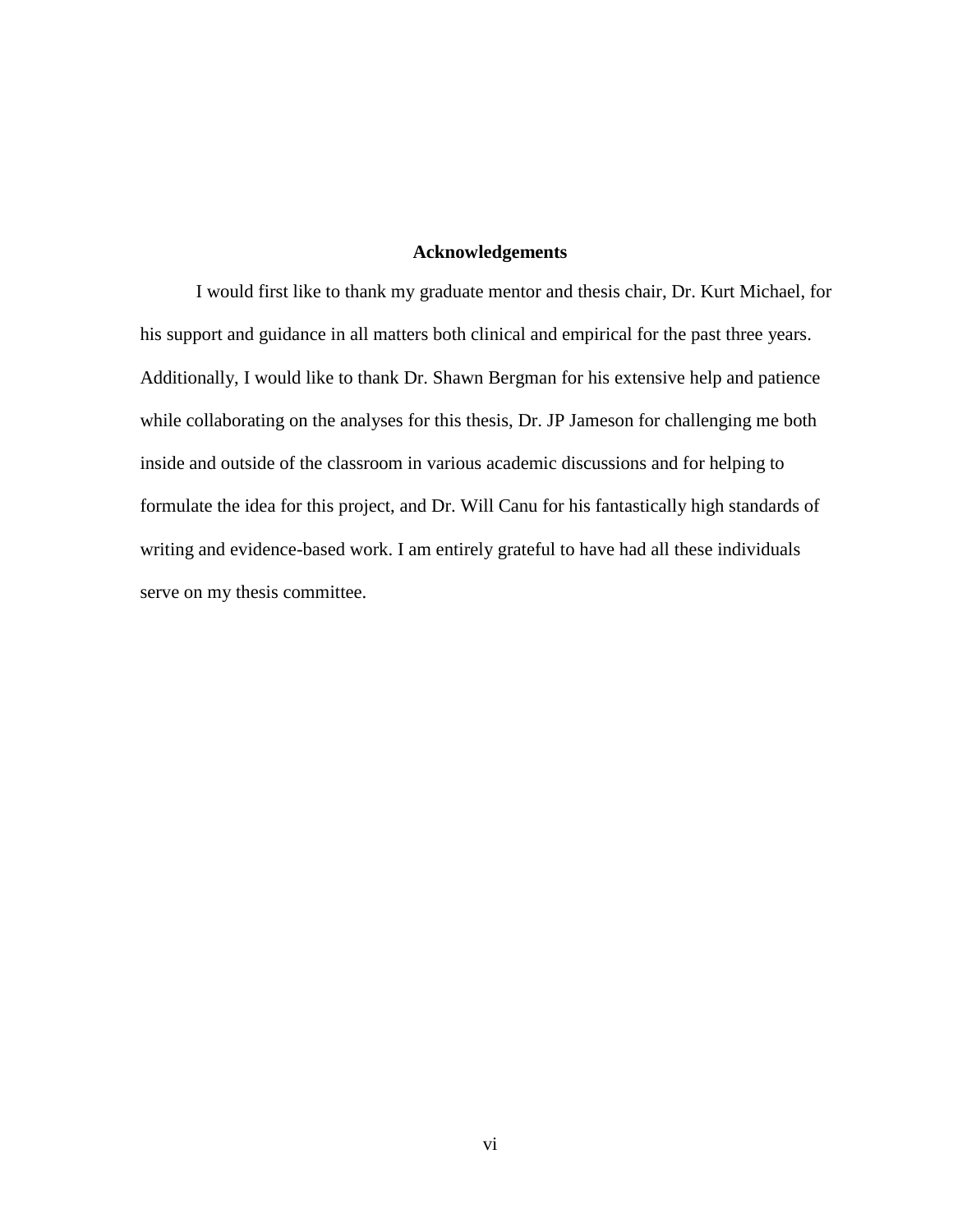# **Table of Contents**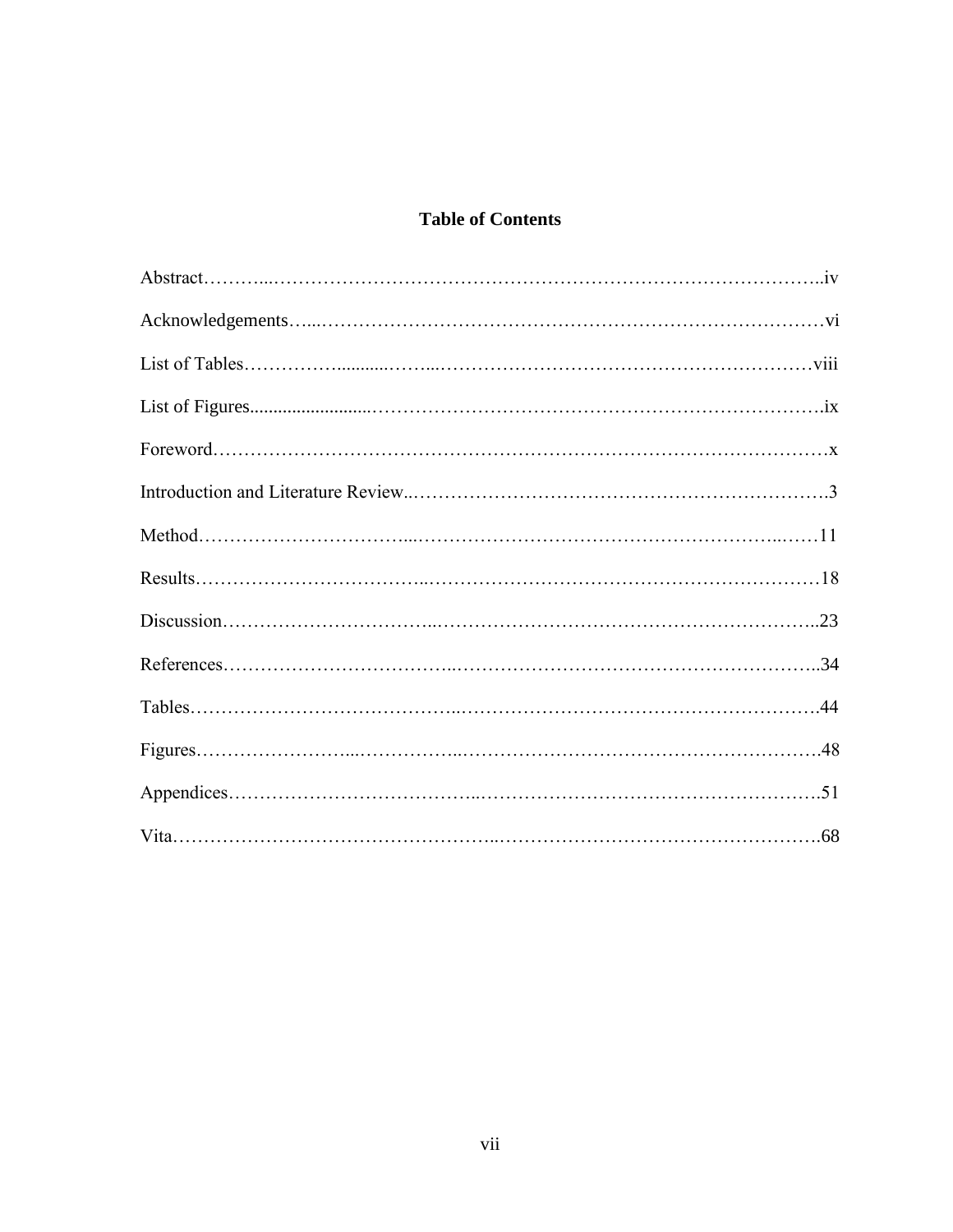# **List of Tables**

| Table 3. Parameter Estimates for the Eight Models Determining the Relationship Between |  |
|----------------------------------------------------------------------------------------|--|
|                                                                                        |  |
|                                                                                        |  |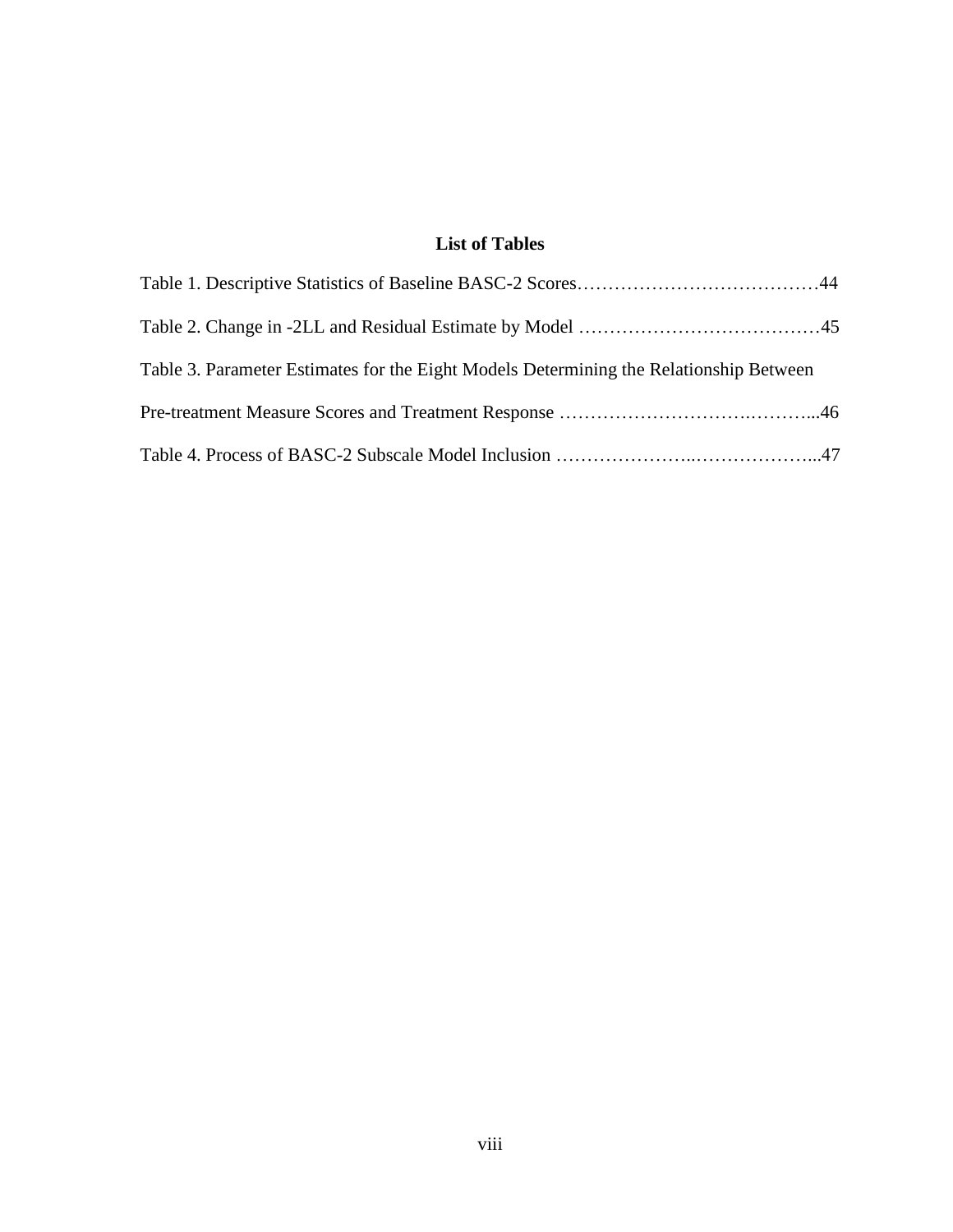# **List of Figures**

| Figure 3. Examples of Varying Treatment Responses According to Different Pre-treatment |  |
|----------------------------------------------------------------------------------------|--|
|                                                                                        |  |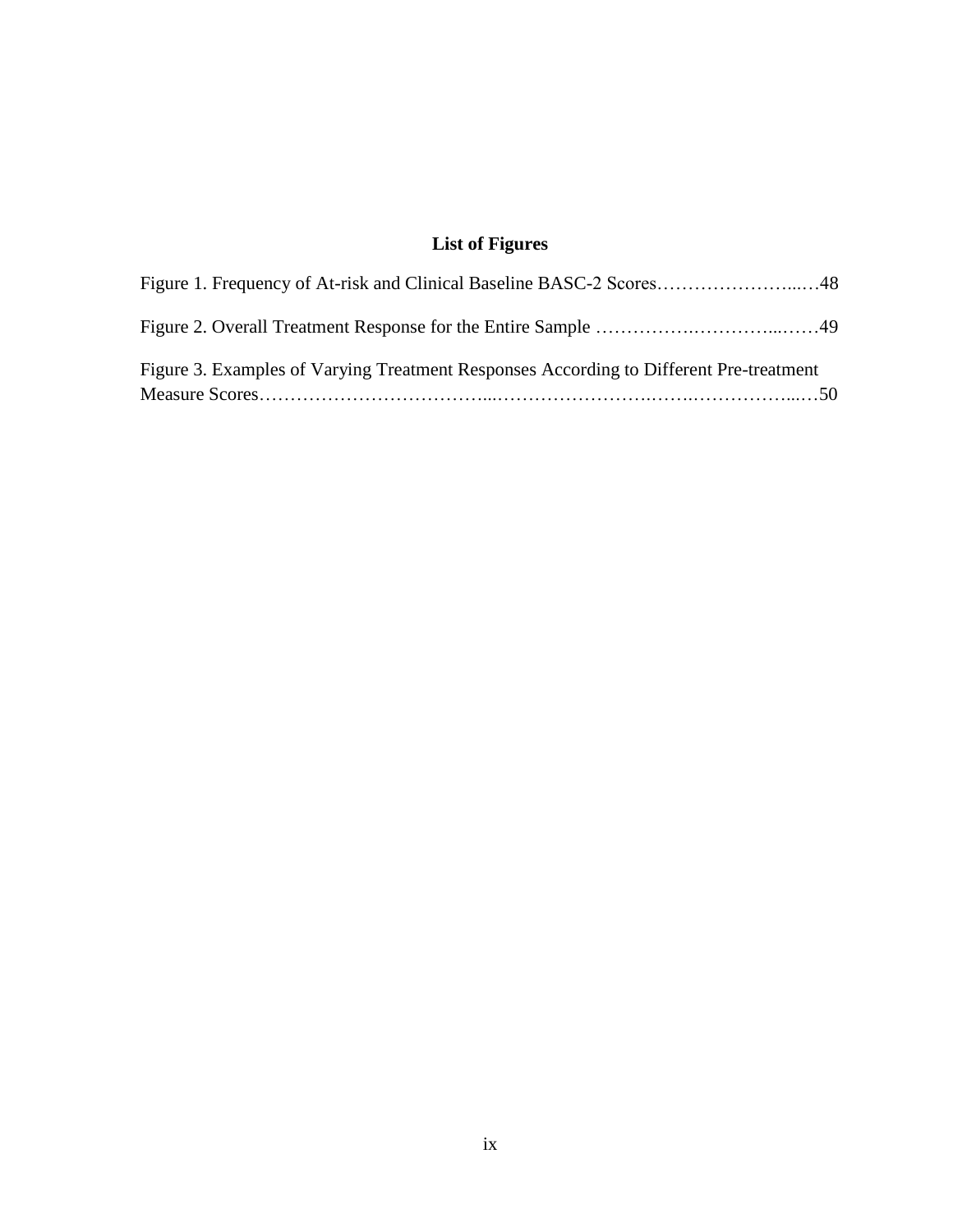# **Foreword**

This thesis is written in accordance with the style of the *Publication Manual of the American Psychological Association (6th Edition)* as required by the Department of Psychology at Appalachian State University.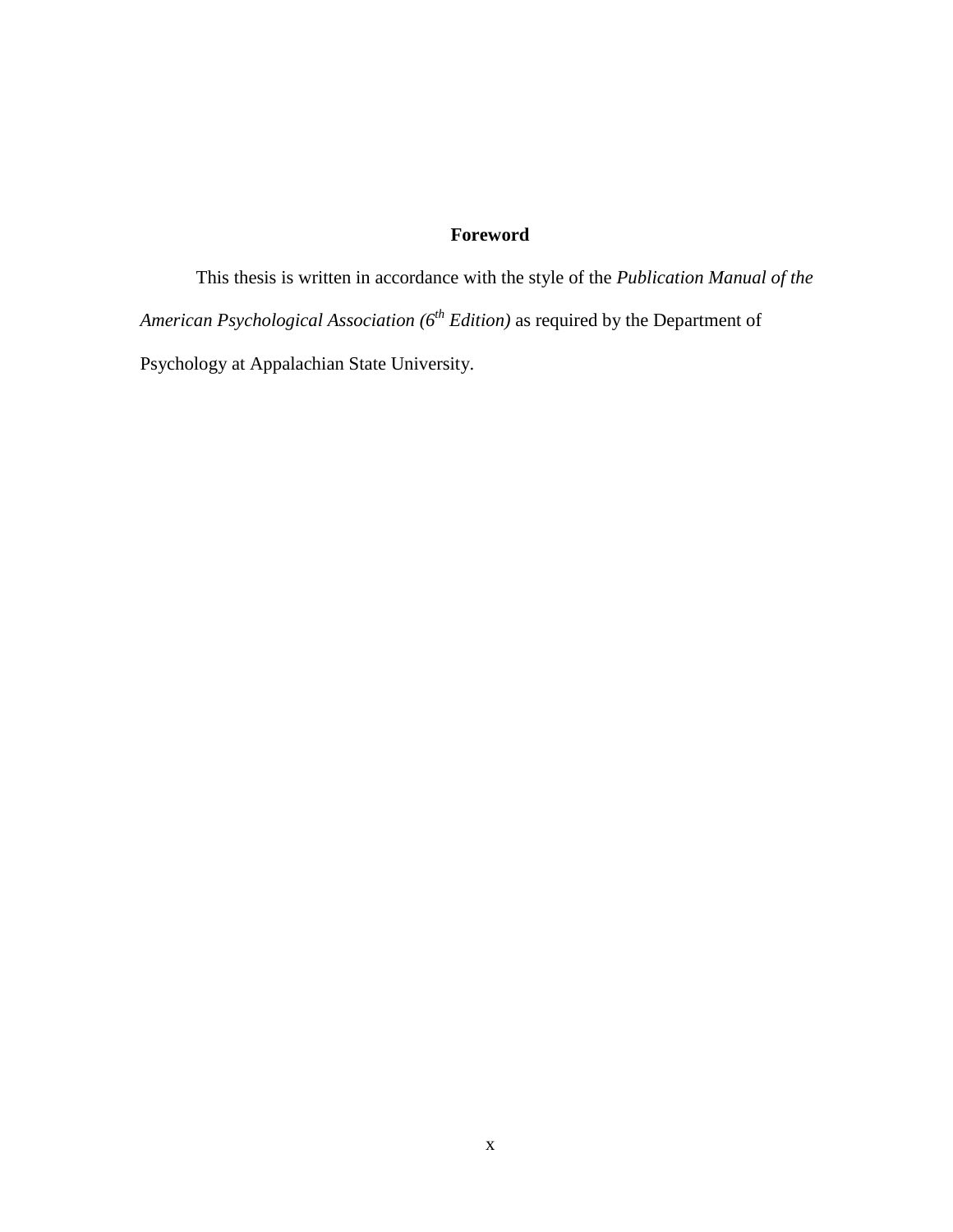Dose Response Effects of Cognitive-Behavioral Therapy in a Rural School Mental Health

Program

Alex Kirk, B.A.

Appalachian State University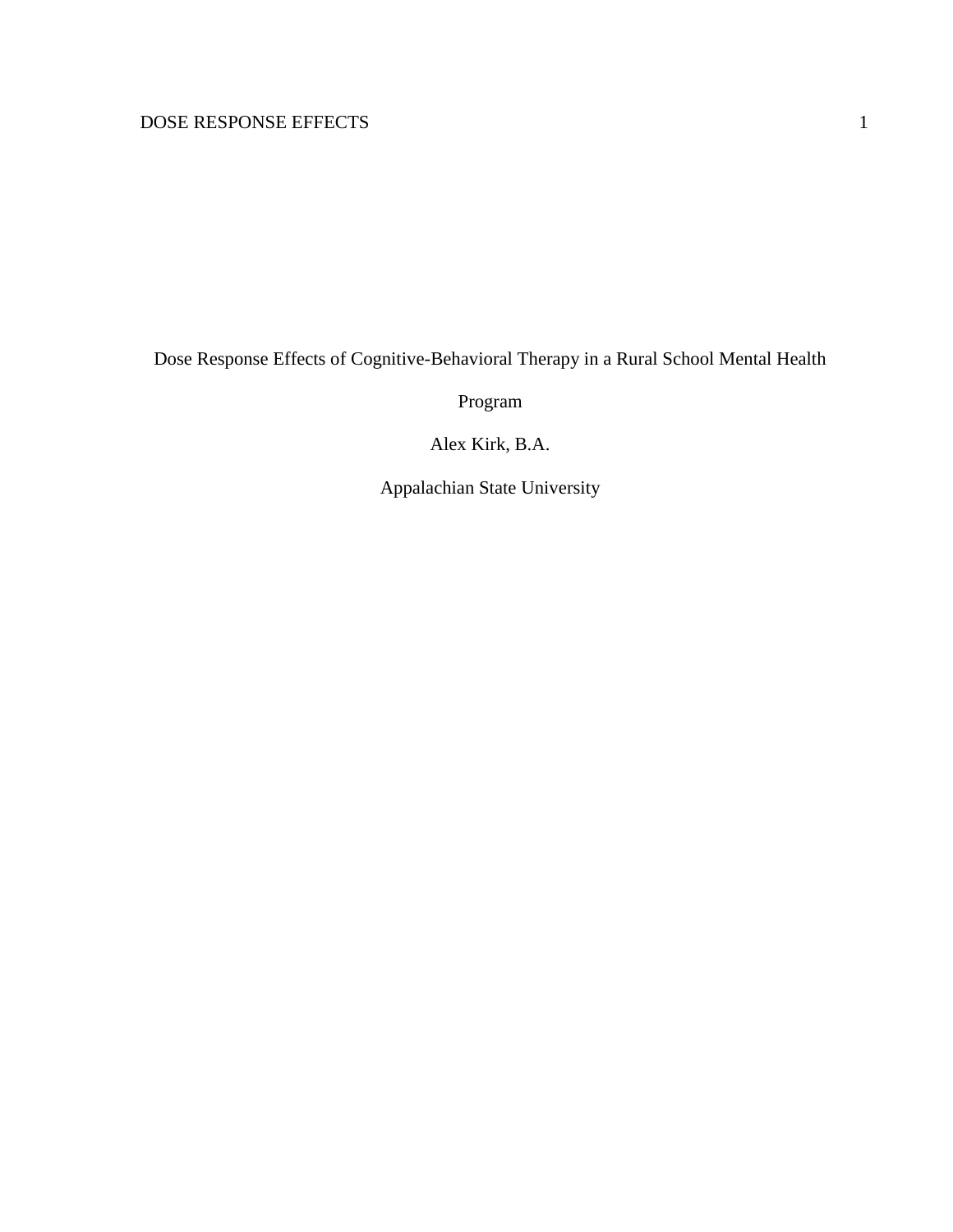#### Abstract

School mental health (SMH) programs have been shown to be effective in providing empirically-based treatment to youth who otherwise might not receive treatment. However, a limitation of SMH programs is that they entail extended holiday breaks and typically do not operate over the summer, along with the fact that they often require pulling students from instruction time in order for them to receive therapy. These time limitations suggest that treatment needs to be expeditious and potent. Although researchers have investigated dose response to treatment, particularly for adult samples, no studies were located that addressed the question of dose response to treatment in SMH programs. The purpose of the present study was to address this gap in the literature by evaluating the dose response to SMH treatment in a sample of adolescents with diverse symptoms. Results showed an average total treatment response of a 26.81-point decrease in YOQ-30 score across 14 sessions of CBT. Further, adolescents exhibited reliable change (i.e., one of two RCI indicators) in YOQ-30 score within an average of 2.91 sessions. Finally, it was found that baseline scores on the Depression and Hyperactivity subscales of the BASC-2, along with total YOQ-30 score, reliably predicted treatment response. These findings not only advance our understanding of dose response to CBT in SMH settings, but they create opportunities to better inform, individualize, and prescribe effective treatment strategies in similar contexts.

*Keywords:* school mental health, cognitive behavioral therapy, dose response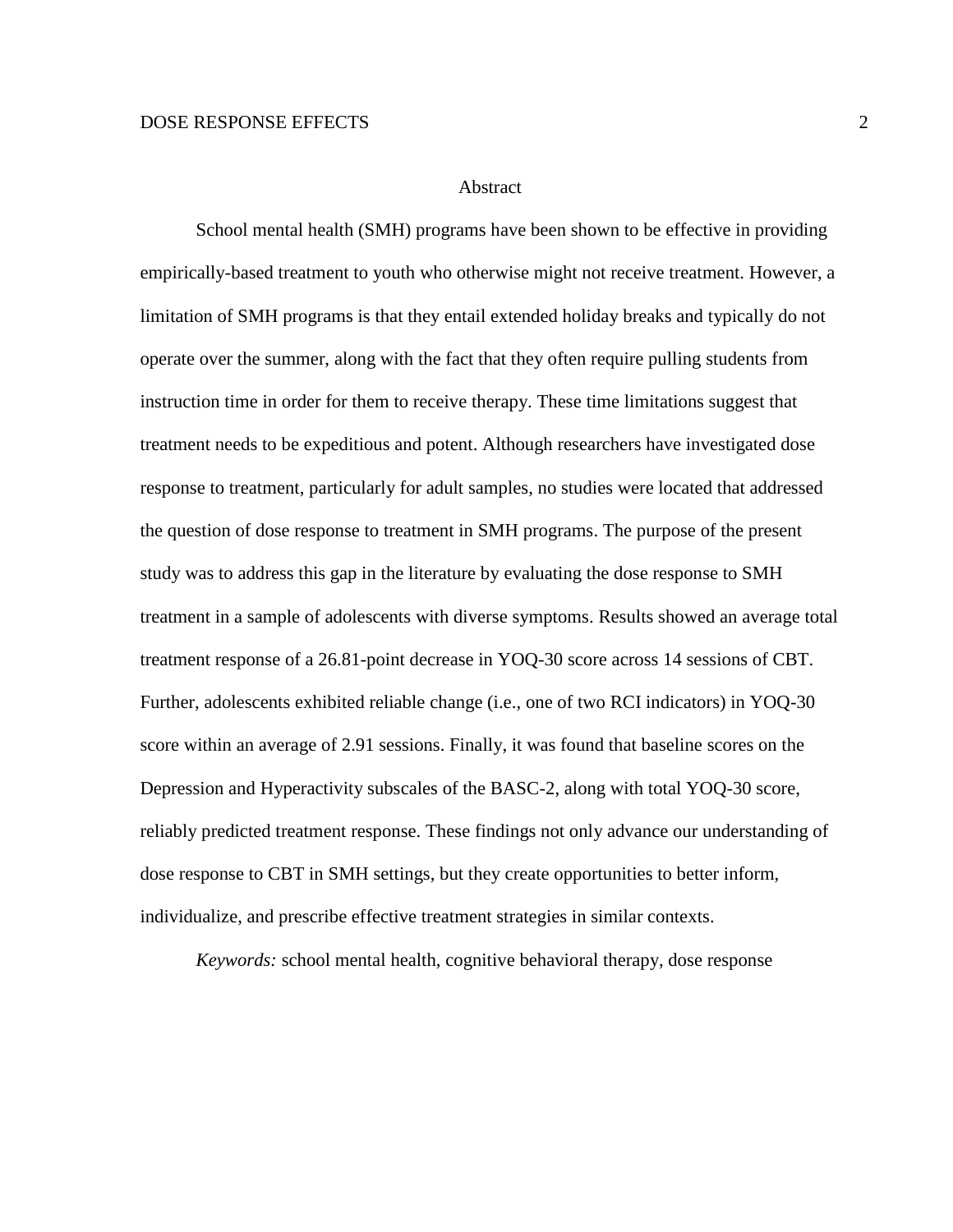# **Dose Response Effects of Cognitive-Behavioral Therapy in a Rural School Mental Health Program**

It has been estimated that up to 49% of adolescents will be affected by a psychological disorder of at least mild impairment within their lifetime, with 27.6% of this group (i.e., 22.2% of all adolescents) experiencing a psychological disorder marked by severe impairment during their teen years (Costello, Copeland, & Angold, 2011; Merikangas et al., 2010). Internalizing syndromes, broadly construed to include mood and anxiety disorders, are among the most common and debilitating psychological conditions during childhood and adolescence. It is estimated that 6.1% to 11.2% of children and adolescents will experience a mood disorder within their lifetime, while 8.3% to 10.7% will experience an anxiety disorder (Costello et al., 2011; Merikangas et al., 2010). Prevalence rates for externalizing conditions tend to be lower compared to internalizing problems, though they are still significant. Rates for severe cases of externalizing disorders range from 2.2% to 4% for conduct disorder, 3% to 4.2% for attention-deficit hyperactive disorder (ADHD), and 3% to 6.5% for oppositional defiant disorder (Costello et al., 2011; Merikangas et al., 2010). Finally, among adolescents who are impacted by a psychological disorder, 40% (i.e., roughly 20% of all adolescents) will meet criteria for two or more diagnoses (Merikangas et al., 2010).

Both internalizing and externalizing conditions are associated with increased risk of impaired functioning in school, interpersonal problems, future psychological disorders, substance abuse, and suicidality (Birmaher et al., 1996). The presence of comorbid conditions can often complicate outcomes even further (Karlsson et al., 2006; Lewinsohn, Rohde, & Seeley, 1995; Newman, Moffitt, Caspi, & Silva, 1998). The high rate of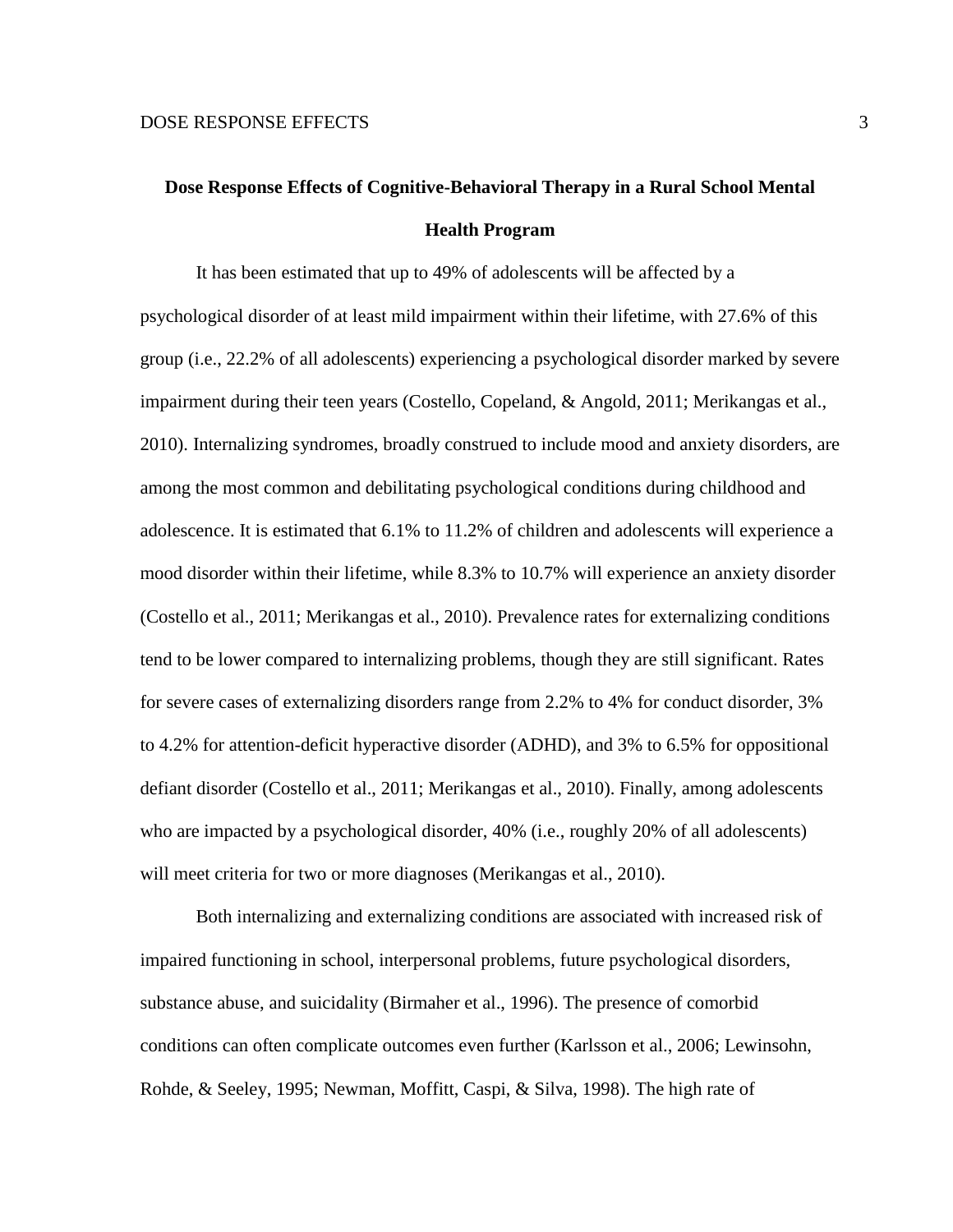psychological disorders during adolescence is especially problematic when coupled with the barriers to accessing adequate mental health care. Some of the most common barriers preventing youth from receiving proper care include transportation problems, economic limitations, and the stigma associated with treatment seeking (Owens, Watabe, & Michael, 2013; Zaheer et al., 2014).

#### **School Mental Health: Innovations in Treating Youth**

There is a growing body of literature that suggests a critical innovation in reaching a large number of youth is to treat them in school, where they spend the majority of their childhood (Farmer, Burns, Phillips, Angold, & Costello, 2003). Most children attend either a public or private school and are provided with reliable transportation, thus the school itself is an ideal environment for both the identification and provision of therapeutic interventions for mental health problems. This natural portal of entry into mental health treatment has been recognized in recent years, as independent groups have established school mental health (SMH) centers in public schools (e.g., Albright et al., 2013).

As ideal as this might sound, however, the primary challenge for SMH is to provide services without placing undue burden on the educators or competing unnecessarily with the chief currency in schools (i.e., instruction time). Administrators and teachers are often hesitant to permit their students time during the school day to address issues that may not appear to be germane to education. However, it has been demonstrated that successful SMH partnerships work together with school personnel to establish symbiotic goals in the service of achieving improvements in psychological and academic outcomes (Albright et al., 2013;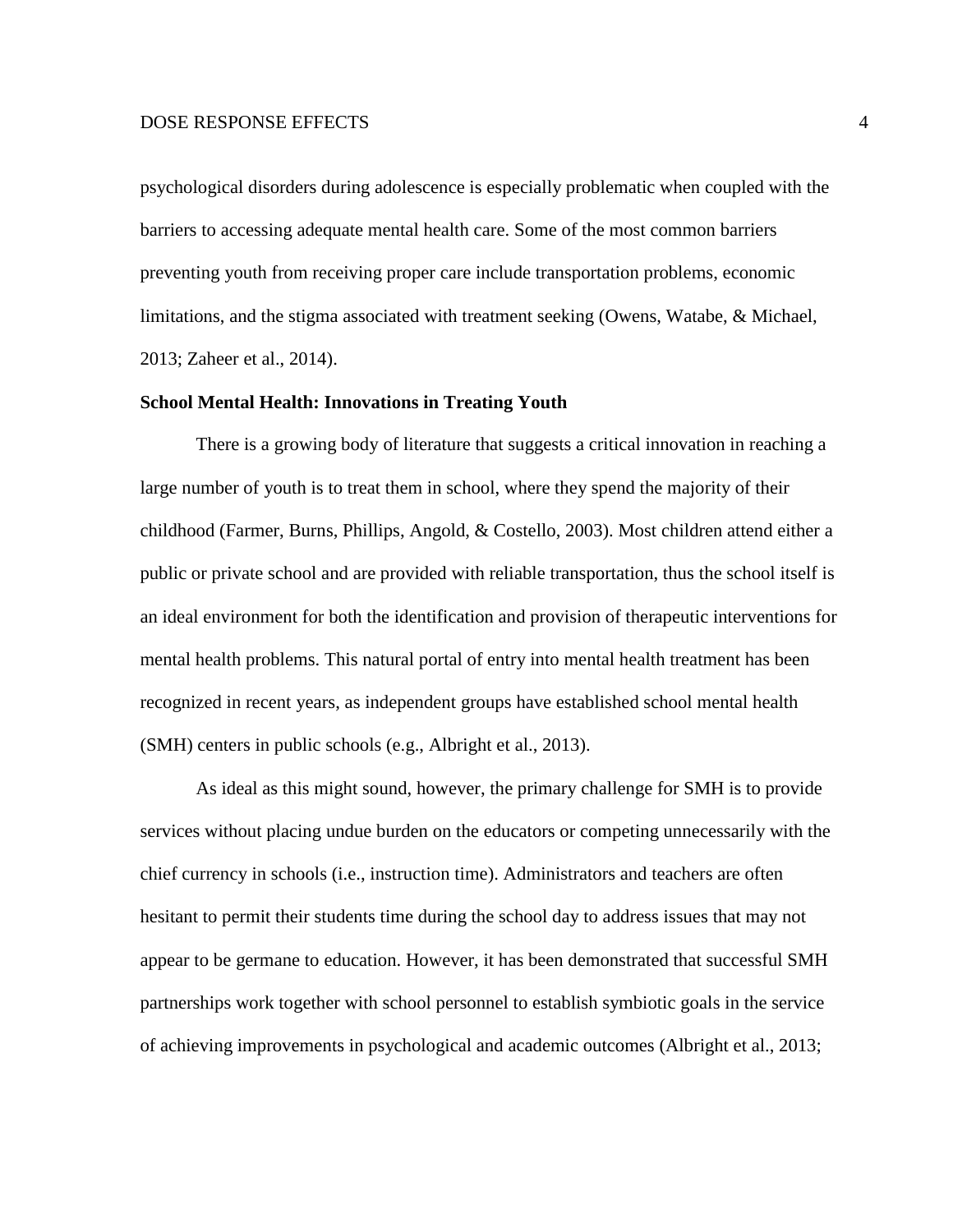Michael, Bernstein, Owens, Albright, & Anderson-Butcher, 2014; Owens, Murphy, Richerson, Girio, & Himawan, 2008; Owens et al., 2013).

One of the main drawbacks of SMH programs is the reality that school is inherently a time-limited setting given the various breaks for vacations throughout the school year, along with the fact that most North American K-12 education systems operate on a nine-month school year. Such limitations highlight the need for efficient yet effective interventions and the importance of being able to determine how many sessions are necessary to produce meaningful therapeutic change in students' symptoms and functional adjustment. Further, the primary challenge across SMH programs is to provide effective services without undue burden on instruction time, given that therapeutic interventions require the students to be pulled from classroom instruction. In light of this challenge, attempts to minimize the impact of lost instruction time are critical in sustaining SMH programs. In addition, from an empirical standpoint, it would be useful to know how many sessions are required in the context of a general SMH program to attain reliable change for the majority of those who undergo treatment. It is also important to investigate other correlates that might help predict treatment dosage, such as problem type and the severity of the symptoms and issues being addressed.

# **School Mental Health Outcomes**

SMH programs have shown moderate to large effect sizes in reducing mental health symptomatology and problematic behaviors overall (Baskin et al., 2010; Baskin, Slaten, Sorenson, Glover-Russell, & Merson, 2010; Prout & DeMartino, 1986; Prout & Prout, 1998). Previous research using school-based samples of K-12 students and their families found that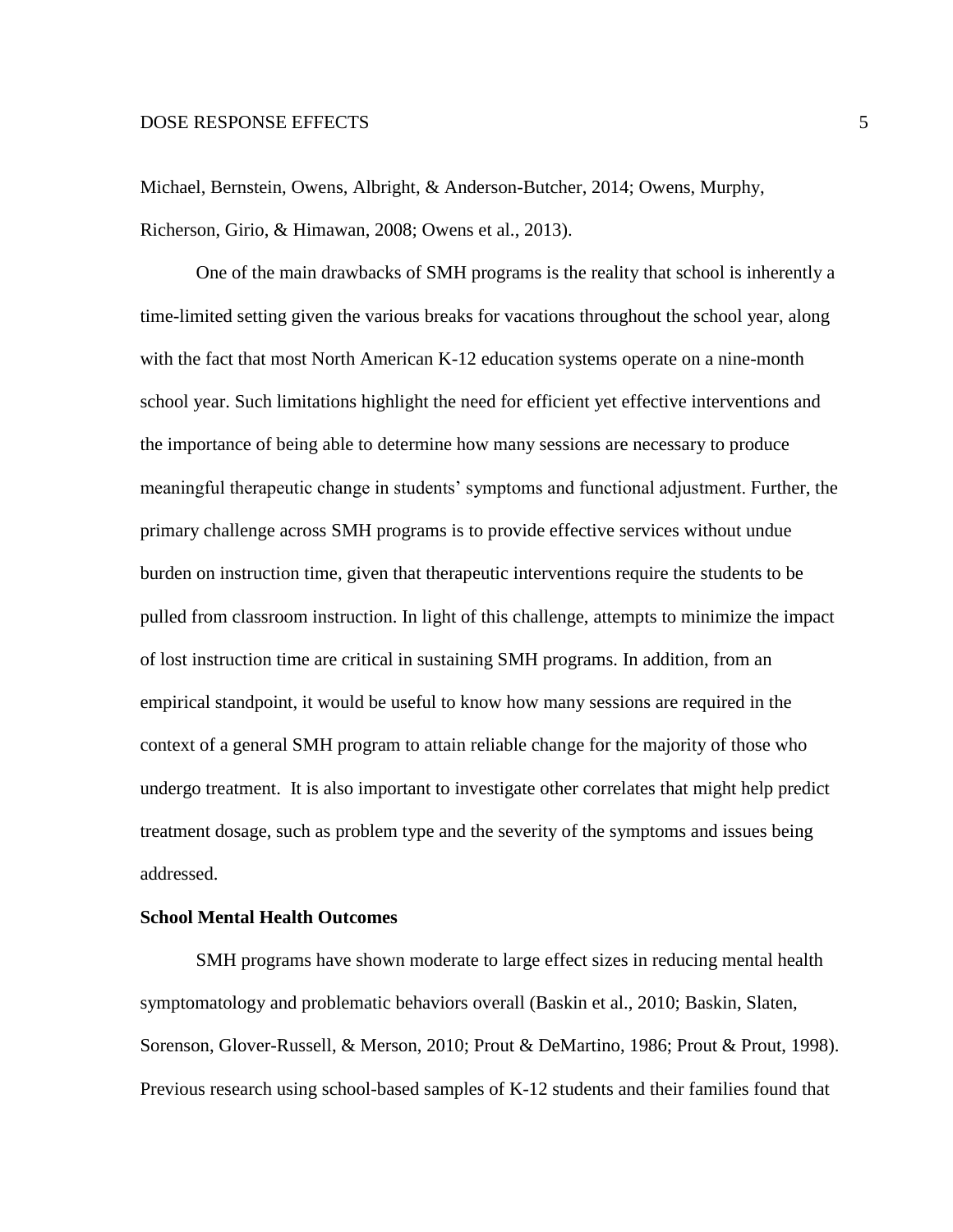SMH services can effectively treat both internalizing and externalizing problem behaviors, buffer general emotional distress, and improve academic outcomes such as standardized test scores and discipline referrals (Berry & Hunt, 2009; Fox et al., 1999; Michael et al., 2013; Sander, Everts, & Johnson, 2011).

Some meta-analytic studies have shown moderately beneficial effects from a SMH program utilizing cognitive-behavioral therapy (CBT), specifically in alleviating both depressive and anxiety symptoms in children and adolescents (Kahn, Kehle, Jensen, and Clark, 1990; Prout & DeMartino, 1986; Prout & Prout, 1998; Reynolds & Coats, 1986; Swannell, Hand, & Martin, 2009). Similarly promising results have been found for SMH programs in the treatment of ADHD (Owens et al., 2012; Watabe, Stewart, Owens, Andrews, & Griffeth, 2012). Further, SMH programs have been utilized not only to treat psychological disorders but also to prevent psychological symptoms from reaching clinical levels (Albright et al, 2013; Ballard, Sander, & Klimes-Dougan, 2014; Swannell, Hand, & Martin, 2009). Finally, and relevant to the current study, previous outcome research in western North Carolina shows that a SMH approach within a rural context (Albright et al., 2013) is of comparable effectiveness to those receiving treatment for similar ailments in other contexts (TADS, 2007; Walkup et al., 2008).

#### **Dose Response to Treatment**

The dosage model for psychotherapy, initially introduced by Howard, Kopta, Krause, and Orlinsky (1986), attempts to measure the therapeutic effect for varying doses of psychological treatment, where "dose" is measured by the number of sessions a client attends and "effect" is measured by the proportion of clients who improve. This same study suggests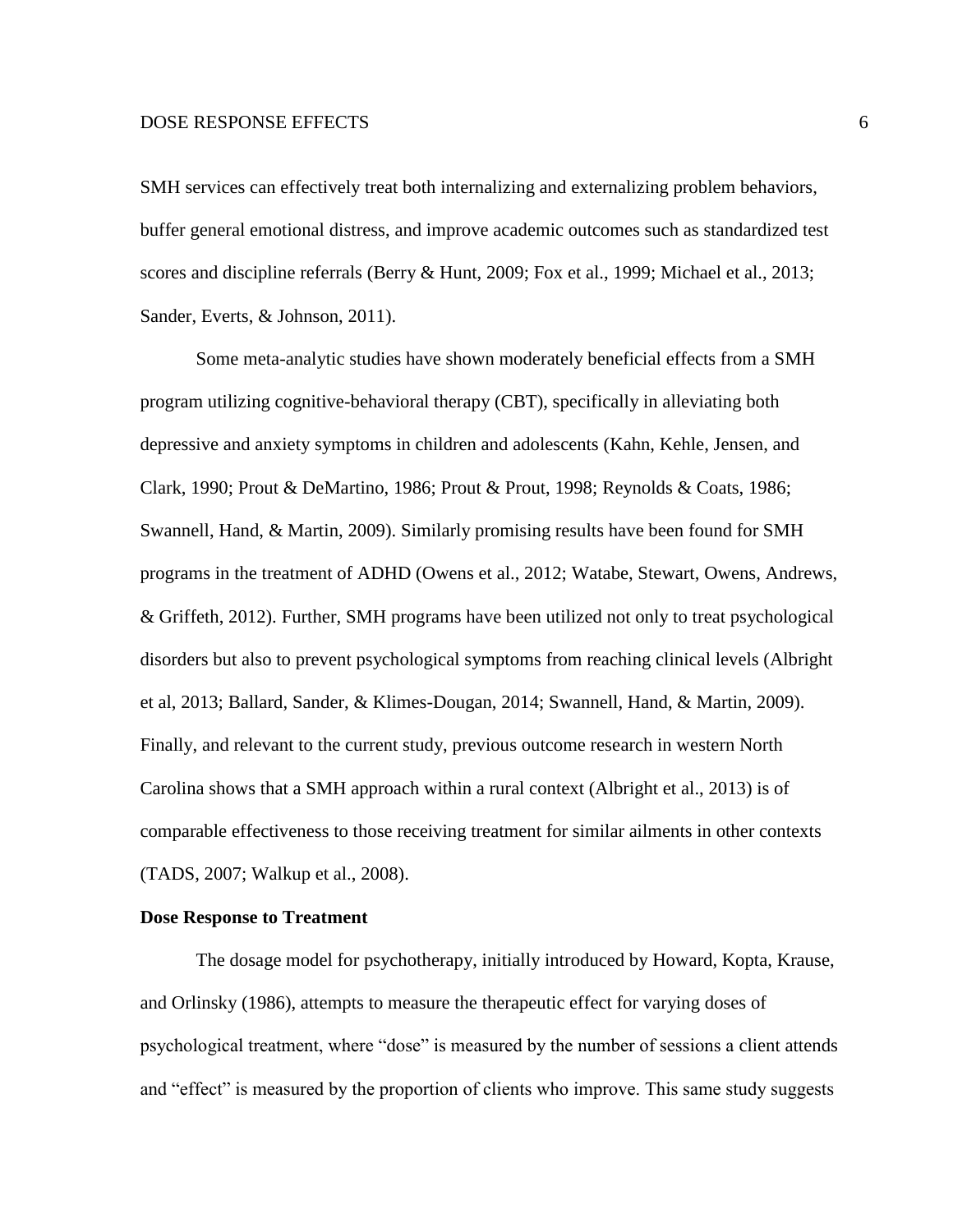that more psychotherapy generally results in a greater probability of improvement, though this resembles a curvilinear relationship where higher doses of treatment yield reduced therapeutic gains over time (Howard et al., 1986).

Much of the research looking at dose response to treatment has measured clinical progress using a Reliable Change Index (RCI; Jacobson & Truax, 1991). Researchers utilize this standardized metric to measure clinically relevant change, calculating the number of sessions required to produce this change. Jacobson and Truax (1991) suggest that if the amount of observed change exceeds a certain threshold, based on the measure being used and at the desired level of significance, then one has shown "reliable change." This RCI calculation involves two parts. First, the individual must begin treatment within the clinical range of symptom severity; and then, the individual must end treatment in a non-clinical range. The second part of this RCI calculation determines whether an individual's change in symptom severity from a clinical range to non-clinical range is of a reliable quantity (i.e., amount) of change and not merely a chance fluctuation.

Based on these two conditions, individuals who drop a reliable amount in symptom level between initial and final assessment and move from a clinical to non-clinical range are labeled as "recovered." Individuals who drop a reliable amount in score between initial and final assessment but remain in the clinical range are labeled as "improved." Clients who do not see reliable change in scores are deemed "unchanged." Finally, for individuals who see a reliable increase in score between initial and final assessment scores would be labeled "deteriorated."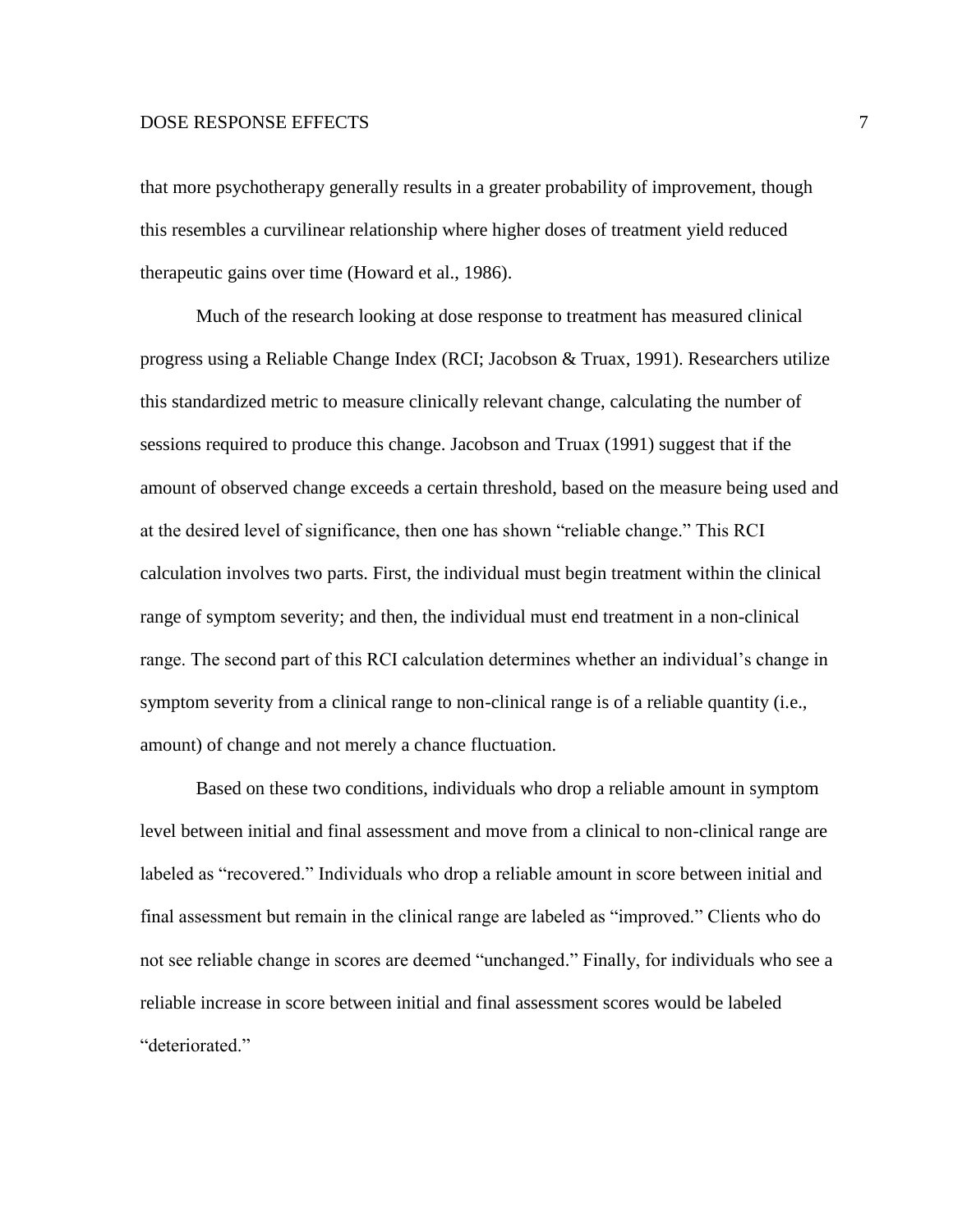Unfortunately, most of the literature where dose response to treatment has been examined focuses on adults. Lambert et al. (1996) examined the treatment response in a sample of adults who were deemed to have a range of clinically significant symptoms based on pre-treatment Outcome Questionnaire (OQ) scores. The results of this study suggest that by the end of session five, 25% of this sample could expect to be recovered based on Jacobson and Truax (1991) criteria, and 50% would be expected to recover by session 11 (Anderson & Lambert, 2001). A study of 47 adults with similar symptom profiles and levels of impairment found that a higher dosage of psychotherapy was required, where 25% recovered by the end of session 10, 50% recovered by session 16, and 75% by session 25 (Kadera, Lambert, & Andrews, 1996). In a more comprehensive published review, Hansen, Lambert, and Forman (2002) found that roughly 57.6% of adult psychotherapy clients would expect to be recovered after an average of 12.7 sessions, while 67.2% would expect to be recovered or improved. However, in the same review the authors reported that the average number of sessions received among 6,000 psychotherapy clients in naturalistic settings was less than five, resulting in a rate of improvement of roughly 20%, suggesting that, on average, most individuals receive an inadequate number of sessions to achieve a positive treatment response. Additional research suggests that, for the typical adult outpatient psychotherapy client, roughly one year of psychotherapy is required in order to have a 75% chance of symptom recovery (Kopta, Howard, Lowry, & Beutler, 1994).

A study that measures treatment response based on dosage for adolescents receiving CBT in the context of a SMH program was not found in the published empirical literature. As such, the primary aim of this study is to address the question of how much treatment is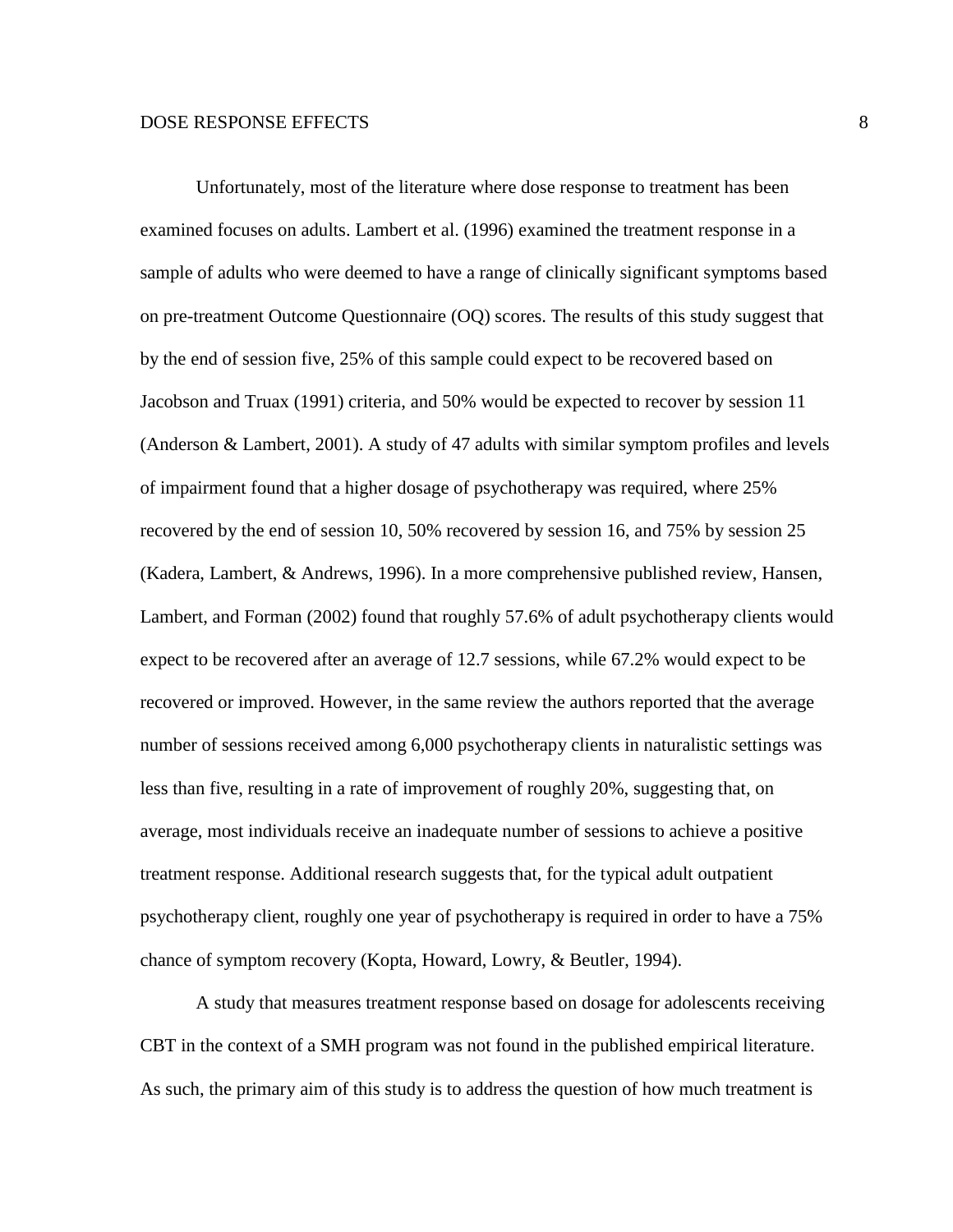necessary to provide a reasonably effective response, as defined by reliable change, for the average student who presents for individual CBT with elevated internalizing or externalizing symptoms in a SMH program. Further, the secondary goal is to then determine whether pretreatment scores on the Behavior Assessment System for Children, 2<sup>nd</sup> Edition (BASC-2; Reynolds & Kamphaus, 2004) and Youth Outcome Questionnaire (YOQ-30; Burlingame et al., 2004) can predict slope change on the YOQ-30 across time.

Given that dosage effects have not been studied extensively in adolescents with diverse symptoms and comorbidities or in the context of a SMH paradigm, it is difficult to make precise predictions. However, the literature provides some general guidance. For instance, Baldwin and colleagues found that in an adult sample of 4,676 psychotherapy clients in naturalistic settings, clients attended an average of 6.46 sessions of psychotherapy where roughly 43% of clients achieved clinically significant change (Baldwin, Berkeljon, Atkins, Olsen, & Nielsen, 2009). Further, Baldwin et al. (2009) found that 50% of clients who received 10 sessions of outpatient psychotherapy  $(n = 50)$  attained clinically significant change. With respect to SMH treatment in particular, Albright et al. (2013) provided CBT to a sample of 58 adolescents with a mixture of internalizing and externalizing problems. Albright et al. (2013) reported that 63% of the adolescent sample was either improved or recovered by the end of treatment, with an average of roughly 15 sessions per student whose baseline score was in the clinical range.

However, these SMH researchers did not measure treatment response over time beyond reporting the average dosage. Moreover, there was no way to determine the impact of other variables on dosage such as the level of psychological distress at baseline, highlighting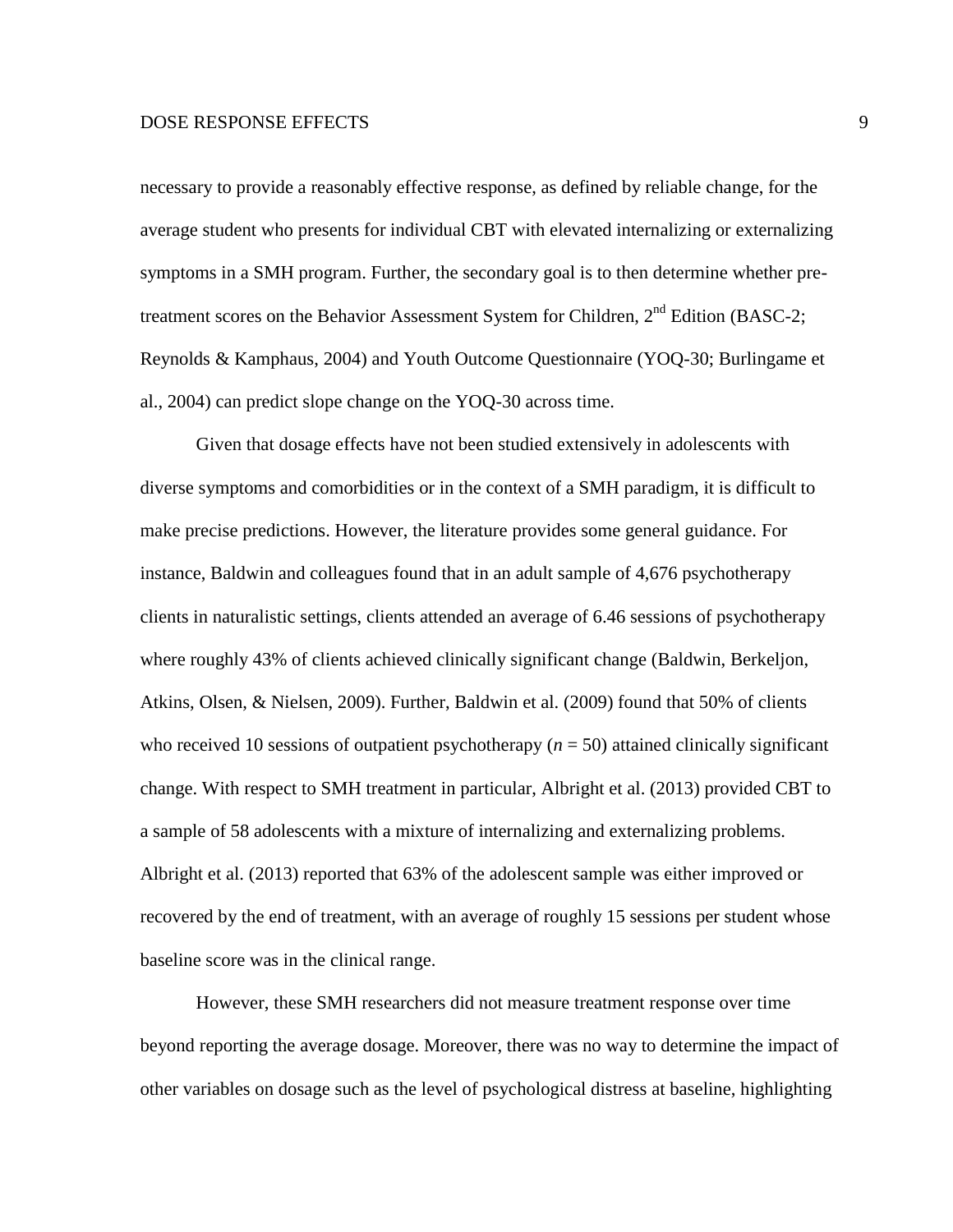the importance of the current study determining whether pre-treatment assessment scores on the BASC-2 and YOQ-30 can predict treatment response over time. In an example of this approach, Michael and Furr et al. (2009) studied individual differences at baseline and the impact of psychotherapy outcomes in a young adult sample and reported that clients who presented with above average levels of psychopathology at pre-treatment as measured by the MMPI-2 (i.e., one standard deviation above the sample mean) exhibited almost half the level of symptom reduction per session when compared to clients with average levels of psychopathology at baseline. Other research has attempted to determine whether symptom profiles at baseline assessment are predictive of treatment response. Indeed, Kopta et al. (1994) found that 50% of clients with acute distress (i.e., short-term anxiety, somatization, depression, and compulsions) at baseline tended to see clinically meaningful change by session five, whereas 50% of those with chronic distress (i.e., long-lasting anxiety, phobias, depression, and obsessions) required approximately 14 sessions or more to produce similar outcomes. So, in this adult study, there was an apparent interaction between average treatment response and level of distress exhibited by the client at baseline.

Given the dearth of research that addresses treatment dosage response for adolescents in SMH programs, clinicians working in such settings have few, if any, tools available to accurately predict treatment response for these populations. Given this gap in the literature, one of the aims of the current project is to determine whether baseline scores on the YOQ-30 and BASC-2 can predict therapeutic response based on YOQ-30 slope change over the course of treatment for adolescents receiving mental health services in a SMH program. Knowing more about the slope change in YOQ-30 scores would help estimate how many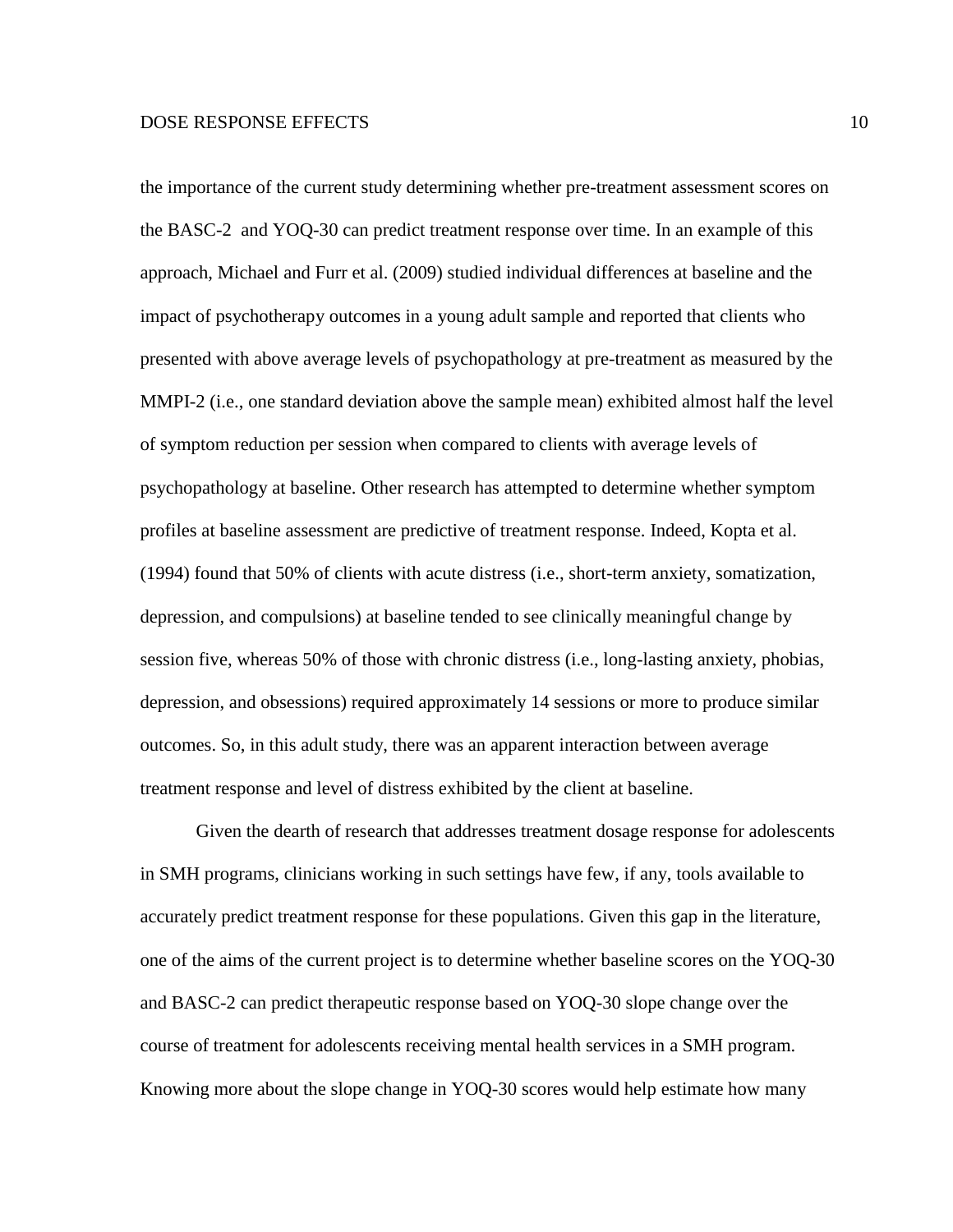sessions are required before adolescents attain clinically significant change, and further, how much an adolescent might expect to improve over an entire course of treatment (e.g., 14 sessions) as defined by a total drop in YOQ-30 score.

Based on the research pertaining to adults discussed above, approximately 50% of a given treatment sample typically demonstrates clinically significant change after an average of 11-16 sessions (Anderson & Lambert, 2001; Hansen, Lambert, & Forman, 2002; Kadera, Lambert, & Andrews, 1996). Consequently, it was hypothesized that reliable change (i.e., one of the RCI indicators) would be evident, on average, by session 12 among our sample. Thus, this study should help to clarify the differences in treatment response between adolescents and adults, and more specifically for adolescents receiving SMH services.

#### **Method**

# **Participants**

Participants were 133 high school students between the ages of 14 and 18 years old  $(M = 15.96, SD = 1.29)$  served by the Assessment, Support, and Counseling (ASC) Center between fall 2011 and fall 2014. Of this sample, 63.9% (*n* = 85) were female. Students were referred to the ASC Center primarily by professional school counselors and administrators. Other sources of referrals included parents, community providers, and self-referrals. Students who were 18 years or older provided their own legal consent, while those younger than 18 years old provided the written consent of their legal guardian(s) as well as their own assent. Inclusion for this study required three or more therapy sessions, a clinically elevated baseline YOQ-30 (i.e., defined by a score of 29 or higher; Burlingame et al., 2004), a post-treatment YOQ-30, and a pre-treatment BASC-2.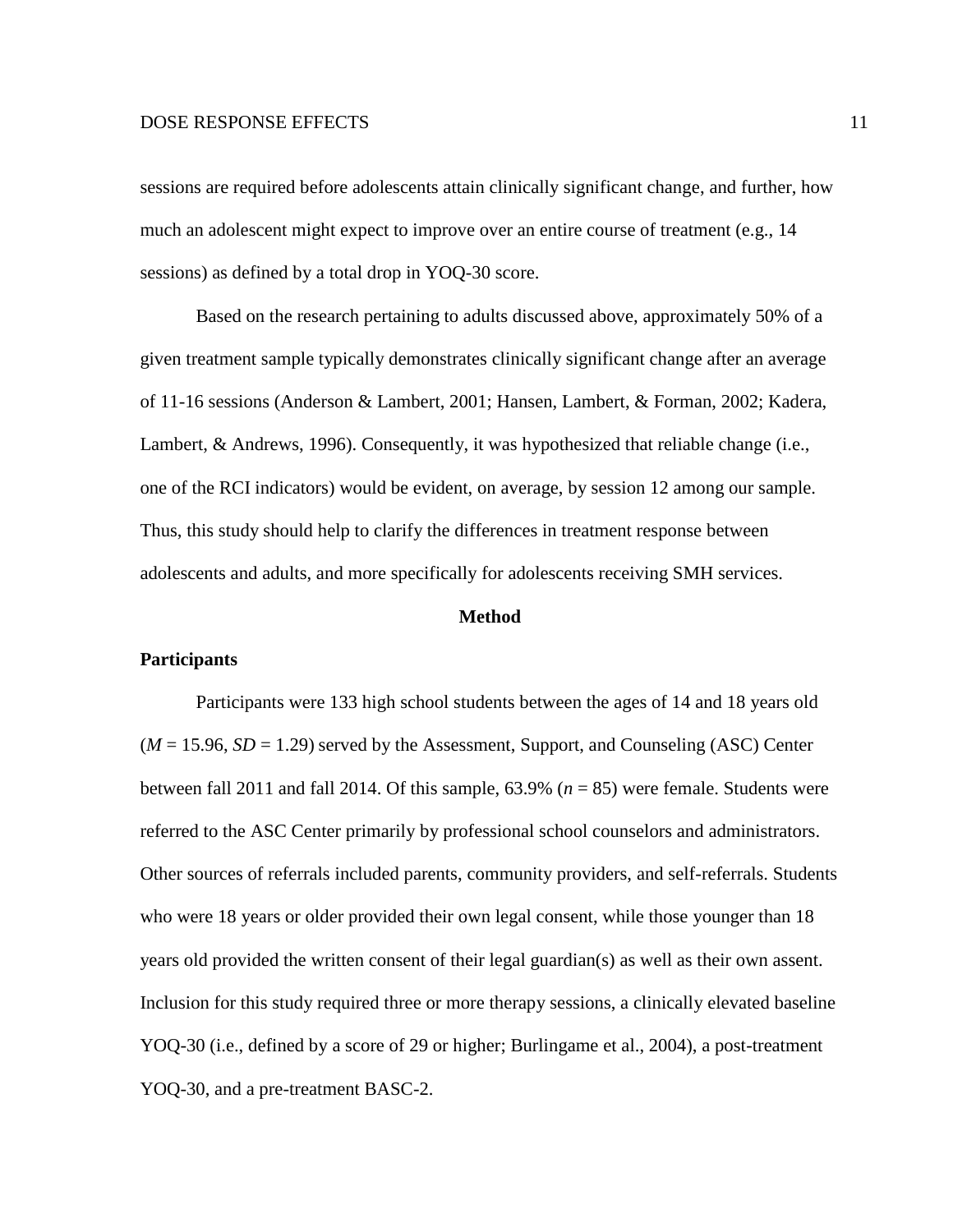## **Procedure**

The process of data collection began with obtaining baseline measures to each student participant once he or she voluntarily enrolled and provided informed consent (and assent) for ASC Center services. Consent to treat and consent to participate in research were collected separately as treatment is not contingent upon research participation. Upon admittance into ASC Center services, baseline information was collected immediately. For measures of emotional, behavioral, and cognitive functioning, the timing of baseline was therefore defined as the date of ASC Center treatment initiation. Baseline measures included the YOQ-30 and BASC-2 self-report form. In addition, the YOQ-30 was administered once every week or every other week as individual cases and treatment plans would allow.

Treatment consisted of non-manualized CBT along with crisis intervention and case management whenever appropriate, depending on the student and the severity of presenting problems. The therapists providing treatment were predominantly Masters-level licensed psychological associates (LPA) and clinical psychology graduate students. All of these therapists were under the supervision of a licensed clinical psychologist with a CBT orientation. All data for the duration of treatment was anonymized by assigning a number to each student within the data set.

#### **Measures**

**YOQ-30.** The Youth Outcome Questionnaire (YOQ-30; Burlingame et al., 2004) is a self-report measure that is used to measure recent emotions, behaviors, and thoughts, and was used herein to track changes in these dimensions of psychological well-being during the past week. This measure consists of 30 questions which are rated on a 4-point Likert scale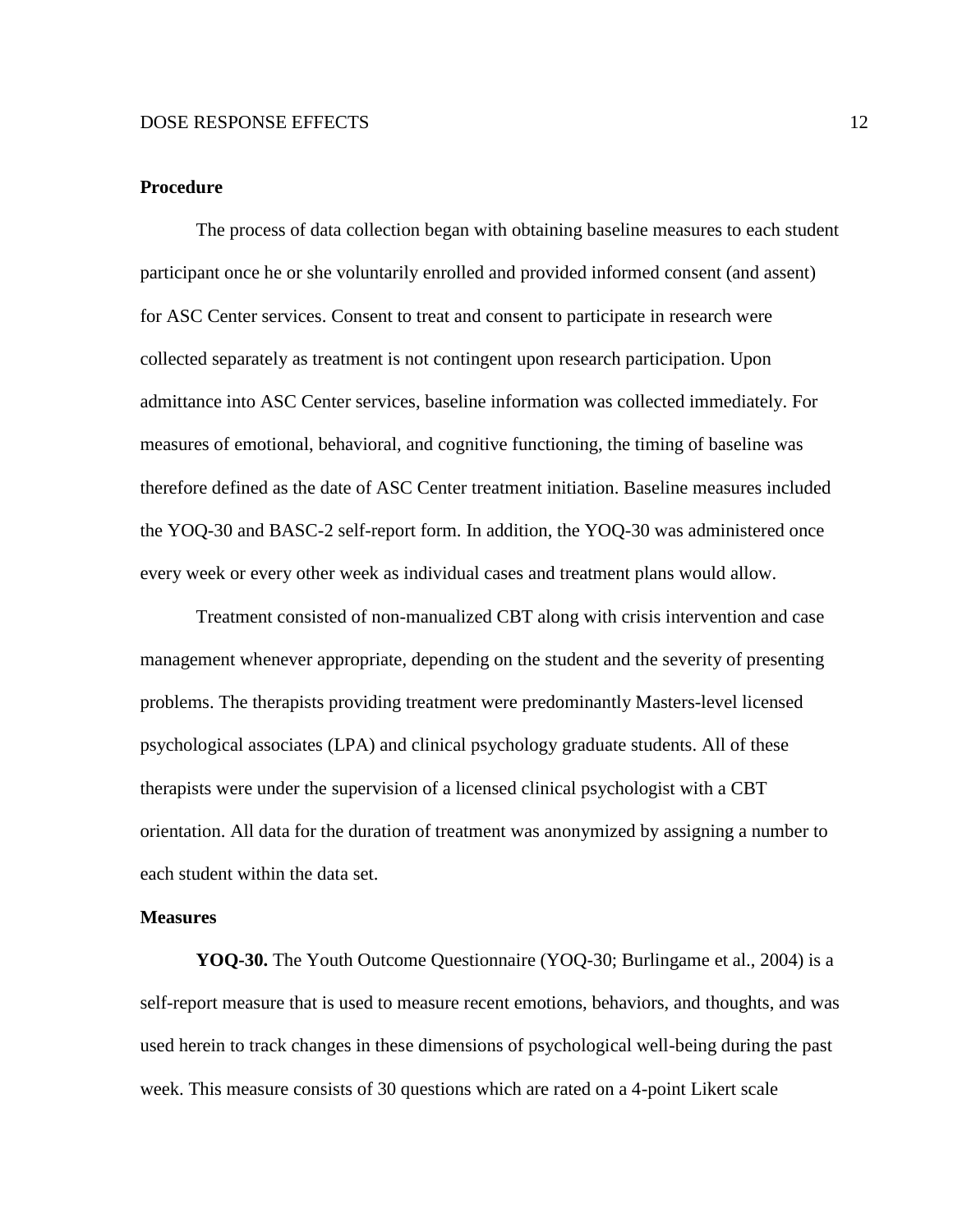comprised of *never* (0), *rarely* (1), *sometimes* (2), and *always or almost always* (3); each option refers to the frequency of occurrence of the respective symptom. Students were given a YOQ-30 at the start of services with the ASC Center and at least every two sessions thereafter. Any score at or above 29 on the YOQ-30 is suggestive of clinically significant psychological symptoms. In addition, a change of 10 points between two YOQ-30 scores qualifies as "reliable change" (Burlingame et al., 2004). Thus, a difference of 10 or more points between two YOQ-30 scores suggests that treatment had a causative impact on symptom change, where an increase by 10 or more points suggests symptom deterioration and a like decrease suggests improvement.

**BASC-2.** The Self-Report of Personality (SRP-A) form of the Behavior Assessment System for Children,  $2<sup>nd</sup>$  Edition (BASC-2; Reynolds & Kamphaus, 2004) was used to measure emotional and behavioral functioning. The SRP-A is comprised of 176 questions where only a *true* or *false* response is required, along with questions which operate on a 4 point Likert scale comprised of *never*, *sometimes*, *often*, or *almost always*; each referring to the frequency which the behavior in question occurs. A score between 60 and 69 signifies an "at risk" score, while any score of 70 or higher qualifies as "clinically elevated." The SRP-A form exhibits high internal consistency on its composite scales ( $\alpha$  = 0.84 – 0.96) and adequate test-retest reliability  $(0.71 - 0.82)$ , suggesting strong support in the literature for the use of the BASC-2 as a reasonably sensitive outcome measure (McClendon et al., 2011; Reynolds & Kamphaus, 2004).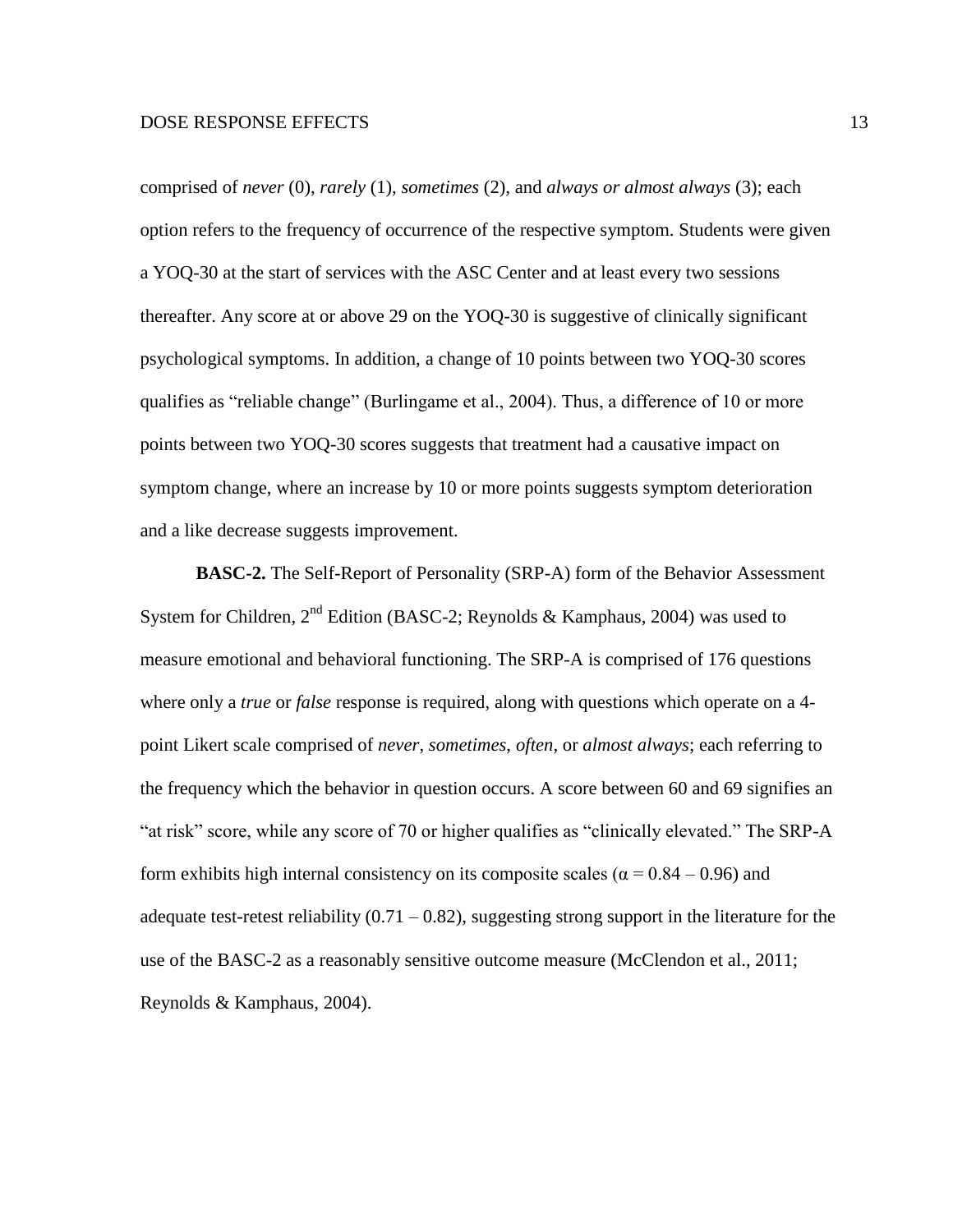# **Analyses**

The answers to three empirical questions will be sought in this study including 1) how much an adolescent might improve, on average, over a regimen of CBT based on YOQ-30 score change, 2) what dosage (i.e., number of sessions) of CBT is required for the average adolescent to demonstrate improvement as measured by a 10-point reduction in YOQ-30 total score from baseline to post-treatment, and 3) whether baseline scores on the YOQ-30 and BASC-2 can reliably predict treatment response. The chosen statistical analysis will be random intercepts/random slopes multilevel modeling (MLM), run through Statistical Package for the Social Sciences (SPSS) version 22. MLM was chosen given its utility in measuring slope change across time and for its ability to predict values for missing data, both of which are relevant in the present study. A YOQ-30 change score variable will be calculated for the sample, defined as the difference between any given YOQ-30 across the duration of treatment and the baseline YOQ-30. This change score variable will serve as the outcome for all MLM as the main focus will be to assess slope change across time in this YOQ-30 change score variable and then to determine whether baseline scores on the BASC-2 or YOQ-30 can accurately predict that slope change.

However, the initial baseline YOQ-30 change score for each participant will not be used in outcome analyses, given that everyone will start with a score of zero (i.e., the difference between the baseline YOQ-30 score, administered at session one, with itself), which would yield an intercept absent of any practical meaning as it would be interpreted as no YOQ-30 change at session one. As such, the YOQ-30 change score at session two will be treated as the new baseline YOQ-30 change score across the sample, and all outcome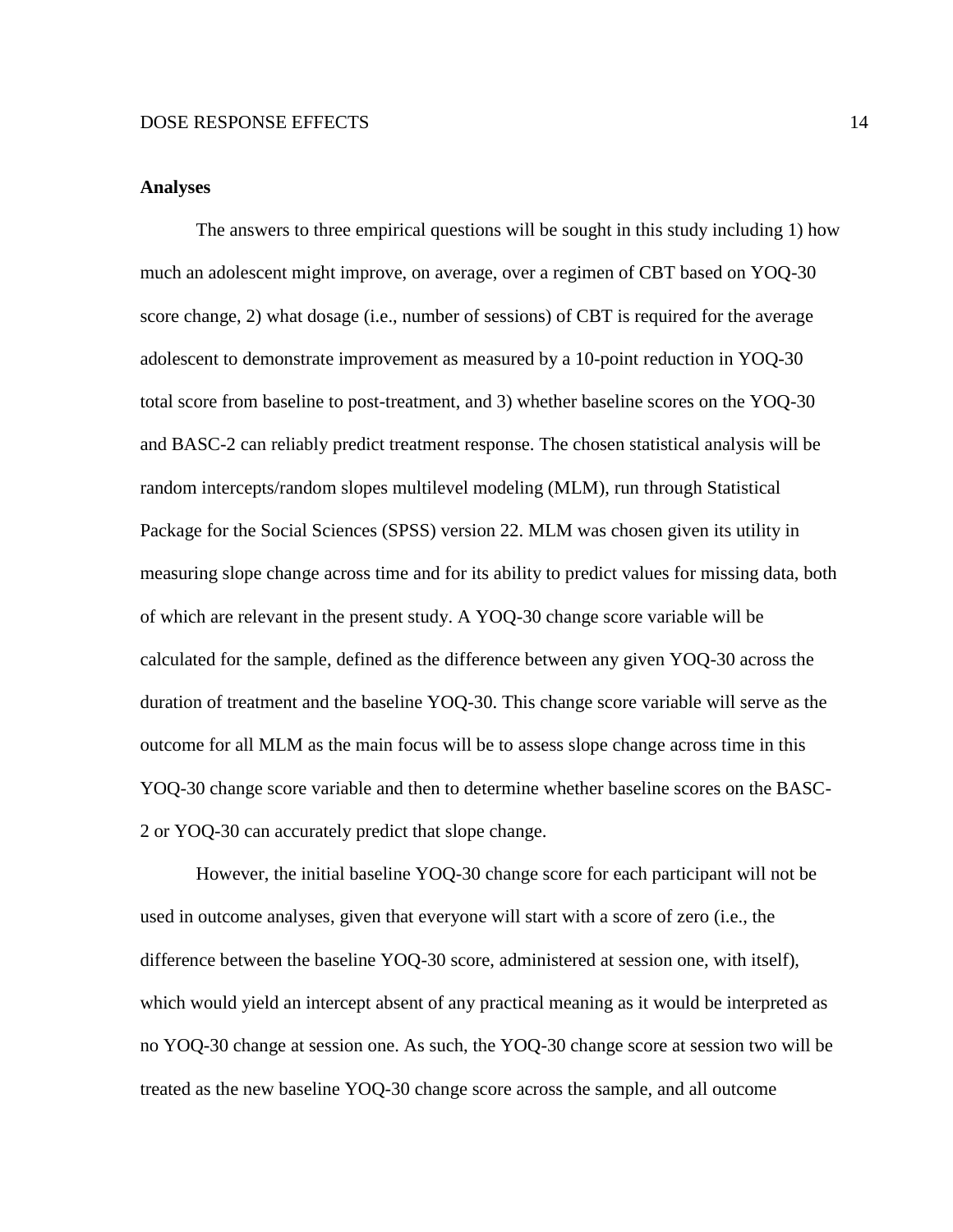analyses will be based on YOQ-30 change scores at session two and after. By doing this, the new intercept (i.e., when time is zero) for each participant will be defined by the session two change score providing a meaningful interpretation of the intercept (i.e., the average amount of YOQ-30 change predicted by session two). Additionally, this will allow participants to vary at baseline, thereby indicating the random intercepts procedure. Further, using a random intercepts approach will allow for analytic procedures which can determine how the variability with each analysis, and the inclusion of different predictors, will be partitioned.

The random slopes analysis was chosen so each participant's rate of change can be allowed to vary based on idiosyncratic YOQ-30 change scores over time as rates of change are not commensurate across the sample. As such, a random slopes analysis will be used to assess the extent to which average YOQ-30 change score varies among participants and across time. Therefore, the purpose of MLM is to determine slope change between each YOQ-30 over time, whereby a positive slope indicates a decrease in symptom severity and a negative slope indicates an increase in symptom severity.

**General response to treatment.** In order to satisfy the first aim of the study, a base model will be constructed consisting solely of the YOQ-30 change score variable. By excluding time variables and predictors, the intercept value obtained from this base model would thus represent the average total amount of change that participants would expect across the entirety of treatment. That is, the total number of points which adolescents would expect YOQ-30 score to drop, on average, throughout the duration of CBT.

In addition, this base model will allow us to assess the amount of variability observed before adding predictors into the model at later steps in order to draw more meaningful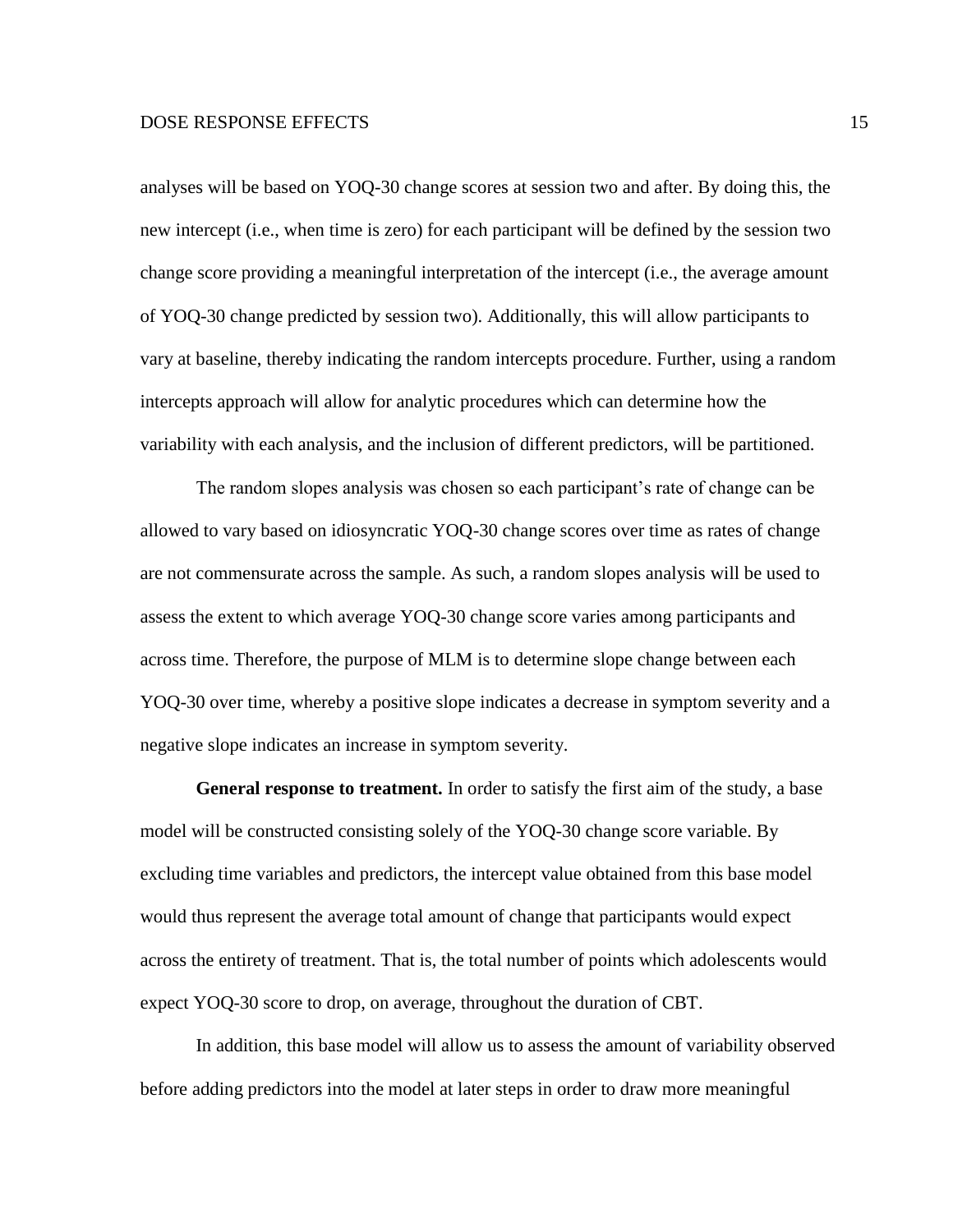comparisons of how much variance is assumed by each predictor in subsequent models. Once this initial base model is constructed and analyzed, random intercepts will then be added. This will allow us to look at the average amount of YOQ-30 score change throughout the entirety of treatment when scores are allowed to vary, as compared to the base model where scores are fixed. While this aim will provide meaningful information, it does not fully address the dosage component of this study, which is highlighted by the second aim.

**Dose response to treatment over time.** Following the assessment of general response to treatment, the time element will be incorporated into the base model so dose response can be further assessed. While the base model will yield a prediction of average total change, it will be unable to predict the amount of YOQ-30 change expected by each session. However, this study will attempt to determine the number of sessions required to see reliable change as defined by a decrease of 10 points or more on the YOQ-30 (i.e., one of two RCI criteria), thus satisfying the second aim of the study and subsequently providing results relevant to the hypothesis. Further, when incorporating the time element (i.e., session number data), we will assess for the presence of time interaction terms (e.g., quadratic time patterns), which would suggest a non-linear slope pattern, indicative of varying rates of symptom change across time. In order to yield more clinical utility, however, clinicians need to be able to predict treatment response based on pre-treatment measure scores, thus providing a rationale for the third and final aim of the present study.

**Predicting treatment response.** After constructing a model to calculate overall treatment response (i.e., the first aim of the study) and dose response to treatment (i.e., the second aim of the study), grand mean-centered level-2 predictor variables will be added in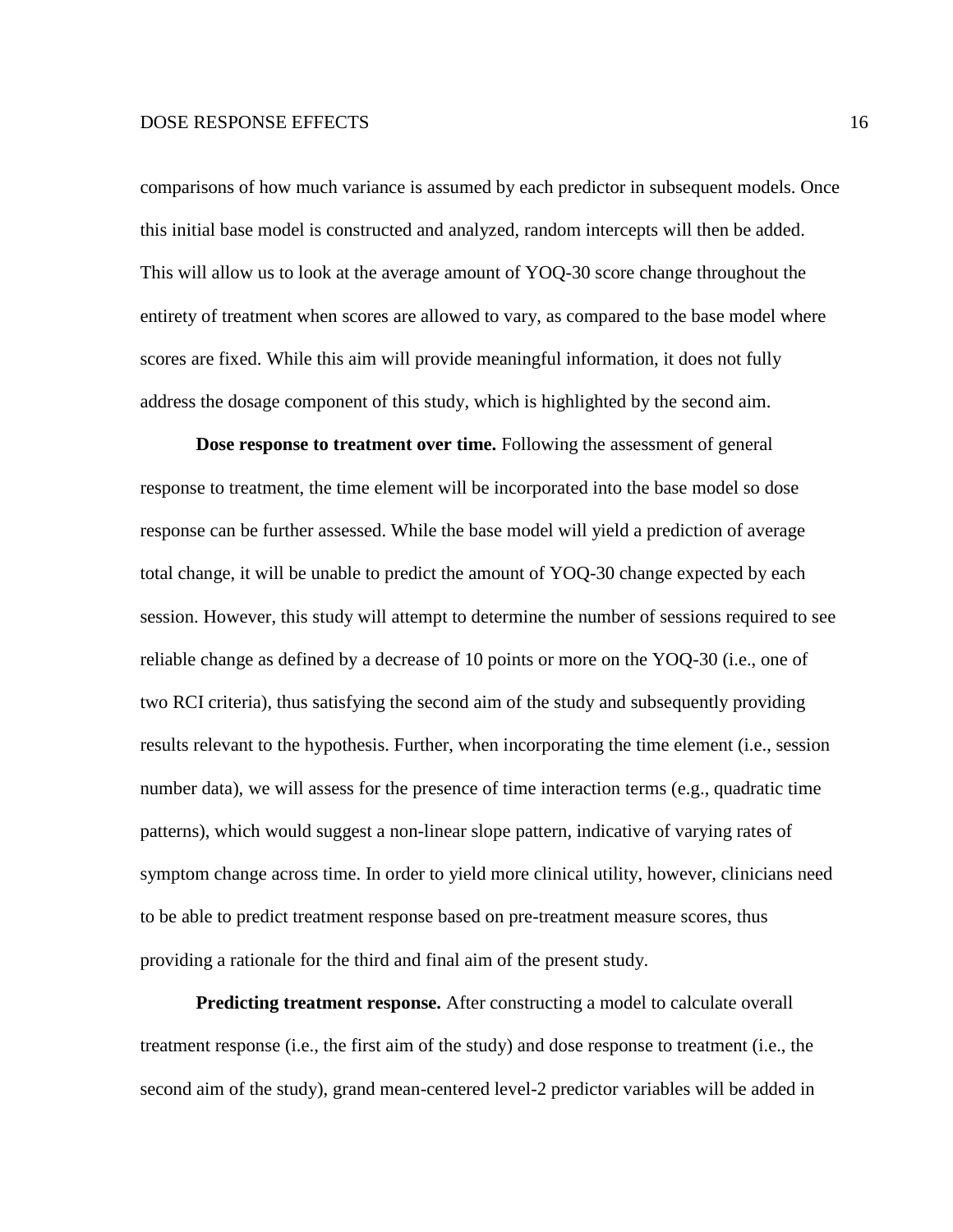order to determine whether YOQ-30 or BASC-2 subscale scores can predict treatment response. The purpose of this will be to assess whether baseline patterns of score elevations on the YOQ-30 and BASC-2 can predict when a participant would improve by 10 points on the YOQ-30. The BASC-2 subscales tested for these analyses will include Atypicality, Locus of Control, Social Stress, Anxiety, Depression, Sense of Inadequacy, Somatization, Attention Problems, and Hyperactivity. These were chosen given their clinical nature in symptom profiles, and because their items are distinct from one another thus avoiding problems with multicollinearity. Grand mean centering will be used on level-2 predictors given its utility when focusing on level-2 predictors while controlling for the level-1 covariate (i.e., session number), dealing with potential multicollinearity among predictor variables, and to make lower-order effects more interpretable when dealing with interaction terms (Enders & Tofighi, 2007).

The YOQ-30 baseline score will be the first predictor added to the model as it is a separate measure from the BASC-2 and is hypothesized to be among the stronger predictors given that it would likely be correlated with YOQ-30 change score. Next, all BASC-2 subscale scores will be added to the model at once. The BASC-2 subscale with the highest *p*value will be removed iteratively in a backward stepwise approach, with analyses run again upon each removal. This will be done in the event that removing subscales one at a time might result in another assuming a significant portion of the variance. This procedure will be used in order to find the cumulative effect of BASC-2 baseline scores. That is, when BASC-2 subscales are added to the model one at a time, certain subscales may be less significant or entirely nonsignificant and subsequently could be overlooked from the model. However,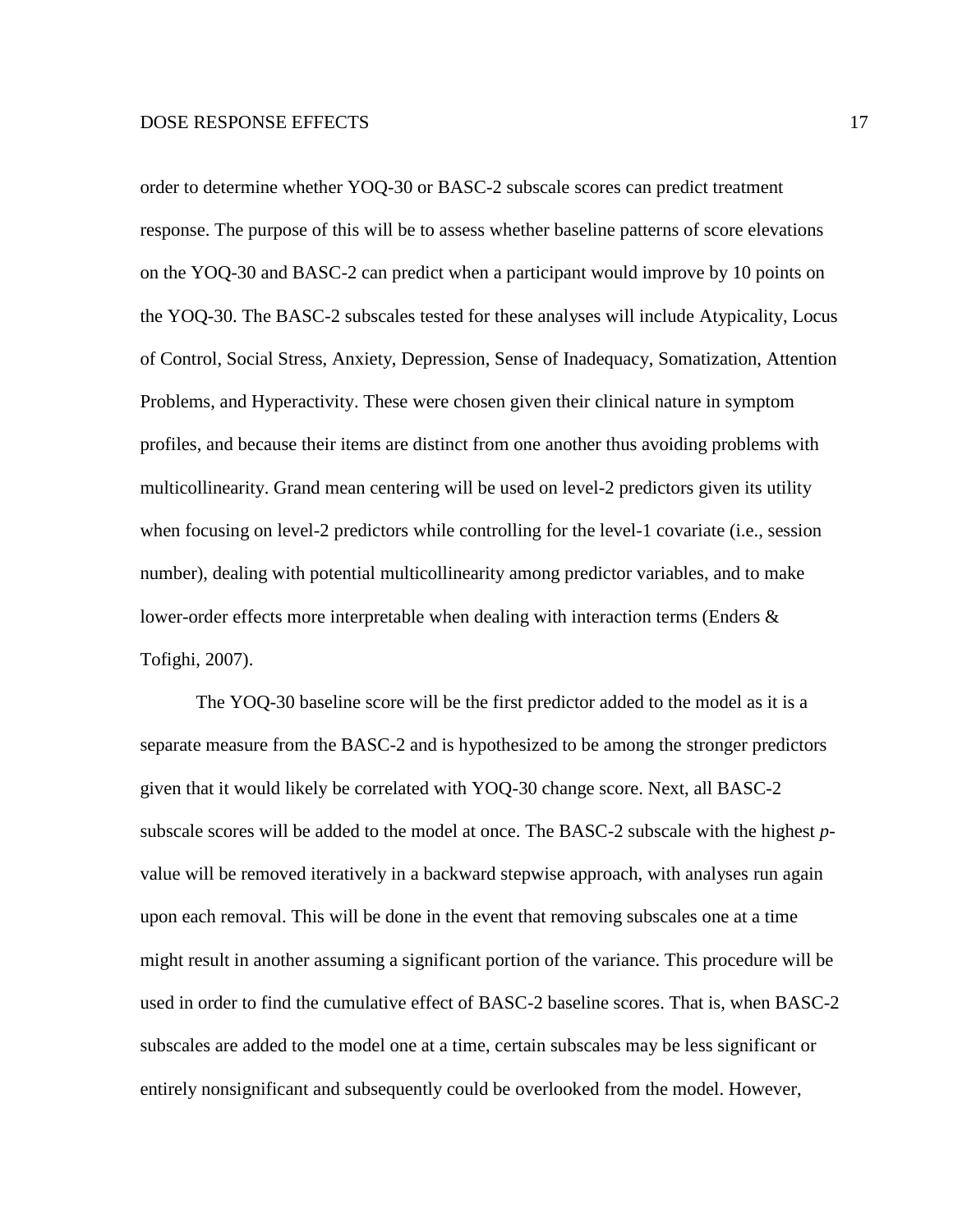when incorporated with other subscales, their combined effects could prove to be significant and thus meaningful for model incorporation.

As such, this final analysis will entail an equation prediction model with grand meancentered measure scores consisting of all meaningful pre-treatment scales. The purpose of utilizing pre-treatment BASC-2 subscales and YOQ-30 scores in this way is to test for treatment response predictions based on pre-treatment scores (i.e., whether a difference in pre-treatment BASC-2 subscale scores or YOQ-30 score could predict a change in the slope of YOQ-30 change score over time). As such, the ultimate aim will be to determine whether elevations on the YOQ-30 or BASC-2 can predict the number of sessions needed for an adolescent to exhibit reliable change on the YOQ-30 (i.e., improve YOQ-30 score by 10 points).

# **Results**

Means and standard deviations for baseline BASC-2 subscale *T*-scores are provided in Table 1. Average baseline subscale scores, with the exception of Hyperactivity, are classified as at-risk, indicated by a *T*-score between 60 and 69. Hyperactivity, however, showed an average score of  $57.48$  ( $SD = 11.11$ ), which is classified as non-clinical. In addition, the frequencies for both at-risk and clinically elevated (i.e., *T*-score of 70 or more) baseline BASC-2 scores are displayed for each subscale in Figure 1. Taken together, these results indicate greater frequencies of internalizing pathology relative to externalizing pathology, with greater symptom severities in Anxiety and Depression, suggesting that the present SMH program treated students struggling with internalizing symptoms more than those with externalizing symptoms.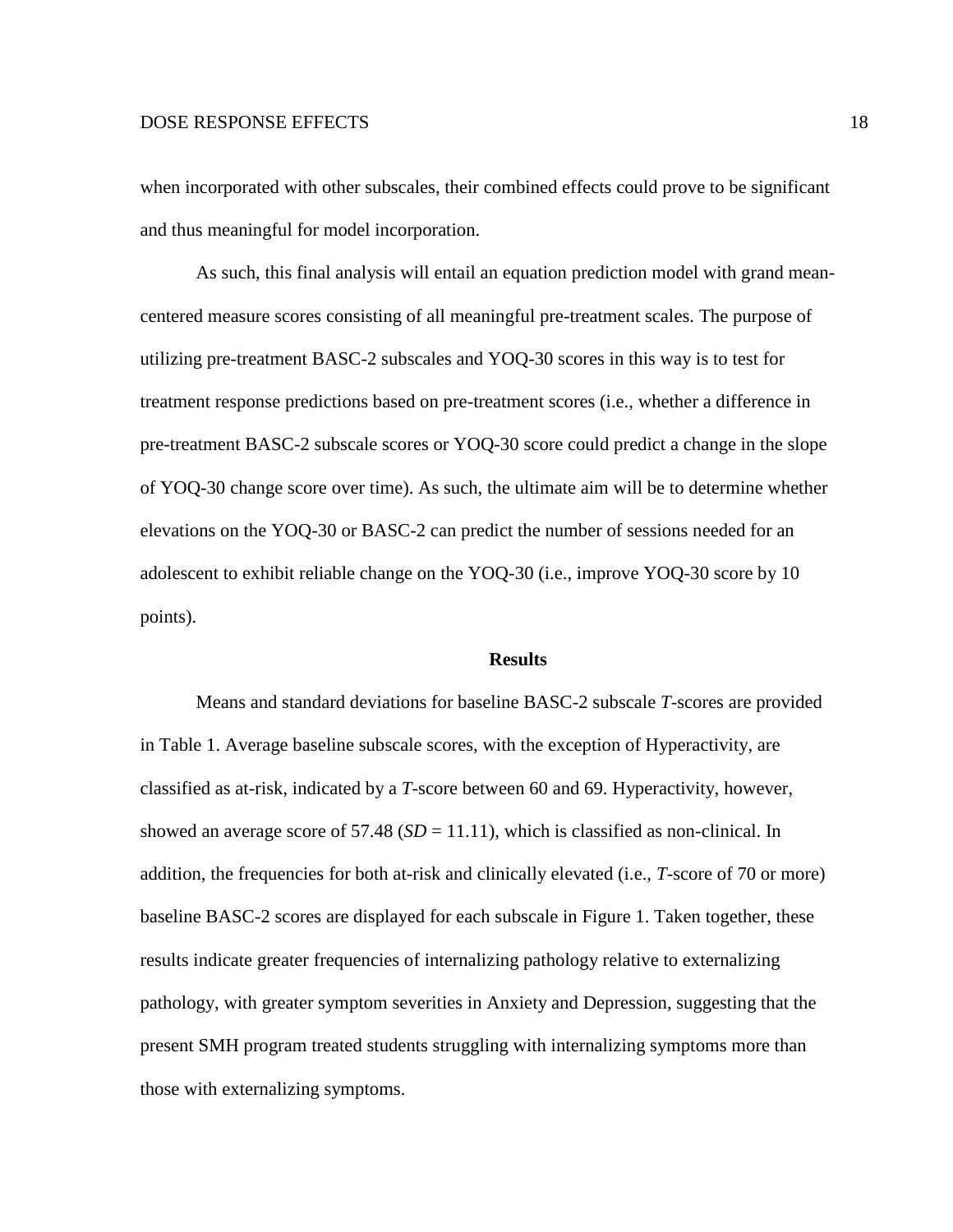#### **General Response to Treatment**

The average number of sessions among participants was  $14.79$  (*SD* = 9.66), ranging from 3 to 55 sessions. However, not all session data were used in the analyses for two reasons: the YOQ-30 was not administered every session for each participant, and the number of participants in active treatment declined markedly over time. As a result, the amount of missing data increased with each subsequent session. While MLM can account for missing data by estimating parameters with the available data, the accuracy of this procedure decays as more data are missing. As such, it was decided that all data up to session 14 would be used for analyses given that it was the mean number of sessions in both this study and in past research on the present SMH program (Albright et al., 2013), and to ensure that sufficient data were available to warrant confidence in the missing data procedures via MLM. As such, it was found that 45.11% of participants were still in active treatment at session 14. Further, out of the 133 participants within the sample, 25.56% had a YOQ-30 change score at session 14 available for analyzing. Upon limiting the number of sessions to 14, the mean became  $10.86$  (*SD* = 3.67).

The findings pertaining to the first aim of the study (i.e., total amount of improvement across the duration of treatment) were significant,  $F(1, 764) = 742.16$ ,  $p < .001$ . Here, the average amount of total change in YOQ-30 score across 14 sessions of CBT was defined by a decrease of 16.65 points,  $b = 16.65$ ,  $t(764) = 27.24$ ,  $p < .001$  (Table 3, Model I). Initial -2 Log Likelihood (-2LL), an indication of model fit by estimation of error variance, for this base model was 6487.23, indicating the extent of error, along with a residual estimate of 285.22 (*p* < .001; Table 2, Model I).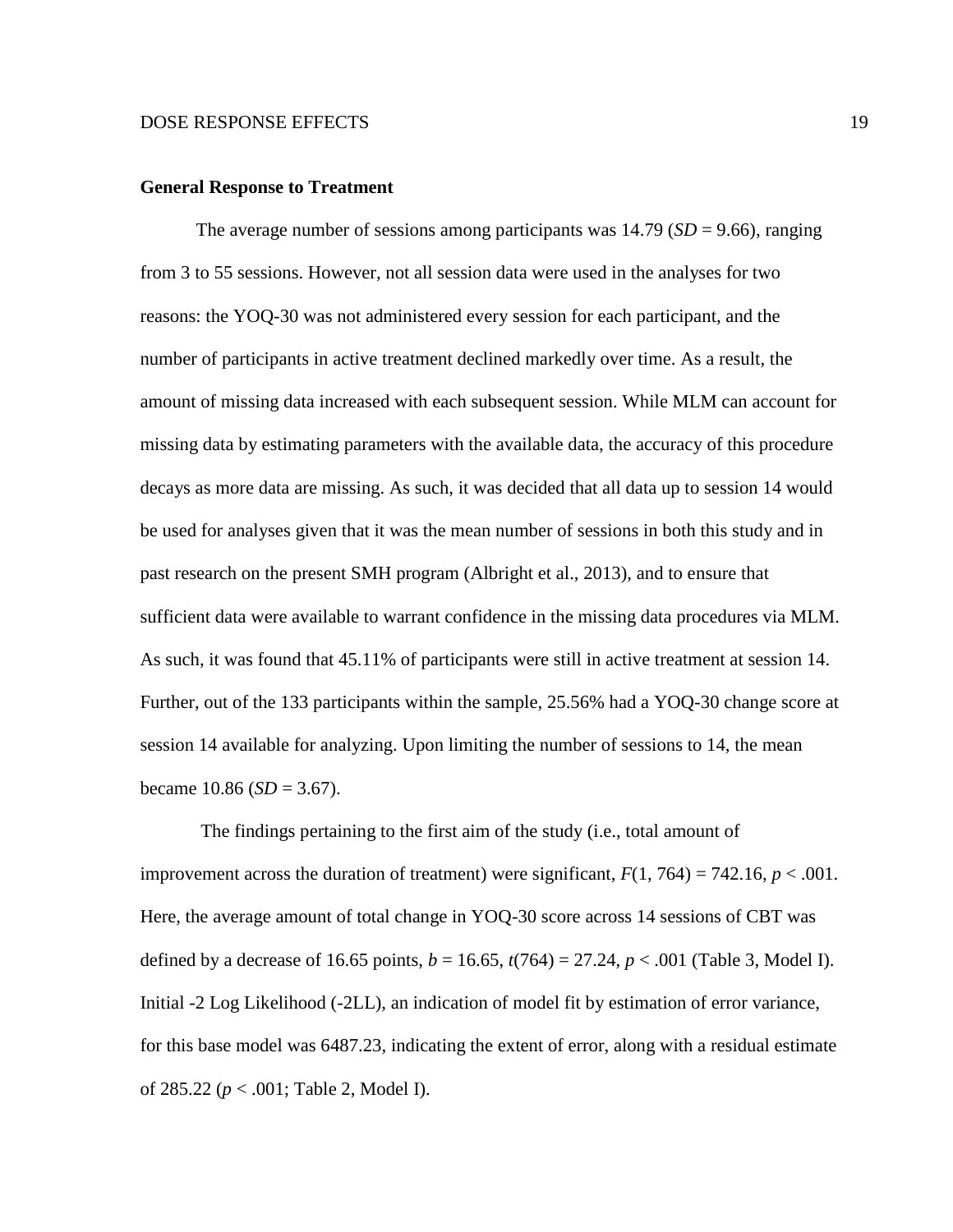Model II (i.e., the incorporation of random intercepts) proved to be statistically significant as well,  $F(1, 132.03) = 165.01$ ,  $p < .001$  (Table 2). Based on the results from Model II (Table 2), the average amount of total change in YOQ-30 score throughout the duration of treatment was defined by a decrease of 15.94 points,  $b = 15.94$ ,  $t(132.03) = 12.85$ , *p* < .001 (Table 3, Model II), or about 0.71 points less than the results from Model I. Following the inclusion of random intercepts, a significant decrease in -2LL error variability was observed,  $\chi^2$  (1) = 497.82. Further, residual variance decreased to 99.65 ( $p < .01$ ), indicating a drop of 65.1% (Table 2, Model II), and thus Model II was assumed to be more robust relative to the base model.

When applied to the average baseline YOQ-30 score for the sample, this figure of a 15.94 point decrease on the YOQ-30 would predict an average final YOQ-30 score of 32.44. This suggests that the majority of our sample would be "improved," or meet half of the RCI criteria, before the end of the 14 sessions. However, this does not satisfy the hypothesis of this study, which is the purpose of the second aim (i.e., measuring dose response to treatment).

# **Dose Response to Treatment over Time**

Results from the inclusion of session number data showed that linear,  $F(1, 646.80) =$ 29.35, *p* < .001 (Table 2, Model IV), quadratic, *F*(1, 592.20) = 7.223, *p* < .01 (Table 2, Model V), and cubic,  $F(1, 582.13) = 4.532$ ,  $p < .05$  (Table 2, Model VI) time trends were found to be significant and therefore retained for the addition of level-2 predictors. Specific rates of change suggest a positive slope for the linear,  $b = 3.71$ ,  $t(646.80) = 4.95$ ,  $p < .001$ , and cubic,  $b = 0.16$ ,  $t(582.12) = 2.13$ ,  $p < .05$ , trends, and a negative slope for the quadratic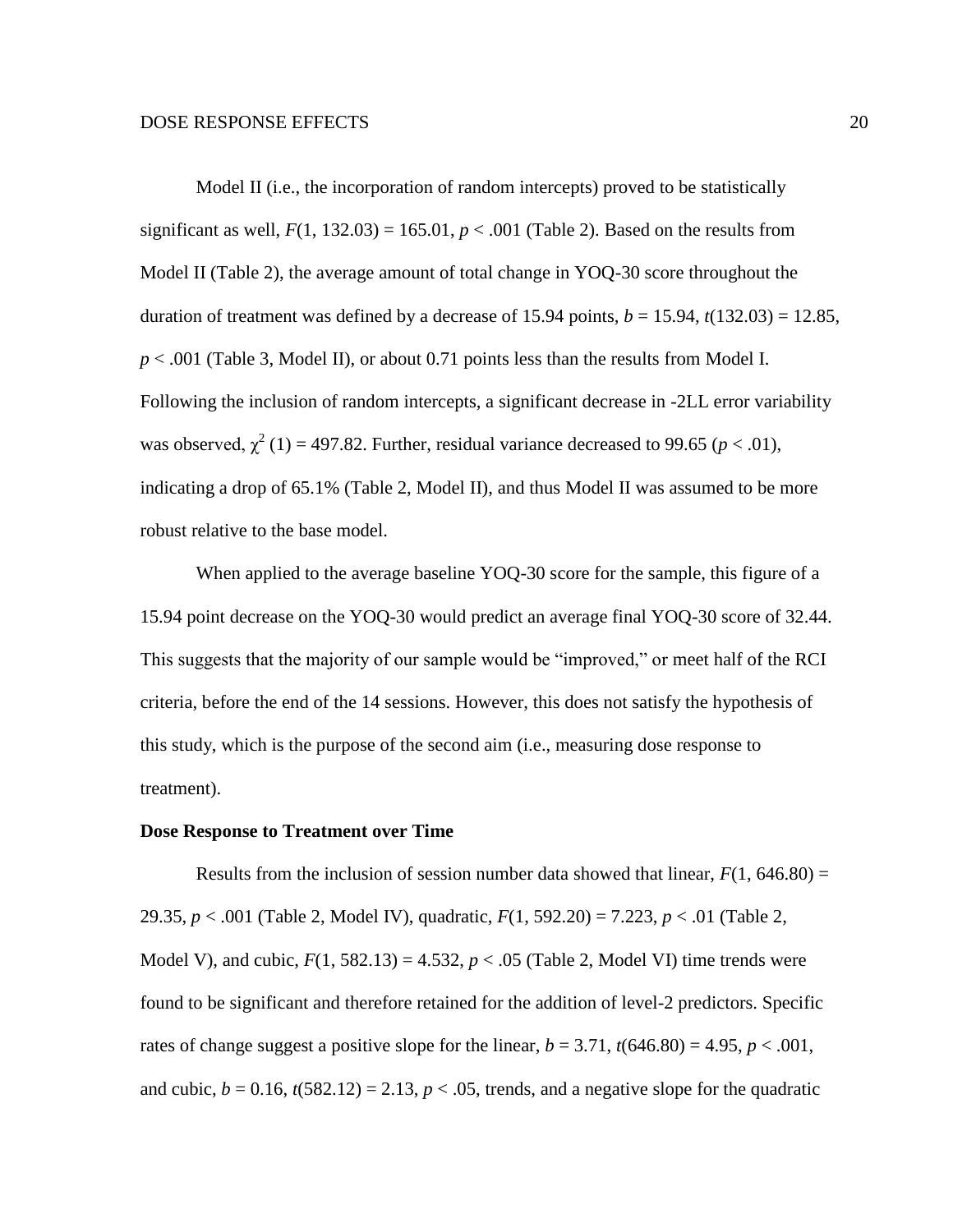trend,  $b = -0.37$ ,  $t(592.20) = -2.69$ ,  $p < .01$  (Table 3, Model IV). As such, both linear and cubic trends illustrated a decrease in symptoms, while the quadratic trend exhibited an increase in symptoms.

This pattern of slope change suggests an improvement in symptoms at non-linear rates across time. More specifically, there is an immediate decrease in symptoms exhibited by a positive slope, which begins to decline steadily after session two and through session nine on account of the quadratic term, thus indicating a diminishing return on symptom improvement. By session ten, the slope begins to increase again and steadily grows for the duration of treatment, suggesting a return to more rapid symptom improvement as a result of the cubic term. As such, these results indicate a non-linear growth curve with a cubic time effect, illustrating three changes in slope trend, whereby an average of 2.91 sessions predicted a decrease of 10 points on the YOQ-30 across the sample (Figure 2), signaling one of the two reliable change indicators. Thus, this finding confirms our hypothesis as students exhibited reliable change on the YOQ-30 within 12 sessions of CBT.

Interestingly, once the time element was added to Model II, not only was there a significant decrease in error variance (Table 2, Model VI), but also the predicted average amount of total YOQ-30 change for the sample across 14 sessions of CBT was 26.81 points; more than ten points greater than what Model I (i.e., base model) and Model II predicted. This suggests that, on average, the final YOQ-30 score for our sample would be 21.57. Compared to the finding from Model II of the first aim of this study, which predicted that adolescents would meet RCI improvement criteria across 14 sessions of CBT on average, Model VI (i.e., incorporating session data) updated this finding by predicting that adolescents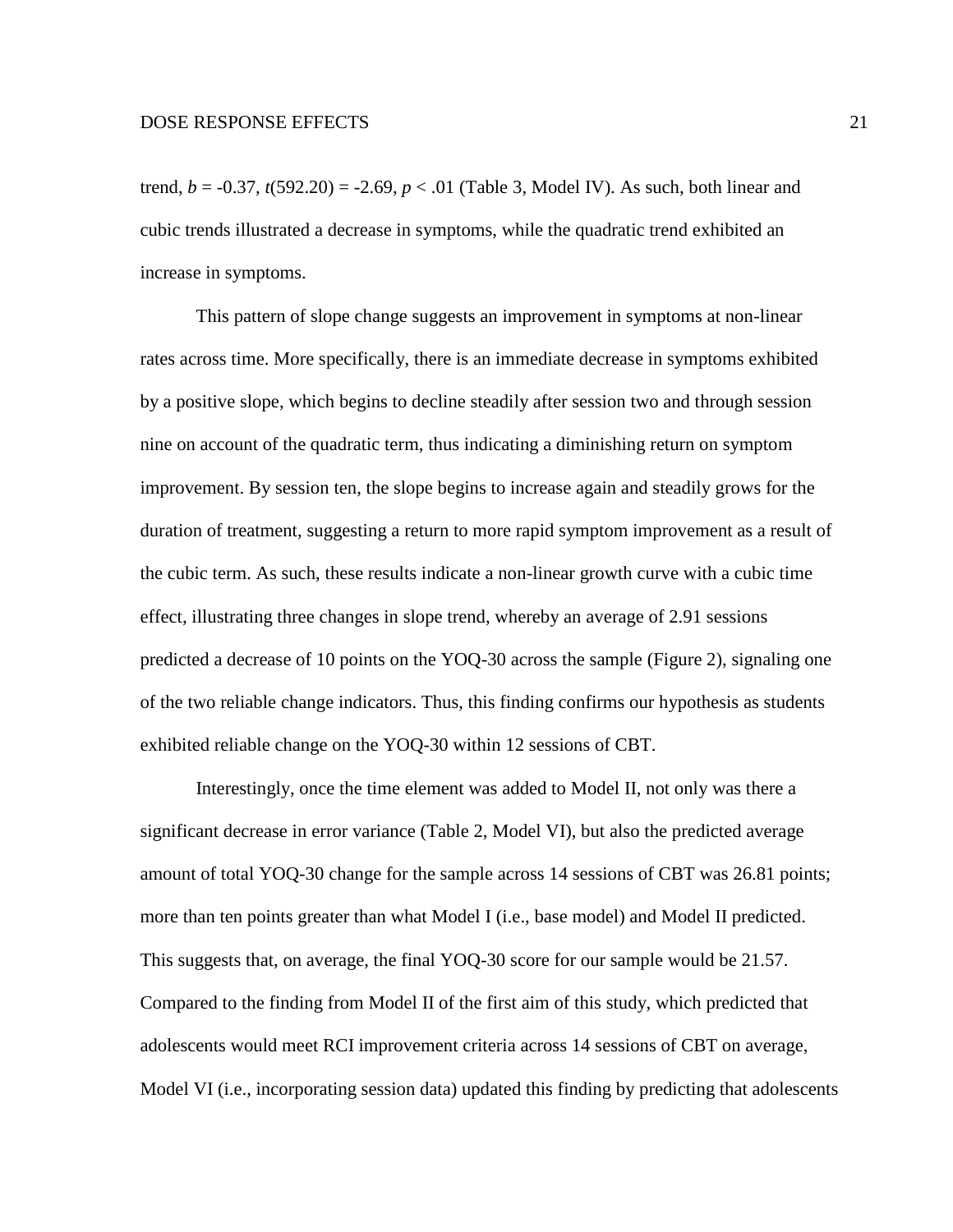would in fact meet recovery criteria across 14 sessions of CBT on average. In fact, even more specific findings can be drawn from this time model as it was predicted that, on average, participants would see a drop of 19.49 points on YOQ-30 score by session eight, which would yield a YOQ-30 score of 28.89. This indicates both a decrease of more than 10 points (i.e., reliable change) and a shift from a clinical to non-clinical score. As such, not only would the average participant exhibit recovery criteria by session 14, but recovery would also actually occur by approximately session eight on average.

# **Predicting Treatment Response**

The final aim of the study was to determine whether baseline measures could predict treatment response. First, baseline YOQ-30 score was found to be significant when incorporated into the model,  $F(1, 131.96) = 32.815$ ,  $p < .001$ , suggesting it could predict YOQ-30 slope change across sessions. Further, two BASC-2 subscales were retained in the model following the iterative removal of nonsignificant subscales: Depression and Hyperactivity (Table 4). While Depression was statistically significant in predicting treatment response,  $F(1, 131.24) = 14.72$ ,  $p < .001$ , Hyperactivity was not,  $F(1, 128.17) =$ 3.654,  $p = 0.058$ . Hyperactivity was still retained for analyses despite being nonsignificant given the probable likelihood it would have been statistically significant had there been greater statistical power via a larger sample size, coupled with the notion that the .05 cut-off value, which the Hyperactivity subscale missed by a narrow margin, is often perceived as being arbitrary. Both of these illustrate commonly cited limitations of null hypothesis significance testing (Cohen, 1994).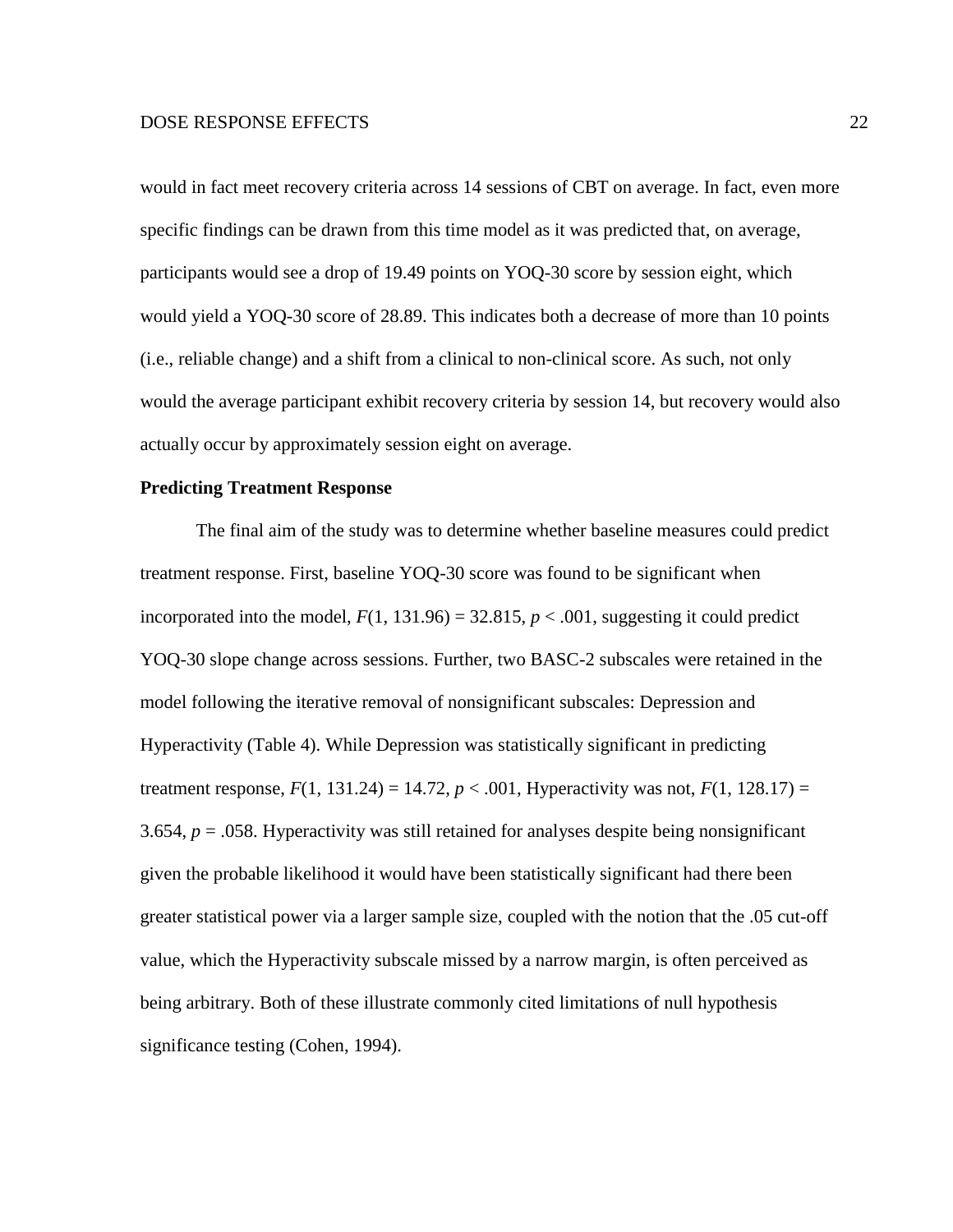Results of this final model indicated that baseline YOQ-30 score illustrated a positive slope,  $b = 0.54$ ,  $t(131.96) = 5.728$ ,  $p < .001$ , while baseline scores for Depression,  $b = -0.41$ ,  $t(131.24) = -3.836$ ,  $p < .001$ , and Hyperactivity,  $b = -0.19$ ,  $t(128.17) = -1.912$ ,  $p = 0.58$ , revealed negative slopes (Table 3). Such trends suggest that a higher baseline YOQ-30 score is predictive of more immediate symptom improvement, while relatively higher baseline scores on the Depression and Hyperactivity BASC-2 subscales are predictive of worsened symptom response.

Finally, a significant decrease of 12.1% in -2LL was observed in the final model (i.e., Model VIII) relative to the base model (i.e., Model I),  $\chi^2$  (8) = 785.2, *p* < .01. In addition, the residual estimate decreased by 229.98 between the base model (i.e., Model I) and the final model (i.e., Model VIII), representing an 81% decrease. These results suggest that our final model contained significantly less error than our base model and that significantly greater variance could be attributed to both the time element and the predictor variables (Table 2, Model VIII).

#### **Discussion**

The answers to three empirical questions were sought in this study including 1) how much an adolescent might improve, on average, over 14 sessions of CBT based on YOQ-30 scores, 2) what dosage (i.e., number of sessions) of CBT was required for the average adolescent to demonstrate improvement as measured by a 10-point reduction in YOQ-30 score from baseline to post-treatment, and 3) whether baseline scores on the YOQ-30 and BASC-2 could reliably predict treatment response. The findings pertaining to each of these research questions are discussed in sequence below.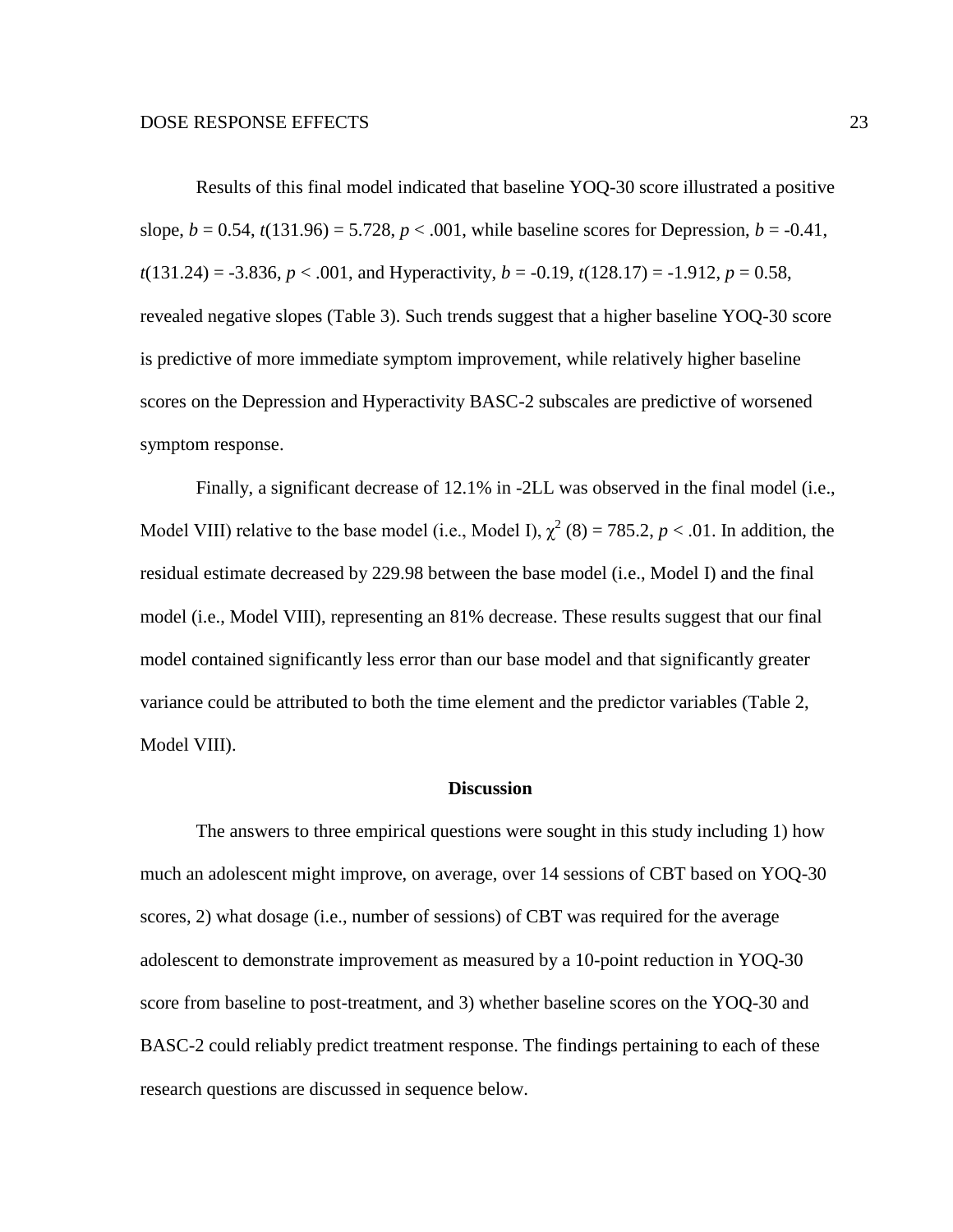#### **General Response to Treatment**

It was found that the average adolescent within our sample would be recovered (i.e., meeting both RCI criteria) after 14 sessions of CBT. This is consistent with previous SMH literature (Albright et al., 2013; Kahn, Kehle, Jensen, & Clark, 1990; Prout & DeMartino, 1986; Prout & Prout, 1998; Reynolds & Coats, 1986; Swannell, Hand, & Martin, 2009) and large-scale randomized controlled trials (TADS, 2007; Walkup et al., 2008). However, this general finding about outcome prediction is based solely on prediction models which do not take session data or other predictors into account. While these results are indeed promising for adolescents receiving treatment in SMH settings, they do not provide more specific predictions for when an adolescent would expect recovery to occur in terms of the actual session number. The findings pertaining to dose response and baseline predictors will be discussed in the following two sections.

#### **Dose Response to Treatment over Time**

The second aim of this study was to measure treatment response as defined by the number of sessions (i.e., dosage) required to observe a 10-point improvement on the YOQ-30. This aim was germane to the hypothesis about dose response, which predicted that the average student would evidence a 10-point decline on the YOQ-30 by session 12. Implementing session number data into the base model allowed for treatment response to be broken down by session. Once this information was included in the model, a non-linear, cubic curve was observed. The finding suggests that, on average, participants did not improve at a steady rate. Instead, the pattern of improvement appears to first accelerate, then flatten, and then increase again across the 14 sessions of CBT (Figure 2).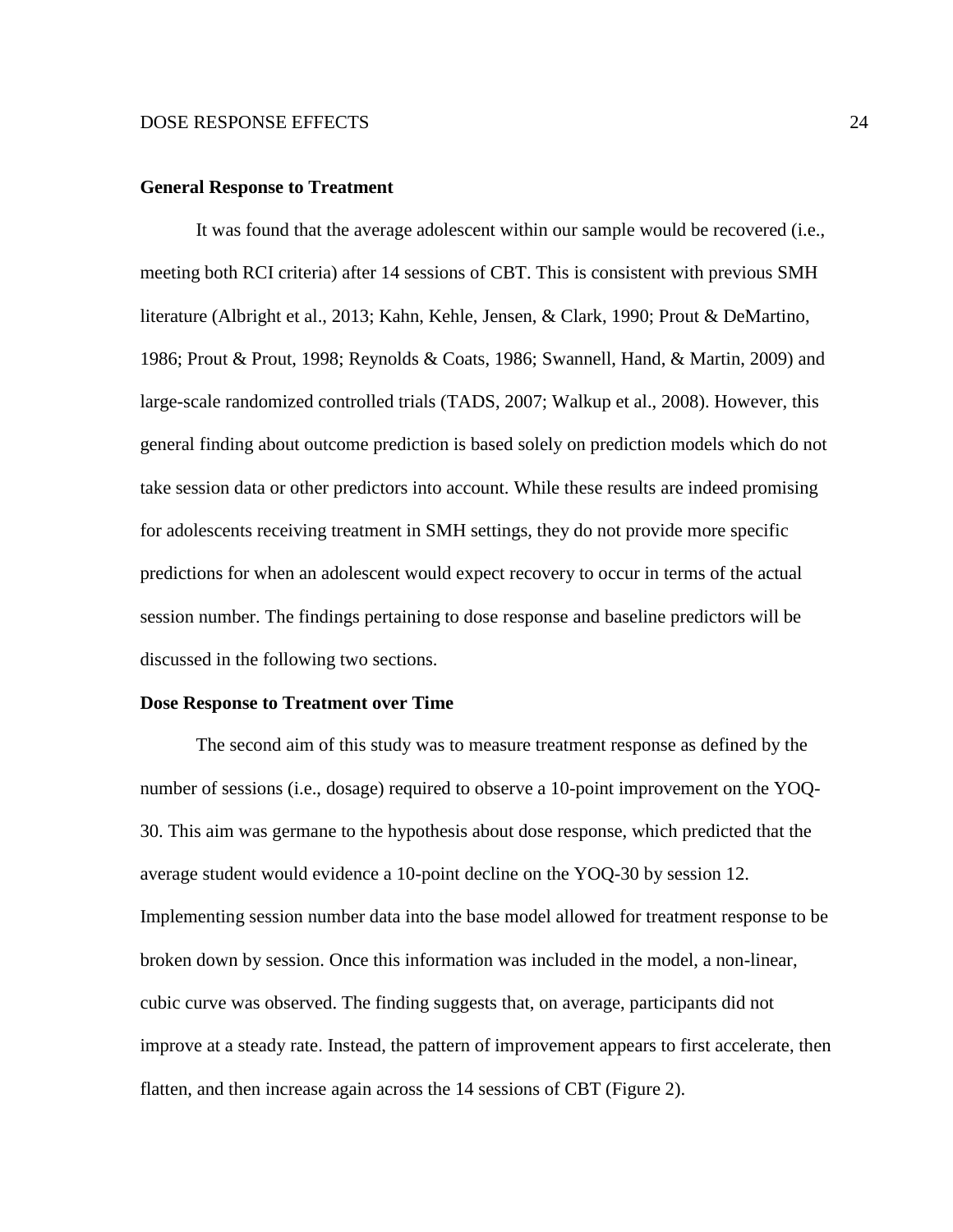One of the more striking findings is the relatively rapid rate of change within the first three sessions, given that the average participant met one of two reliable change indicators, as defined by a drop of 10 points or more on the YOQ-30. This finding supports the dose response hypothesis, where it was predicted that one of the reliable change indicators would be evident, on average, by session 12. Therefore, not only was there support for the dosage hypothesis, but when compared to previous findings on dose response effects of therapy (Anderson & Lambert, 2001; Hansen et al., 2002; Kadera et al., 1996), the results were achieved in less time than is typically seen in adult studies ranging from 5 to 16 sessions of psychotherapy (Anderson & Lambert, 2001; Connolly et al., 2011; Kadera et al., 1996). The rate of improvement reported here is consistent with one of the definitions of "sudden gains" observed in psychotherapy, where there is at least a 25% reduction in pre-gain symptoms (Tang & DeRubeis, 1999).

Indeed, the rapid improvement from CBT relative to other therapies is welldocumented in the adult literature (Aderka, Boe, Nickerson, & Hofmann, 2012; Hollon & Ponniah, 2010; Picardi & Gaetano, 2014). The present study provides yet more evidence of rapid improvement from CBT and is one of the first to document these effects in the adolescent literature and particularly when delivered in SMH contexts. This finding directly addresses one of the main concerns often expressed by school administrators and teachers, where treating students during the school day is seen as tantamount to lost instruction time, rather than an expenditure of resources possibly associated with better learning outcomes. Based on the available results, clinicians might expect the average student to show improvement in a relatively few number of sessions, similar to the results from adult studies,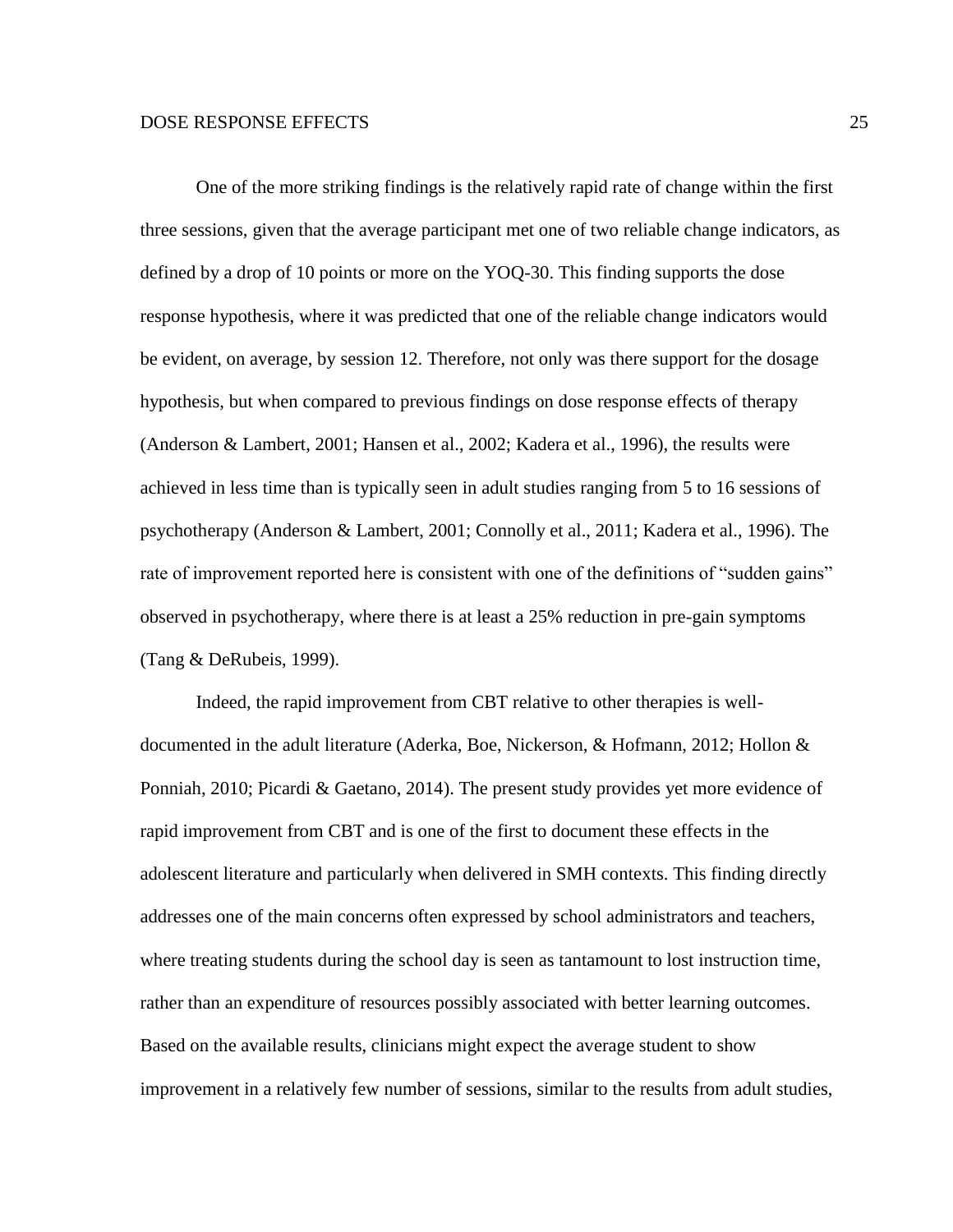and subsequently resulting in little interference with academics. Though speculative, an explanation for the rapid responding seen in this study might be attributable to the treatment modality of CBT. Indeed, in a recent meta-analysis, Aderka, Nickerson, Boe, and Hoffmann (2012) studied the sudden gains hypothesis in a meta-analysis of depression and anxiety treatment studies and found that the effect size (ES) or magnitude of sudden gains was more pronounced in CBT ( $ES = 0.75$ ) than in non-CBT ( $ES = 0.23$ ) interventions.

While the first aim of this study provided the finding that participants would expect to be recovered after 14 sessions of CBT, the results attained from the second aim of this study were able to provide more precise predictions for when recovery would occur on average. Here, the incorporation of session data predicted that students would exhibit recovery criteria, on average, by session eight. Overall, these data suggest that a response to CBT in the context of a SMH program is not only rapid for many who undergo treatment, but the benefits can be achieved well within the time frame of a typical academic year, even when providing intervention to youth with clinically significant problems including depression and suicidal ideation (Kirk, Jameson, Michael, & West, 2014). These results mirror the findings of Spirito et al. (2011) who reported that positive results were achieved after approximately 8 sessions, including many who presented with similarly significant symptoms. Taken together, the findings presented here suggest that SMH programs are effective and feasible treatment paradigms capable of producing results in relatively short time frame. In addition to the dose response findings, the results regarding the predictive power of baseline YOQ-30 and BASC-2 scores were the third aim of the study and equally intriguing.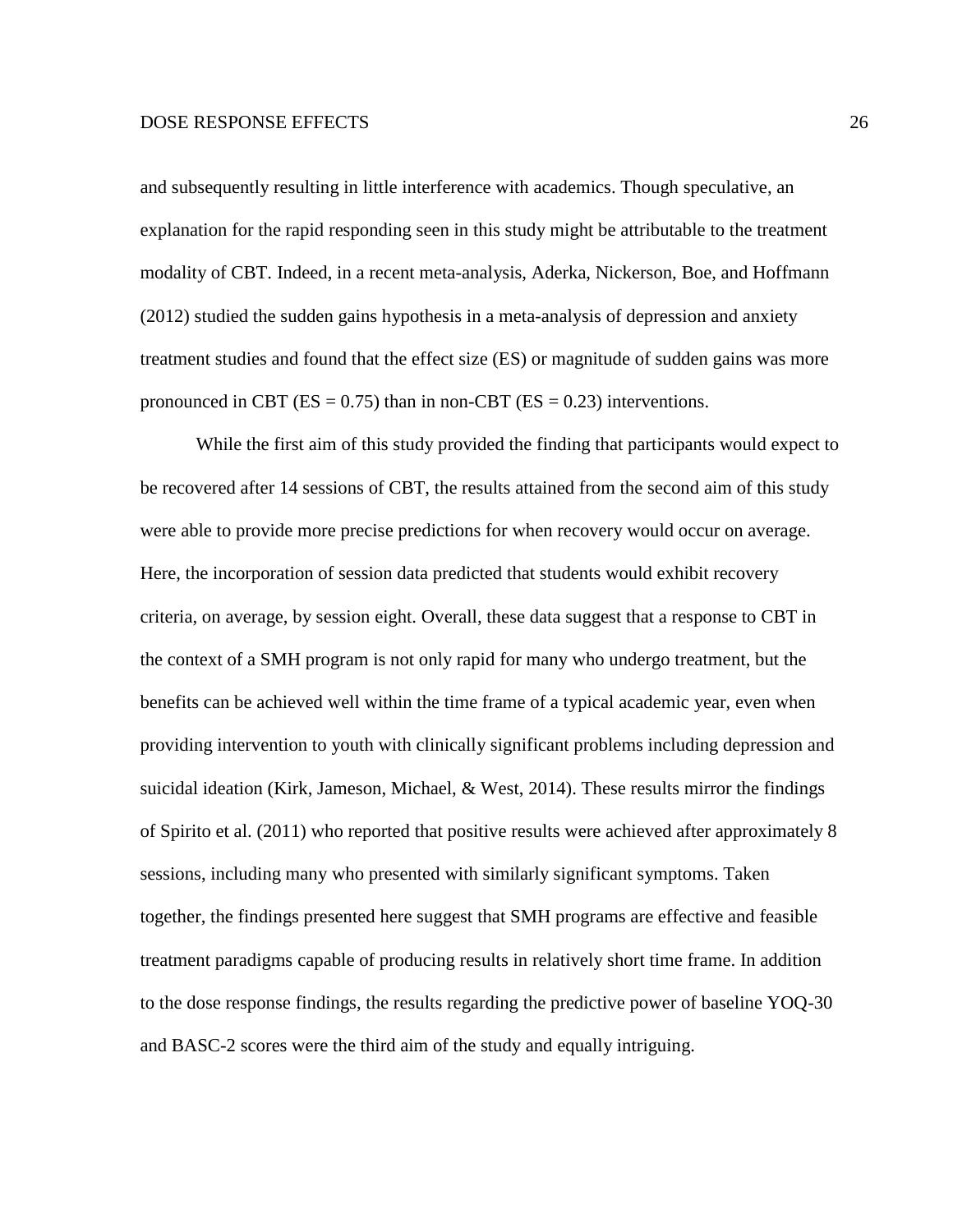#### **Predicting Treatment Response**

The third aim of this study was to determine whether baseline measures could predict treatment response, specifically the YOQ-30 and nine clinical BASC-2 subscales (i.e., Atypicality, Locus of Control, Social Stress, Anxiety, Depression, Sense of Inadequacy, Somatization, Attention Problems, and Hyperactivity). Of interest were the divergent slope patterns between the YOQ-30 and BASC-2 Depression and Hyperactivity subscales. While a relatively higher baseline score on the YOQ-30 indicated more rapid symptom improvement, higher scores on the Depression and Hyperactivity subscales were associated with a worsened treatment response. The YOQ-30 slope pattern might be explained by two phenomena in particular. First, baseline YOQ-30 scores will correlate with YOQ-30 change scores given that each are based on the same measure. Second, a higher baseline YOQ-30 score creates more room for regression to the mean. That is, having the lowest possible clinical score on the YOQ-30 (i.e., 29 points) may imply less room for rapid change, whereas having a relatively high score on the YOQ-30 (e.g., 101, the highest score within the present sample) suggests more room for rapid improvement. In the former case, the individual is significantly closer to the likely mean YOQ-30 score for the general population. In the latter case, however, the individual is significantly farther away and thus will likely see a more rapid change in score, at least initially. Interestingly this second explanation would diverge from previous findings on sudden gains, as pre-treatment levels of symptom severity for those who have demonstrated rapid improvement in past studies were generally lower (Tang & DeRubeis, 1999). However, in this case, the opposite was found, as relatively higher levels of YOQ-30 severity predicted more rapid improvement.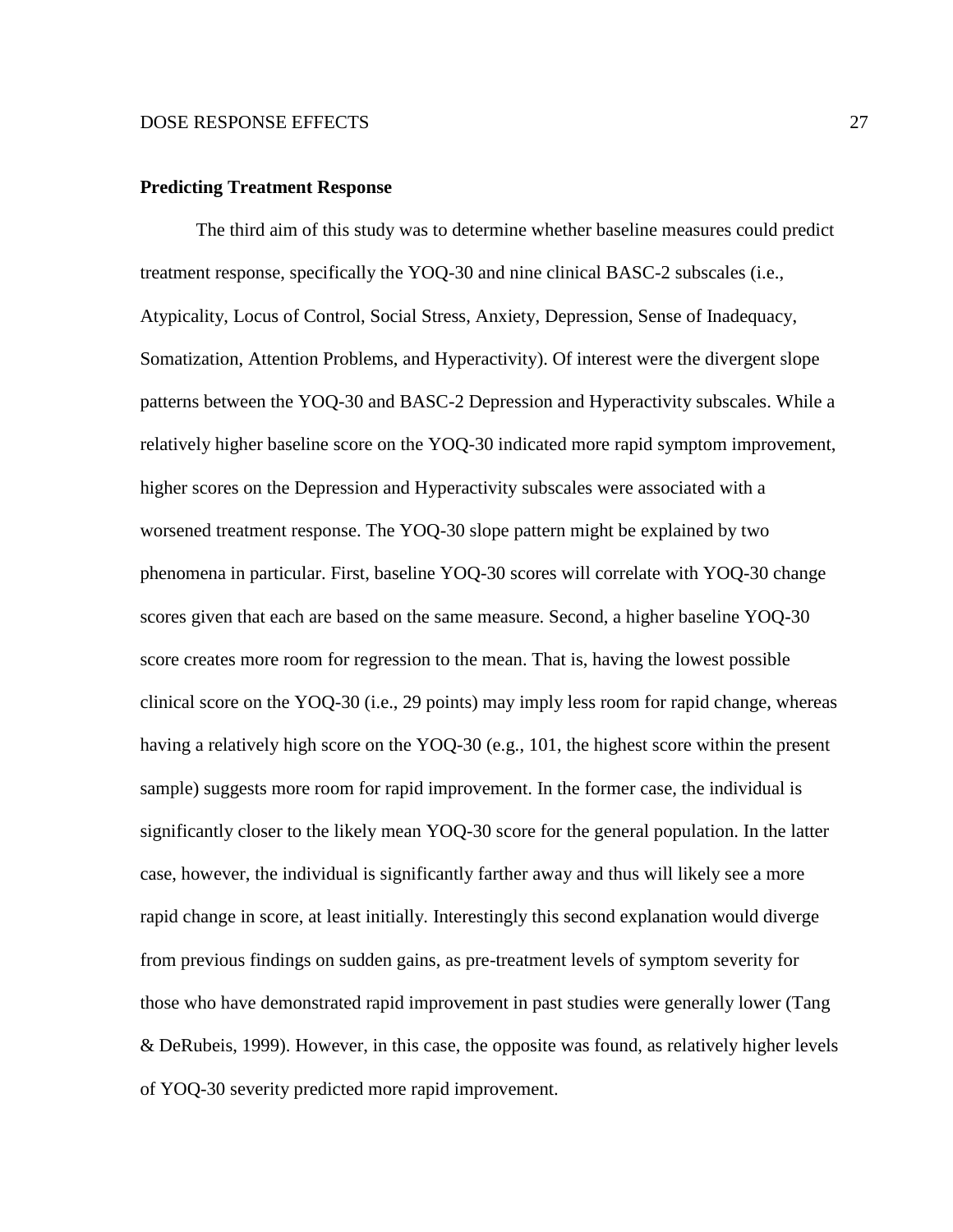The findings regarding the Depression and Hyperactivity BASC-2 subscales suggest that relatively higher scores at pre-treatment predict a slowed treatment response. These findings are consistent with previous literature (e.g., Michael & Furr et al., 2009), where a higher level of psychopathology at baseline predicts a longer course of treatment necessary to produce either improvement or recovery for the participants. In this instance, it was interesting that one internalizing and one externalizing clinical scale provided the most predictive utility for the sample for two reasons. First, the sample under study had a general mixture of internalizing and externalizing problems, many of whom presented with significant elevations in these areas. Thus, these findings will likely prove useful in prescribing treatment dosage across a diverse array of symptom presentations. Second, although a diagnosis is not required to receive treatment at the ASC Center, the findings might speculate that particular features cutting across diagnostic categories are associated with outcome and should be considered as potential treatment targets. Further research is required to better understand these observed patterns.

#### **Implications**

The purpose of this study was driven heavily by practical questions in SMH treatment. That is, how many sessions might a clinician expect to have with an adolescent before reliable change is likely, and can we predict response based on pre-treatment measures? The benefits of these findings are such that clinicians can plan a course of treatment informed by objective data regarding when to expect achieving certain benchmarks (e.g., improvement, recovery). In other words, the study provides an empirically-based framework for SMH treatment-planning. In this case, the two most meaningful implications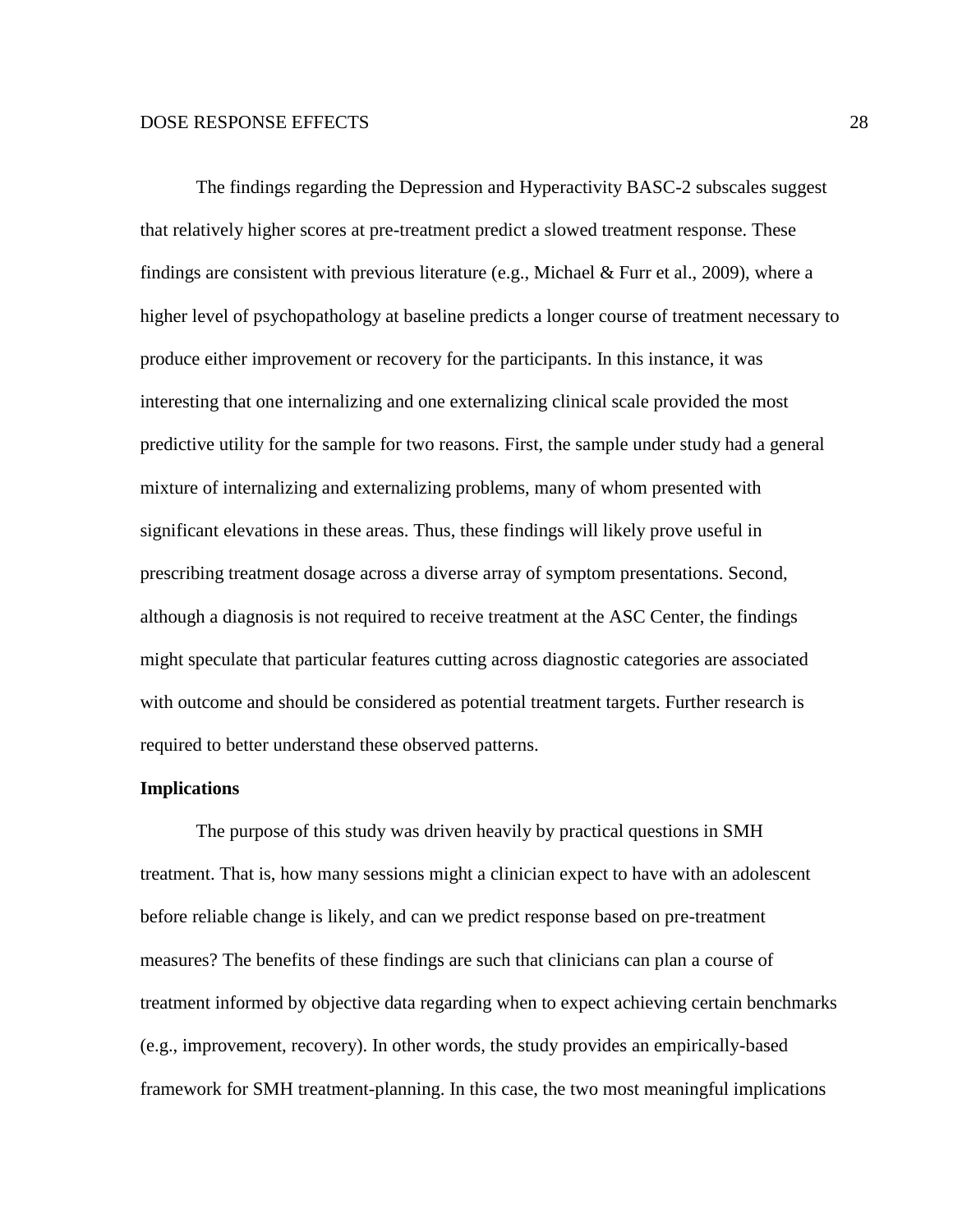are that 1) the average adolescent exhibits half of the reliable change indicators by the third session and recovery by the eighth session and 2) those with relatively higher scores on the Depression and Hyperactivity BASC-2 subscales will require a longer course of treatment to exhibit reliable change while those with relatively higher scores on the YOQ-30 will require a shorter course of treatment to similarly exhibit reliable change.

In line with the second major implication is the creation of a basic algorithm which can predict treatment response (see Figure 3). When a clinician obtains student data for the BASC-2 and YOQ-30, that clinician can simply input the scores into an algorithm and find the predicted amount of average YOQ-30 change by session. For example, when the baseline Depression and Hyperactivity BASC-2 subscale scores are average within our sample (i.e., 66 and 57, respectively) and a student's baseline YOQ-30 score is 40, then we would expect improvement by roughly session five and recovery by session six. When adjusting this scenario so the baseline YOQ-30 score is 50, we would expect improvement by session 3 and recovery by session 10. With a YOQ-30 baseline score of 60 and average scores on the Depression and Hyperactivity BASC-2 subscales, we would then expect recovery by session 14. In terms of treatment planning and goals, these examples highlight that a higher pretreatment YOQ-30 score predicts a quicker time to exhibit "improvement," which is a static metric defined by a change of 10 points or more regardless of one's clinical magnitude, but often a longer time to exhibit "recovery," a more dynamic metric as those with higher scores start treatment further away from a non-clinical score meaning they have more therapeutic ground to cover in order to be classified as non-clinical.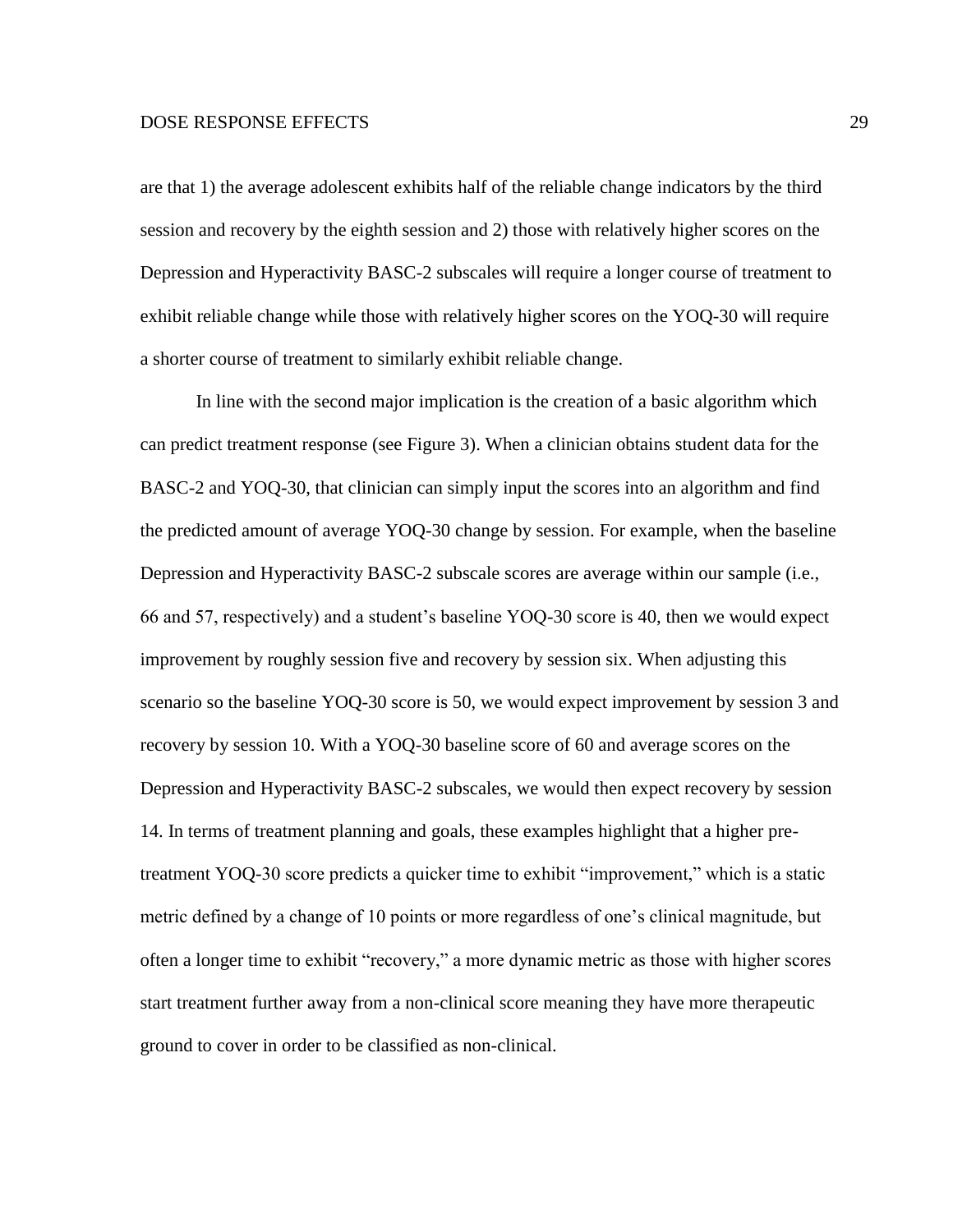As a reminder, these predictions are based on average YOQ-30 and BASC-2 baseline scores, and as these scores increase or decrease, then predictions would respond differently by allotting more time or less time to the number of sessions required for a student to exhibit improvement or recovery depending on which is the therapeutic target. As such, although the present study focused on improvement as the main outcome, there is still room to use the prediction model to determine when a student might expect to see recovery as well based on pre-treatment measure scores.

Further, the empirical avenues this line of inquiry opens up are of great benefit as well. More research investigating different measures that predict for treatment response would indicate new uses of such measures. Rather than merely tracking symptoms, measures could be used for greater predictive and planning purposes. As highlighted above, clinicians who have access to these algorithms can create simple documents (e.g., Microsoft Excel) to perform calculations by entering the various subscale scores that have predictive value. Finding measures that predict both symptom improvement and symptom deterioration could help to guide treatment in new ways. Targeting symptom profiles which predict deterioration while trying to build specific adaptive skills which might predict symptom improvement could become equally feasible treatment strategies pending further research. Of course it must be noted that such algorithms would reflect average treatment response based on pretreatment scores, and subsequently should be used only as a guiding tool in treatment planning rather than creating unnecessary constriction in the time allotted to reach therapeutic benchmarks.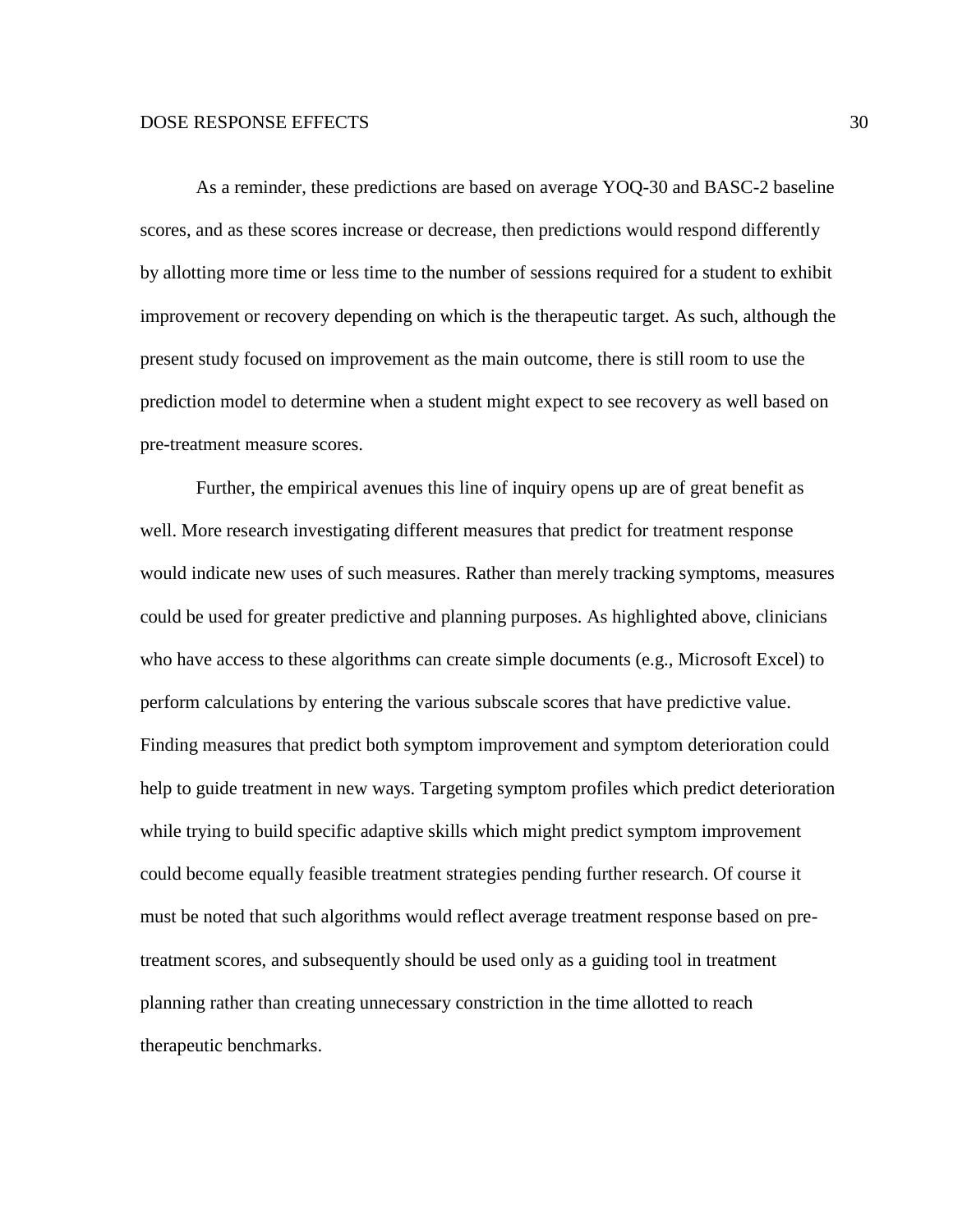#### **Limitations**

This study has several limitations, the first of which was a relatively small sample size, which may have particularly limited the statistical power for determining whether BASC-2 subscales can determine overall treatment response. Future research can amend this issue by recruiting a larger pool of participants to increase statistical power. A second limitation was the amount of missing data across the sample. The accuracy of MLM when accounting for missing data relies on the amount of actual data present within the study. As such, when predicting YOQ-30 change score for sessions where only 25% of actual data is available (i.e., session 14), results will inherently be limited. Addressing such a limitation can be done simply by requiring participants to complete outcome measures at each session.

Another limitation would be the variable session numbers across the sample, and the non-manualized treatment approach of the ASC Center. The ASC Center is a SMH program which aims to provide treatment to any student who seeks it, and so creating a highly controlled treatment regimen to be applied across students of different ages, academic levels, symptom presentations, clinical severities, socioeconomic backgrounds, family dynamics, and so on can become constrained in such naturalistic settings. The main drawback of this approach is that variables of treatment can vary from one student to the next, including the number of sessions in treatment and the specific techniques utilized for a given presenting problem (e.g., individual treatment, crisis intervention, family consultation). Future research may aim to address this by offering additional levels of control not offered by the ASC Center, such as standardized treatment lengths and manualized procedures.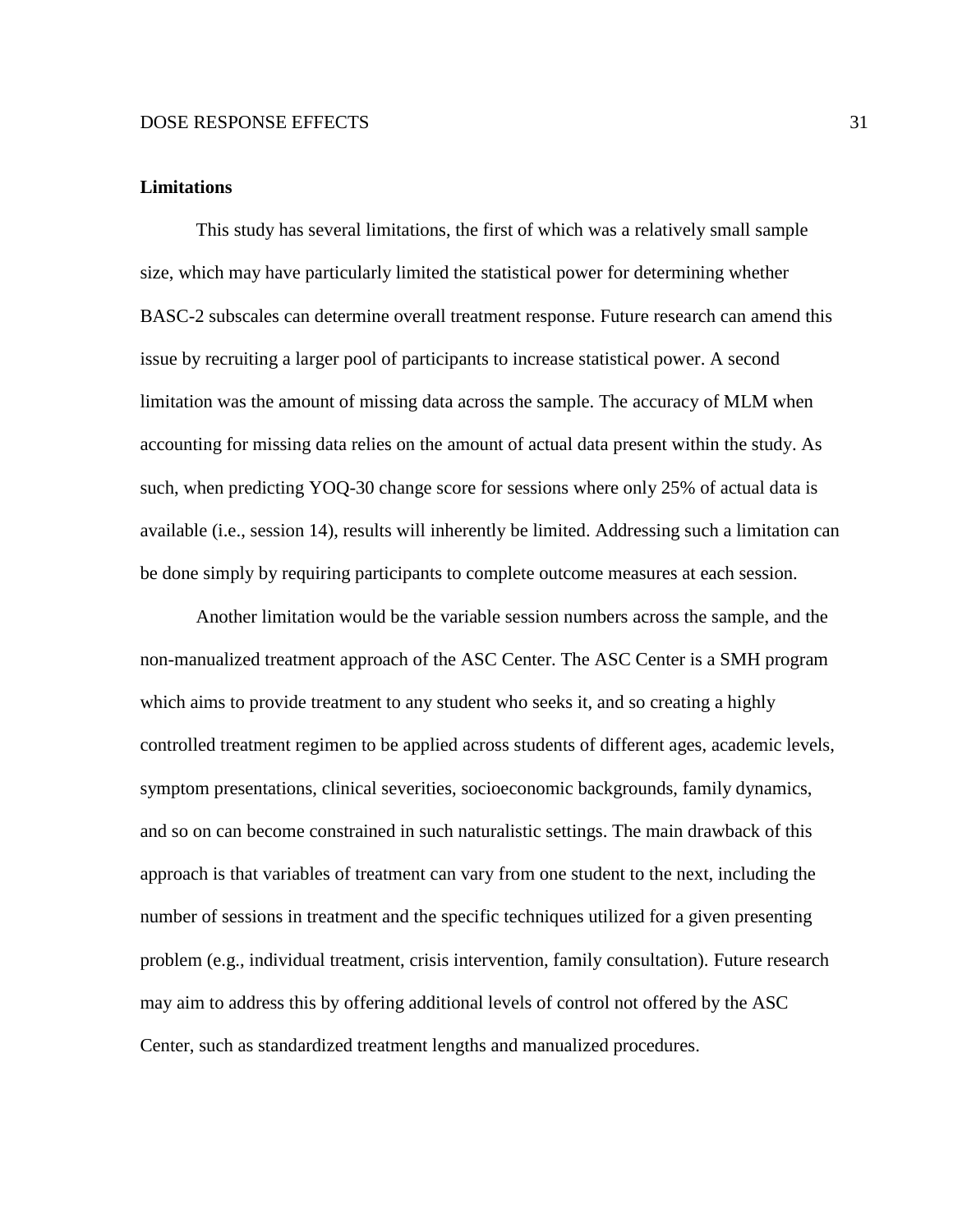A final limitation was the focus placed on clinical or pathological symptoms. A promising area of study would be to explore measures that reflect more adaptive areas of functioning and their relationship to outcome. While the BASC-2 does include subscales that are described as "adaptive," the BASC-2 Self-Report does not include "resilience" subscales. An attempt was made to investigate the relationship between potential proxies for resilience on the Self-Report BASC-2 (e.g., Self-Reliance), but the results were inconclusive and complicated by the questionable construct validity of the subscale label. Although beyond the scope of the present study, future research should advance our understanding of the relationship between resilience and outcome.

Indeed, the concept of resilience and attempts to study further its implications for youth has already been undertaken in school contexts (e.g., Dray et al., 2014). Such research attempts to find ways to help adolescents maintain positive mental health outcomes despite the presence of adverse life events. It is has been proposed that higher levels of resilience serve to counterbalance pathological symptoms and characteristics or help adolescents continue to function more adaptively in the presence of these risk factors (Noltemeyer  $\&$ Bush, 2013). Unfortunately, much of the mental health literature places greater focus on pathology than resilience, and consequently less is known about resiliency and its potential impact in facilitating stronger therapeutic effects across pathological presentations (Harvey  $\&$ Delfabbro, 2004). Future research should better assess components of resiliency and its relationship with pathological symptoms and outcomes.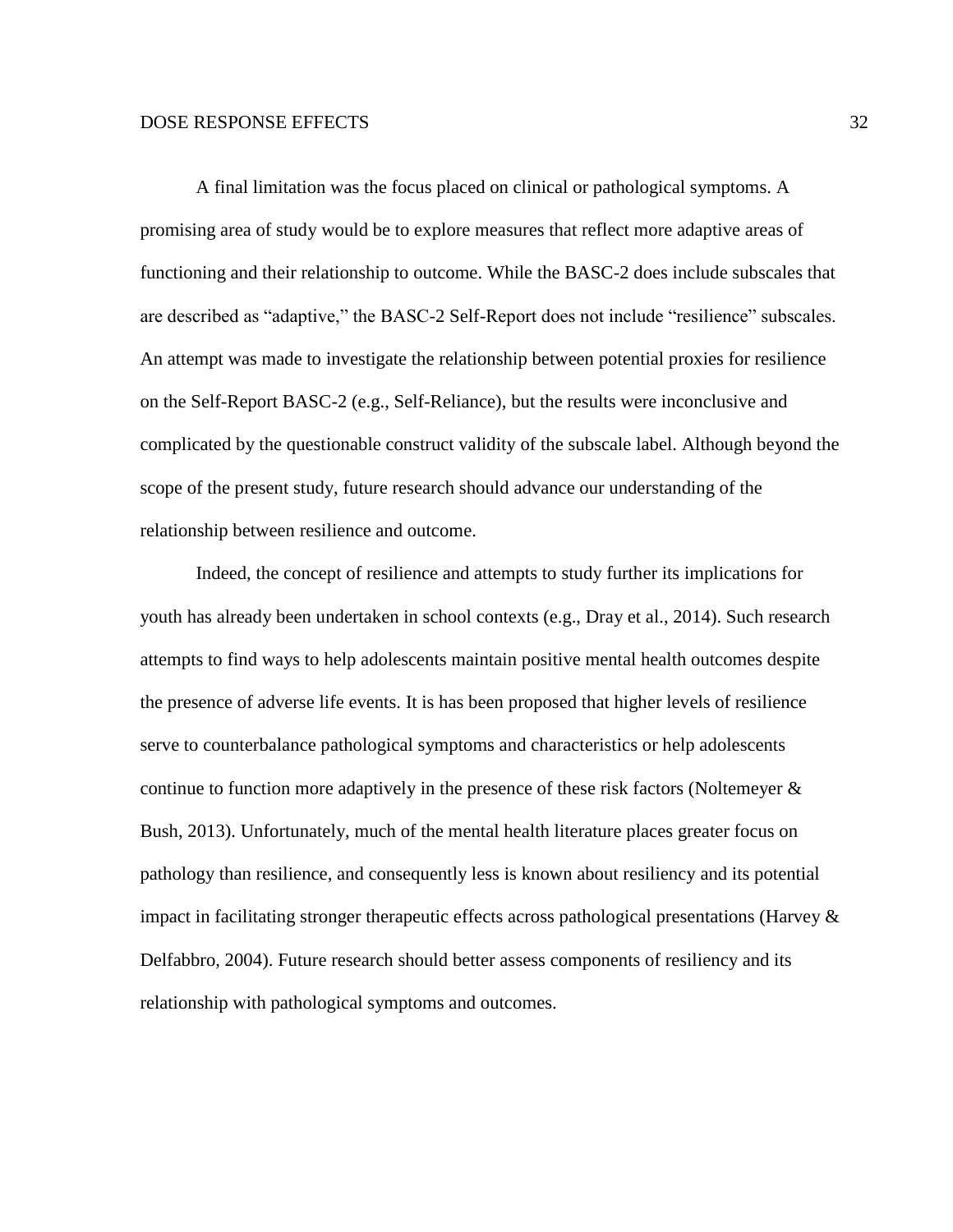#### **Summary**

In conclusion, the results from the present study suggest that CBT is associated with rapid symptom improvement for adolescents receiving CBT in a SMH setting as the average adolescent experienced a 10-point decrease on the YOQ-30 within just three sessions. Further, adolescents receiving CBT in the context of a SMH program typically experience even more benefits over the course of 14 sessions of treatment, many of which will be classified as either "improved" or "recovered" based on established RCI criteria. Further, the rate of improvement is impacted by baseline scores such that relatively higher scores on the YOQ-30 predict a faster treatment response whereas relatively higher scores on the BASC-2 Depression and Hyperactivity subscales predict a worsened response to treatment. These findings not only advance our understanding of dose response to CBT in SMH settings, but they create opportunities to better inform, individualize, and prescribe effective treatment strategies in similar contexts.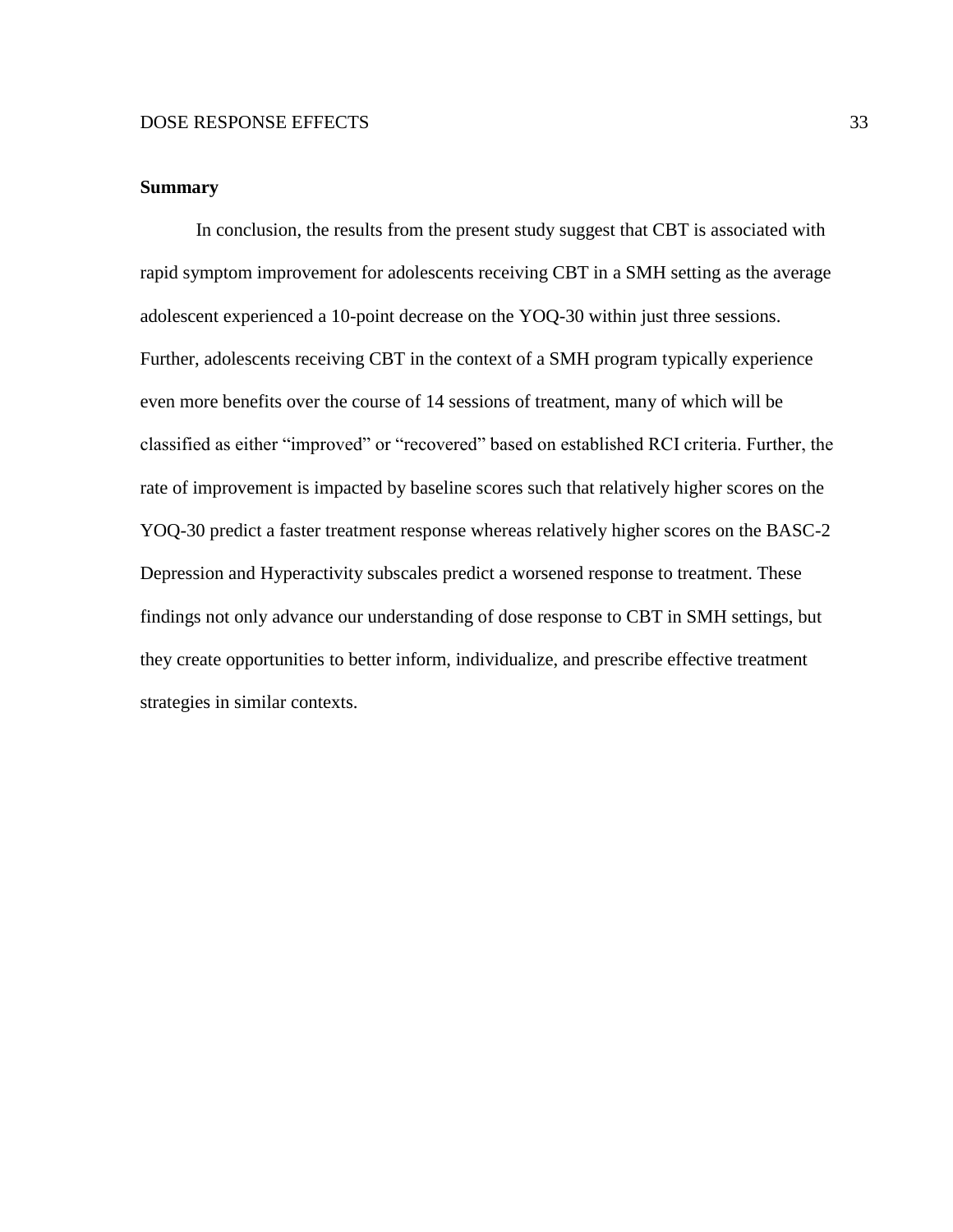#### **References**

- Aderka, I. M., Boe, H. J., Nickerson, A., Hofmann, S. G. (2012). Sudden gains during psychological treatments of anxiety and depression: A meta-anaylsis. *Journal of Consulting and Clinical Psychology, 80(1),* 93-101. doi: 10.1037/a0026455
- Albright, A., Michael, K., Massey, C., Sale, R., Kirk, A., & Egan, T. (2013). An evaluation of an interdisciplinary rural school mental health programme in Appalachia. *Advances in School Mental Health Promotion, 6(3),* 189-202. doi: 10.1080/1754730X.2013.808890
- Anderson, E. M., & Lambert, M. J. (2001). A survival analysis of clinically significant change in outpatient psychotherapy. *Journal of Clinical Psychology, 57,* 875-888. doi: 10.1002/jclp.1056
- Baldwin, S. A., Berkeljon, A., Atkins, D. C., Olsen, J. A., & Nielsen, S. L. (2009) Rates of change in naturalistic psychotherapy: Contrasting dose-effect and good-enough level models of change. doi: 10.1037/a0015235
- Ballard, K. K., Sander, M. A., & Klimes-Dougan, B. (2014). School-related and socialemotional outcomes of providing mental health services in schools. *Community Mental Health Journal, 50(2),* 145-149. doi: 10.1007/s10597-013-9670-y
- Baskin, T. W., Slaten, C. D., Crosby, N. R., Pufahl, T., Schneller, C. L., & Ladell, M. (2010). Efficacy of counseling and psychotherapy in schools: A meta-analytic review of treatment outcome studies. *The Counseling Psychologist, 38,* 878-903. doi: 10.1177/0011000010369497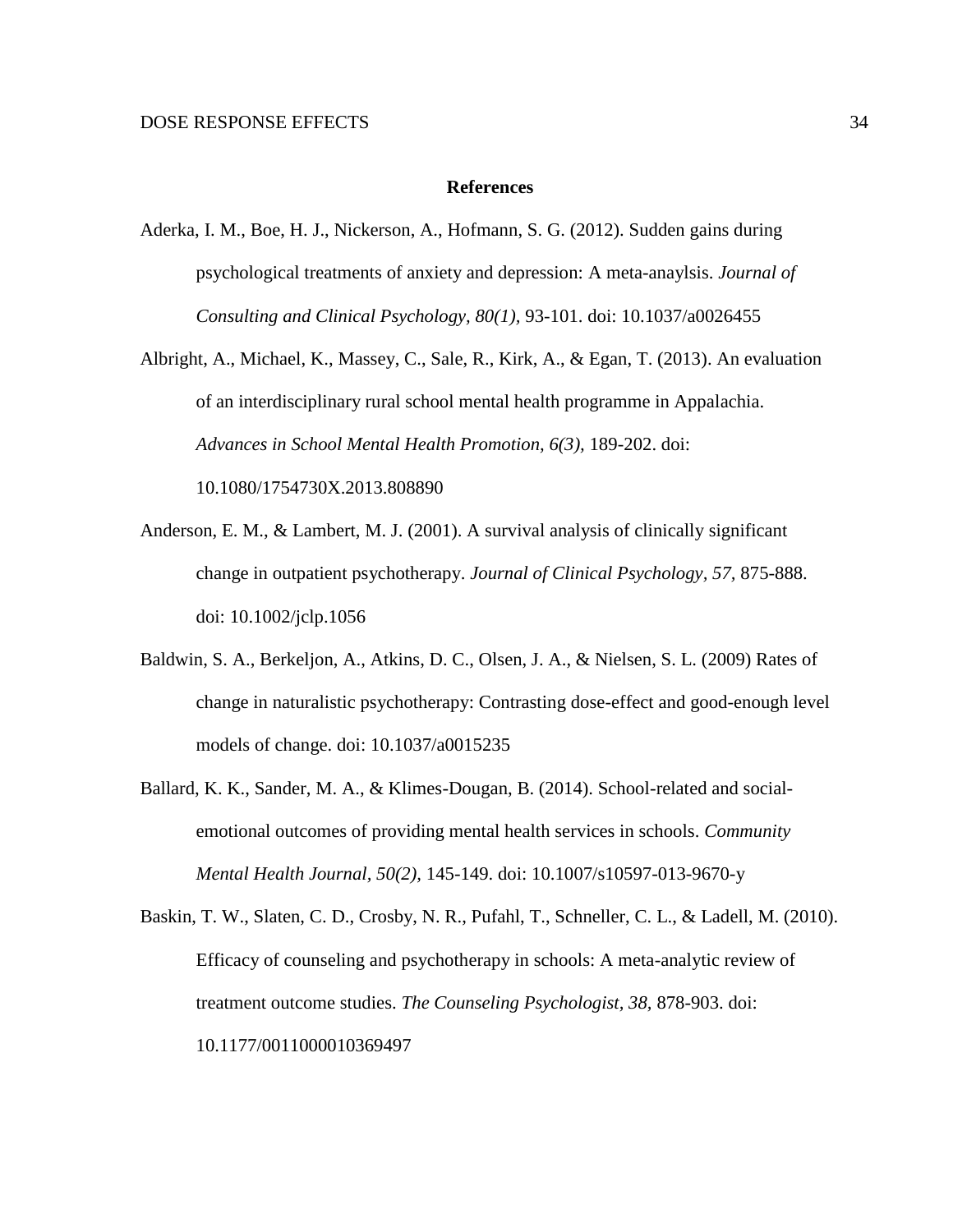- Baskin, T. W., Slaten, C. D., Sorenson, C., Glover-Russell, J., & Merson, D. N. (2010). Does youth psychotherapy improve academically related outcomes? A meta-analysis. *Journal of Counseling Psychology, 57,* 290-296. doi: 10.1037/a0019652
- Berry, K., & Hunt, C.J. (2009). Evaluation of an intervention program for anxious adolescent boys who are bullied at school. *Journal of Adolescent Health, 45,* 376-382. doi: 10.1016/j.jadohealth.2009.04.023
- Birmaher, B., Ryan, N. D., Williamson, D. E., Brent, D. A., Kaufman, J., Dahl, R. E., ..., & Nelson, B. (1996). Childhood and adolescent depression: a review of the past 10 years. Part I. *Journal of the American Academy of Child and Adolescent Psychiatry, 35,* 1427-1439. doi: 10.1097/00004583-199611000-00011
- Burgess, P., Pirkis, J., & Coombs, T. (2009). Modeling candidate effectiveness indicators for mental health services. *Australian and New Zealand Journal of Psychiatry, 43,* 531- 538. doi: 10.1080/00048670902873656
- Burlingame, G.M., Dunn, T., Hill, M., Cox, J., Wells, M. G., Lambert, M. J. & Brown, G.S. (2004). Administration and scoring manual for the Y-OQ-30.2: Youth. Wilmington, DE: American Professional Credentialing Services.
- Cohen, J. (1994). The earth is round (p < .05). *American Psychologist, 49,* 997-1003. doi: http://dx.doi.org/10.1037/0003-066X.49.12.997
- Connolly, G. M. B., Rothbard, A., Farris, K. D., Wiltsey, S. S., Thompson, S. M., Scott, K., …, Crits-Christoph, P. (2011). Changes in psychotherapy utilization among consumers of services for major depressive disorder in the community mental health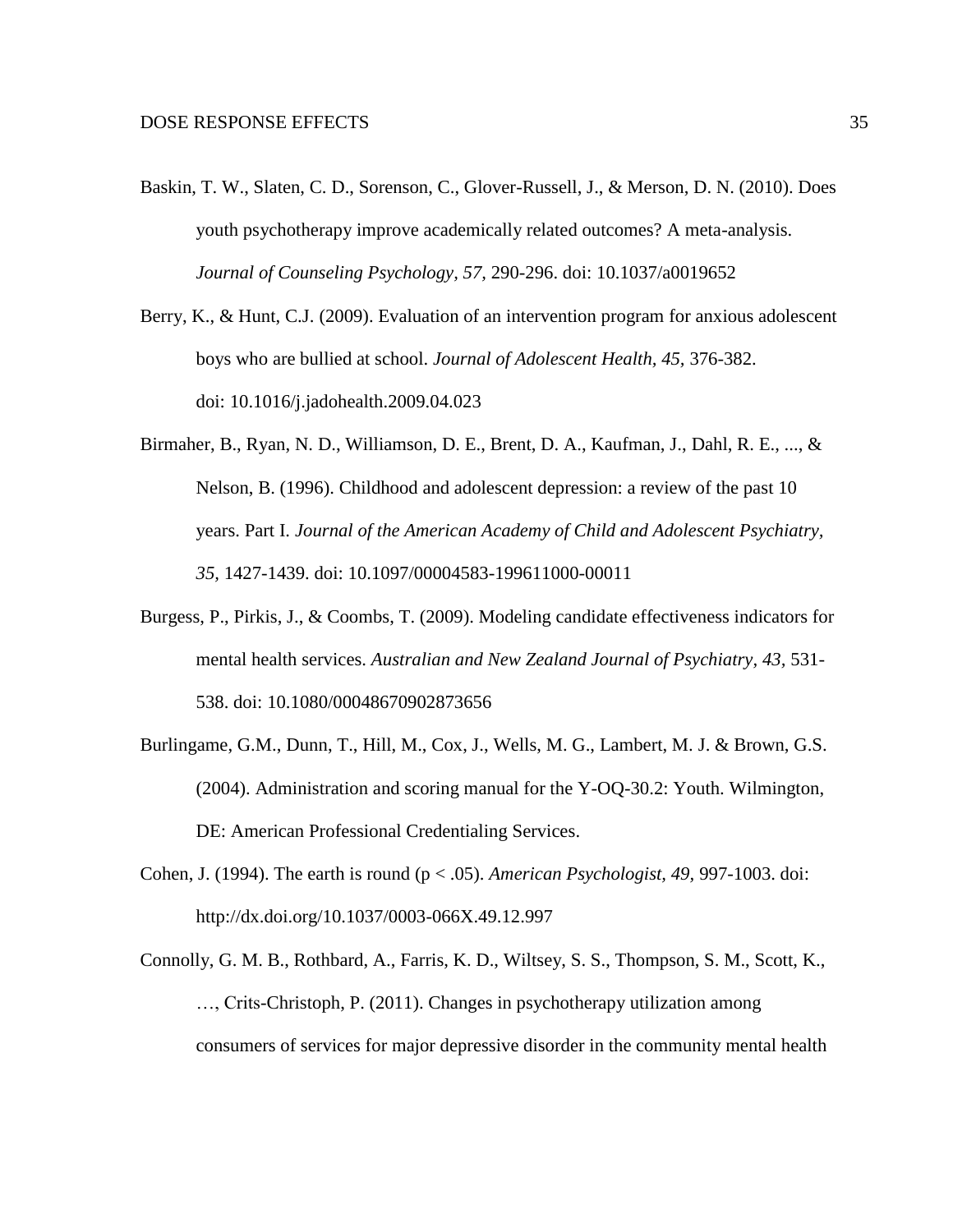system. *Administration and Policy in Mental Health and Mental Health Services Research, 38(6),* 495-503. doi: 10.1007/s10488-011-0336-1

Costello, E. J., Copeland, W., & Angold, A. (2011). Trends in psychopathology across the adolescent years: What changes when children become adolescents, and when adolescents become adults? *Journal of Child Psychology and Psychiatry, 52,* 1015- 1025. doi: 10.1111/j.1469-7610.2011.02446.x

- Dray, J., Bowman, J., Freund, M., Campbell, E., Wolfenden, L., Hodder, R. K., & Wiggers, J. (2014). Improving adolescent mental health and resilience through a resiliencebased intervention in schools: Study protocol for a randomized controlled trial. *Trial, 15(289),* 1-9. doi: 10.1186/1745-6215-15-289
- Eberhardt, M. S., & Pamuk, E. R. (2004). The importance of place of residence: Examining health in rural and nonrural areas. *American Journal of Public Health, 94,* 1682-1686. doi: 10.2105/AJPH.94.10.1682
- Eisen, S. V., Ranganathan, G., Seal, P., & Spiro, A. (2007). Measuring clinically meaningful change following mental health treatment. *Journal of Behavioral Health Services & Research, 34,* 272-289. doi: 10.1007/s11414-007-9066-2
- Enders, C. K., & Tofighi, D. (2007). Centering predictor variables in cross-sectional multilevel models: A new look at an old issue. *Psychological Methods, 12(2),* 121- 138.
- Farmer, E. M. Z., Burns, B. J., Phillips, S. D., Angold, A., & Costello, E. J. (2003). Pathways into and through mental health services for children and adolescents. *Psychiatric Services, 54(1),* 60-66. doi: 10.1176/appi.ps.54.1.60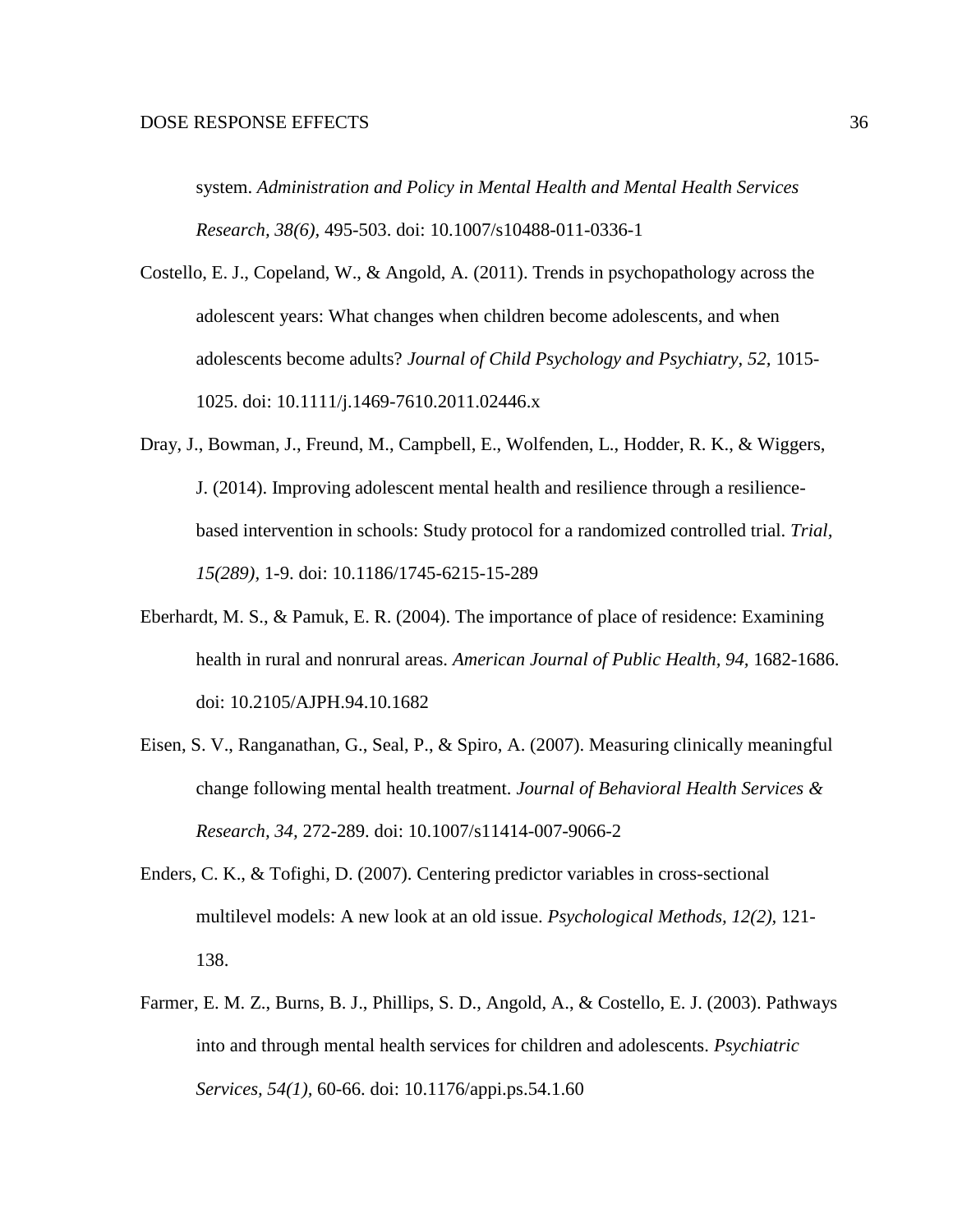- Ferguson, R. J., Robinson, A. B., & Splaine, M. (2002). Use of the reliable change index to evaluate clinical significance in SF-36 outcomes. *Quality of Life Research, 11,* 509- 516. doi: 10.1023/A:1016350431190
- Fox, N., Leone, P., Rubin, K., Oppenheim, J., Miller, M., & Friedman, K. (1999). *Final report on the Linkages to Learning program and evaluation at Broad Acres Elementary School.* College Park: University of Maryland, Department of Special Education.
- Hansen, N. B., Lambert, M. J., & Forman, E. M. (2002). The psychotherapy dose-response effect and its implications for treatment delivery services. *Clinical Psychology: Science and Practice, 9,* 329-343. doi: 10.1093/clipsy.9.3.329
- Harvey, J., & Delfrabbo, P. H. (2004). Psychological resilience in disadvantaged youth: A critical overview. *Australian Psychologist, 39(1),* 3-13. doi: 10.1080/00050060410001660281
- Hirsch, J. K., & Cukrowicz, K. C. (2014). Suicide in rural areas: An updated review of the literature. *Journal of Rural Mental Health, 38(2),* 65-78. doi: http://dx.doi.org/10.1037/rmh0000018
- Hollon, S. D., & Ponniah, K. (2010). A review of empirically supported psychological therapies for mood disorders in adults. *Depression and Anxiety, 27,* 891-932. doi: 10.1002/da.20741
- Howard, K. I., Kopta, S. M., Krause, M. S., & Orlinsky, D. E. (1986). The dose-effect relationship in psychotherapy. *American Psychologist, 41(2),* 159-164.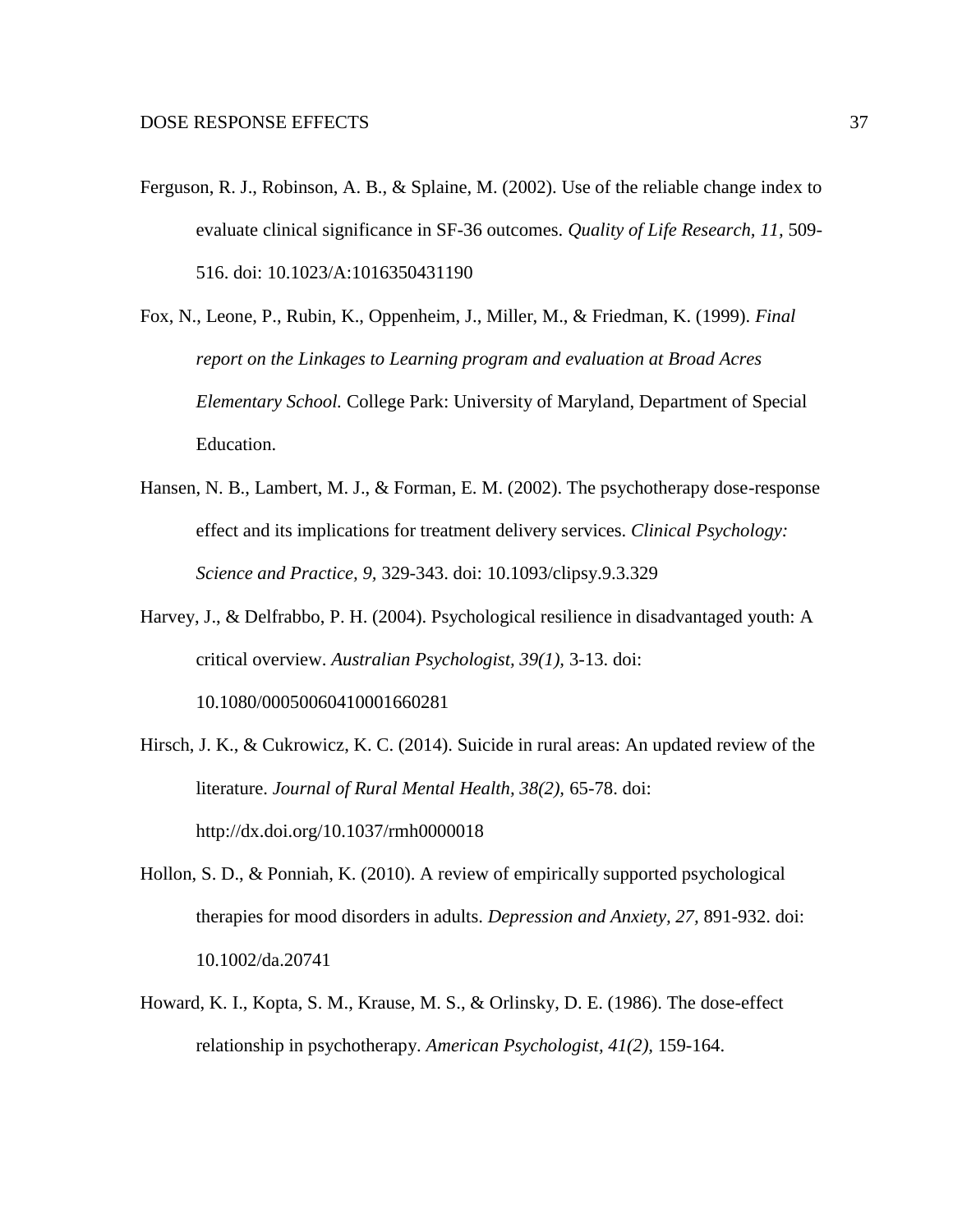- Jacobson, N. S. & Truax, P. (1991). Clinical significance: A statistical approach to defining meaningful change in psychotherapy research. *Journal of Consulting and Clinical Psychology, 59,* 12-19. doi: 10.1037/0022-006X.59.1.12
- Kadera, S. W., Lambert, M. J., & Andrews, A. A. (1996). How much therapy is really enough? A session-by-session analysis of the psychotherapy dose-effect relationship. Journal of Psychotherapy: Practice and Research, 5(2), 132-151.
- Kahn, J. S., Kehle, T. J., Jensen, W. R., & Clark, E. (1990). Comparison of cognitivebehavioral, relaxation, and self-modeling interventions for depression among middleschool students. *School Psychology Review, 19,* 196-211. doi: 10.1177/1063426608326202
- Karlsson, L., Pelkonen, M., Ruuttu, T., Kiviruusu, O., Heilä, H.Holi, M., Kettunen, K., …, Marttunen, M. (2006). Current comorbidity among consecutive adolescent psychiatric outpatients with DSM-IV mood disorders. *European Child & Adolescent Psychiatry, 15(4),* 220-231. doi: 10.1007/s00787-006-0526-7
- Kirk, A., Jameson, J. P., Michael, K., & West, S. T. (2014). *Youth Risk Behavior Survey: Western North Carolina County High Schools*. Boone, NC: Appalachian District Health Department; Appalachian State University
- Kopta, S. M., Howard, K. I., Lowry, J. L., & Beutler, L. E. (1994). Patterns of symptomatic recovery in psychotherapy. *Journal of Consulting and Clinical Psychology, 62,* 1009- 1016. doi: 10.1037/0022-006X.62.5.1009
- Lambert, M. J., Hansen, N., Umphress, V., Lunnen, K., Okiishi, J. Burlingame, G., …, & Reisinger, C. (1996). Administration and scoring manual for the Outcome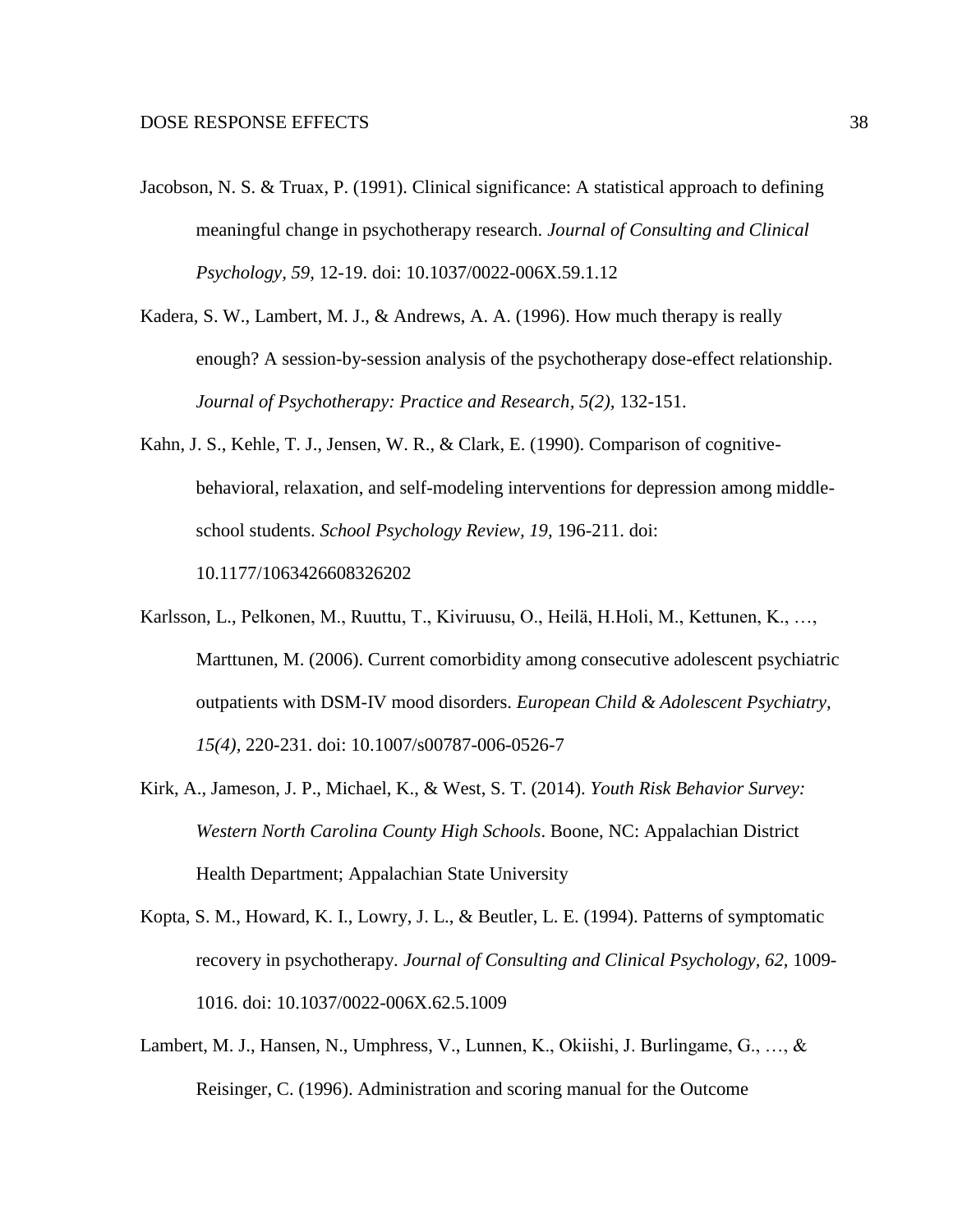Questionnaire (OQ 45.2). Wilmington, DL: American Professional Credentialing Services.

- Lewinsohn, P. M., Rohde, P., & Seeley, J. R. (1995). Adolescent psychopathology: III. The clinical consequences of comorbidity. *Journal of the American Academy of Child & Adolescent Psychiatry, 34,* 510-519. doi: 10.1097/00004583-199504000-00018
- McClendon, D.T., Warren, J.S., Green, K.M., Burlingame, G.M., Eggett, D.L., & McClendon, R.J. (2011). Sensitivity to change of youth treatment outcome measures: a comparison of the CBCL, BASC-2, and Y-OQ. *Journal of Clinical Psychology, 67,* 111–125. doi: 10.1002/jclp.20746
- Merikangas, K. R., He, J. P., Burstein, M., Swanson, S. A., Avenevoli, S., Cui, L., Benjet, C., …, & Swendsen, J. (2010) Lifetime prevalence of mental disorders in U.S. adolescents: Results from the National Comorbidity Survey Replication – Adolescent Supplement (NCS-A). *Journal of the American Academy of Child and Adolescent Psychiatry, 49(10),* 980-989. doi: 10.1016/j.jaac.2010.05.017
- Michael, K. D., Albright, A., Jameson, J. P., Sale, R., Massey, C., Kirk, A., & Egan, T. (2013). Does cognitive behavioural therapy in the context of a rural school mental health programmed have an impact on academic outcomes? *Advances in School Mental Health Promotion, 6(4),* 247-262. doi: 10.1080/1754730X.2013.832006
- Michael, K. D.**,** Bernstein, S., Owens, J., Albright, A., & Anderson-Butcher, D. (2014). Preparing school mental health professionals: Competencies in interdisciplinary and cross-systems collaboration. In Weist, M., Lever, N, Bradshaw, C., & Owens, J.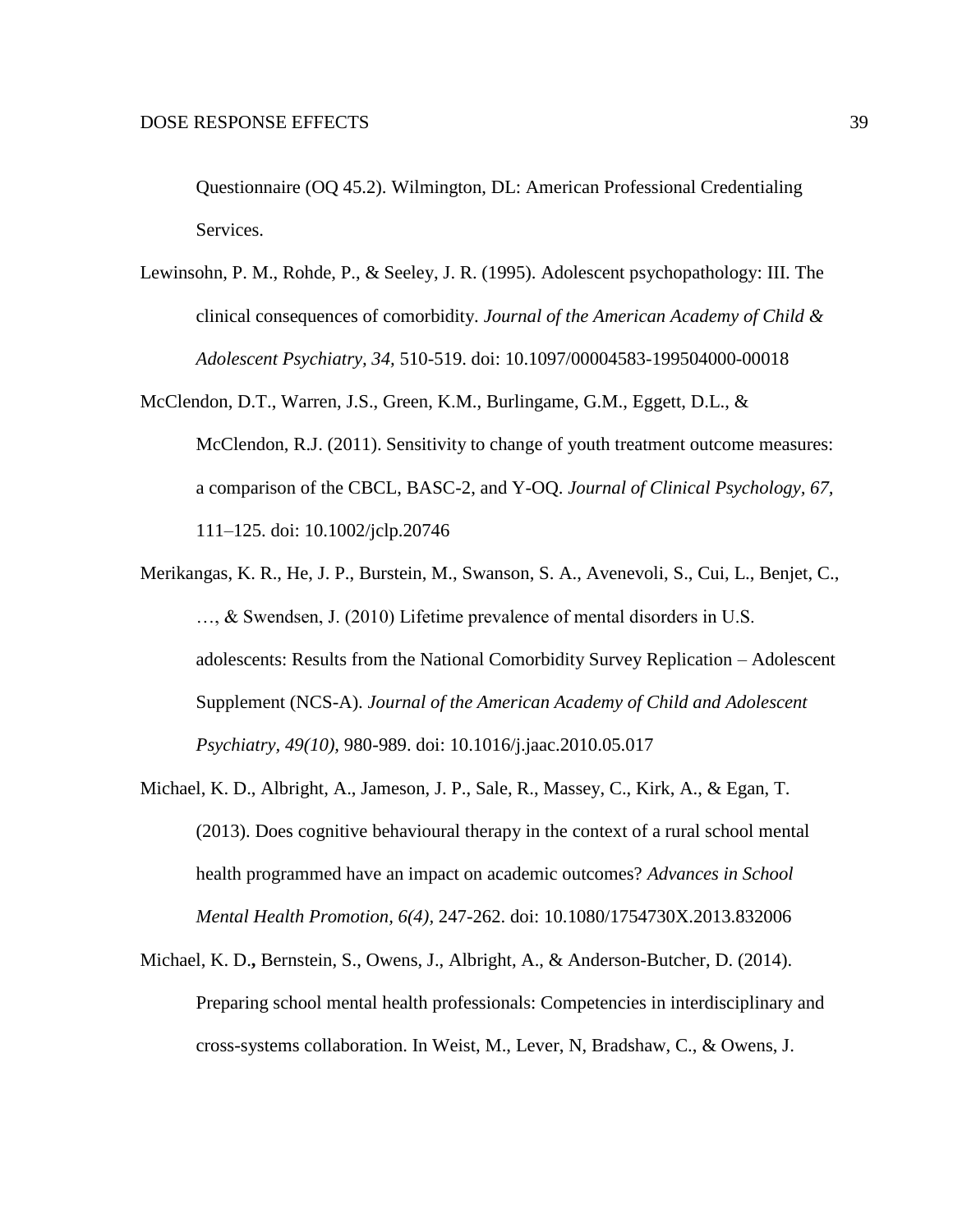(Eds.) *Handbook of school mental health, 2nd Edition* (pp. 31-43). New York, NY: Springer.

- Michael, K. D., Furr, R. M., Masters, K. S., Collett, B. R., Spielmans, G. I., Ritter, K., Veeder, M. A., …, & Cullum, J. L. (2009). Using the MMPI-2 to predict symptom reduction during psychotherapy in a sample of community outpatients. *Journal of Contemporary Psychotherapy, 39(3),* 157-163. doi: 10.1007/s10879-008-9109-x
- Michael, K. D., Renkert, L. E., Wandler, J., & Stamey, T. (2009). Cultivating a new harvest: Rationale and preliminary results from a growing interdisciplinary rural school mental health program. *Advances in School Mental Health Promotion, 2,* 40-50. doi: 10.1080/1754730X.2009.9715703
- Newman, D. L., Moffitt, T. E., Caspi, A., & Silva, P. A. (1998). Comorbid mental disorders: Implications for treatment and sample selection. *Journal of Abnormal Psychology, 107(2),* 305-311. doi: 10.1037/0021-843X.107.2.305
- Noltemeyer, A. L., & Bush, K. R. (2013). Adversity and resilience; A synthesis of international research. *School Psychology International, 34(5),* 474-487. doi: 10.1177/0143034312472758
- Owens, J. S., Holdaway, A. S., Zoromski, A. K., Evans, S. W., Himawan, L. K., Girio-Herrera, E., & Murphy, C. E. (2012). Incremental benefits of a daily report card intervention over time for youth with disruptive behavior. *Behavior Therapy, 43,* 848- 861. doi: 10.1016/j.beth.2012.02.002
- Owens, J. S., Murphy, C. E., Richerson, L., Girio, E. L., & Himawan, L. K. (2008). Science to practice in underserved communities: The effectiveness of school mental health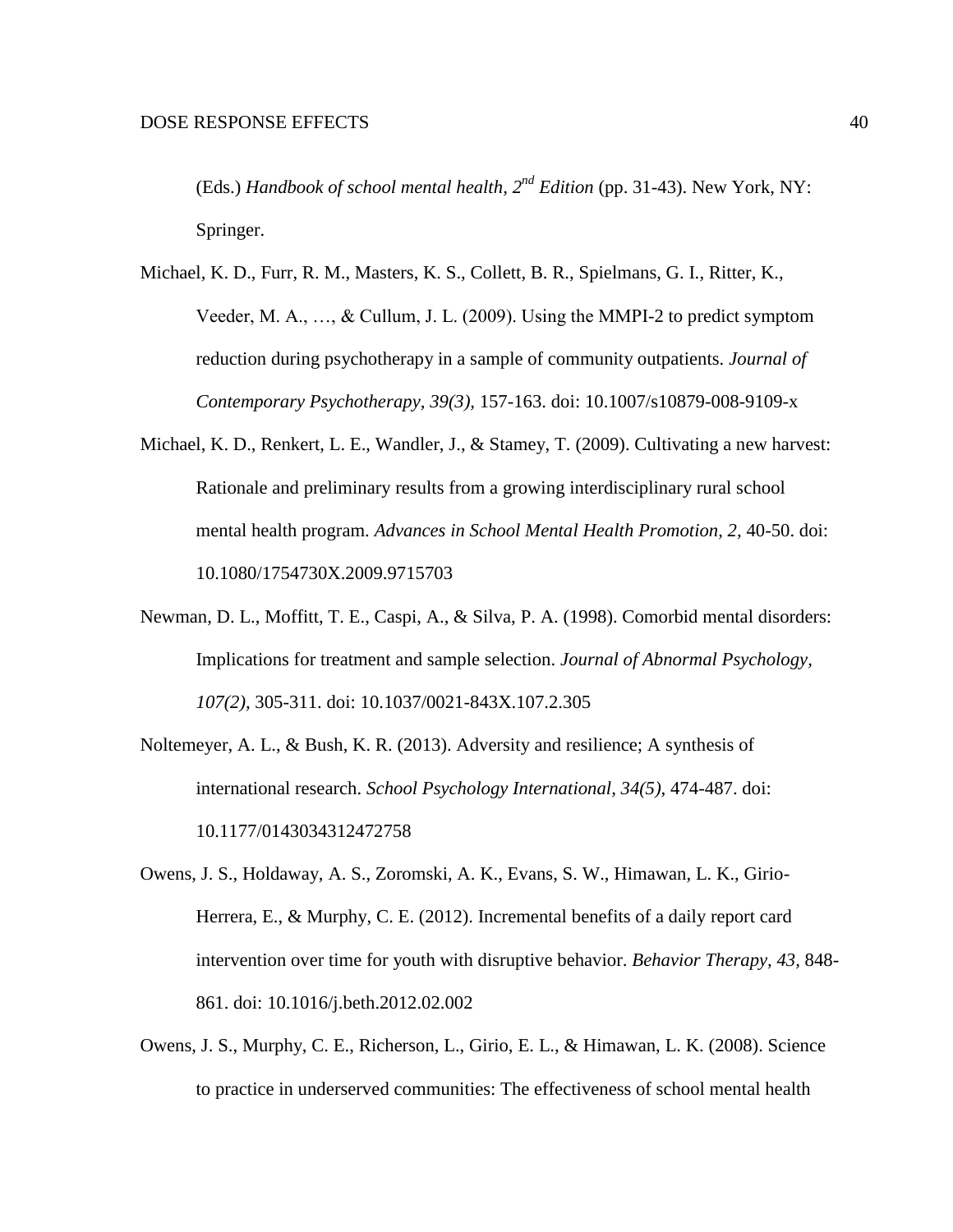programming. *Journal of Clinical Child & Adolescent Psychology, 37(2),* 434-447. doi: 10.1080/15374410801955912

Owens, J. S., Watabe, Y., & Michael, K.D. (2013). Culturally responsive school mental health in rural communities. In C. S. Clauss-Ehlers, Z. Serpell, & M. D. Weist (Eds.) *Handbook of culturally responsive school mental health: Advancing research, training, practice, and policy* (pp. 31-42). New York, NY: Springer.

Picardi, A., & Gaetano, P. (2014). Psychotherapy of mood disorders. *Clinical Practice and Epidemiology in Mental Health, 10(26),* 140-158. doi: 10.2174/1745017901410010140

- Prout, H. T. & DeMartino, R. A. (1986). A meta-analysis of school-based studies of psychotherapy. *Journal of School Psychology, 24(3),* 285-292. doi: 10.1016/0022- 4405(86)90061-0
- Prout, S. M., & Prout, H. T. (1998). A meta-analysis of school-based studies of counseling and psychotherapy: An update. *Journal of School Psychology, 36,* 121-136. doi: 10.1016/S0022-4405(98)00007-7
- Reynolds, C. R., & Kamphaus, R. W. (2004). BASC-2: Behavior assessment system for children manual  $(2^{nd}$  ed.). Circle Pines, MN: AGS Publishing.
- Reynolds, W. M., & Coats, K. I. (1986). A comparison of cognitive-behavioral therapy and relaxation training for the treatment of depression in adolescents. *Journal of Consulting and Clinical Psychology, 54*, 653-660. doi: 10.1037/0022-006X.54.5.653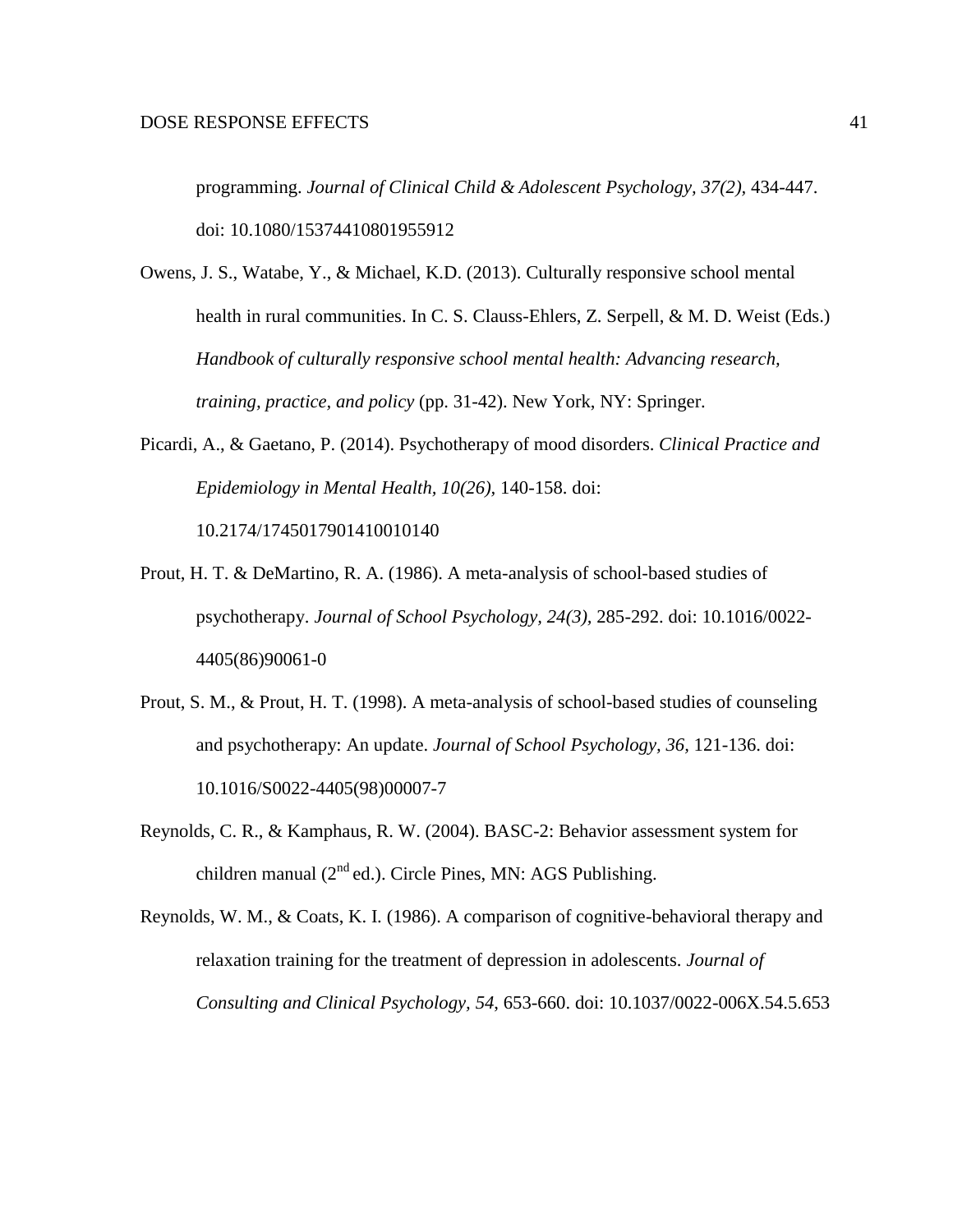- Sander, M. A., Everts, J., & Johnson, J. (2011). Using data to inform program design and implementation and make the case for school mental health. *Advances in School Mental Health Promotion, 4,*13-21. doi: 10.1080/1754730X.2011.9715639
- Singh, G. K., Azuine, R. E., Siahpush, M., & Kogan, M. D. (2013). All-cause and causespecific mortality among US youth: Socioeconomic and rural-urban disparities and international patterns. *Journal of Urban Health: Bulletin of the New York Academy of Medicine, 90(3),* 388-405. doi: 10.1007/s11524-012-9744-0
- Spirito, A., Simon, V., Cancilliere, M.K., Stein, R., Norcott, C., Loranger, K., & Prinstein, M.J. (2011). Outpatient psychotherapy practice with adolescents following psychiatric hospitalization for suicide ideation or a suicide attempt. *Clinical Child Psychology and Psychiatry, 16*, 53-64.
- Swannell, S., Hand, M., & Martin, G. (2009). The effects of a universal mental health promotion programme on depressive symptoms and other difficulties in year eight high school students in Queensland, Australia. *School Mental Health, 1,* 229-239. doi: 10.1007/s12310-009-9019-4
- The TADS Team. (2007). The treatment for adolescents with depression study (TADS): Long-term effectiveness and safety outcomes. *Archives of General Psychiatry, 64,*  1132-1144. doi: 10.1001/archpsyc.64.10.1132
- Tang, T. Z., & DeRubeis, R. J. (1999). Sudden gains and critical sessions in cognitivebehavioral therapy for depression. *Journal of Consulting and Clinical Psychology, 67,* 894-904. doi: 10.1037/0022-006X.67.6.894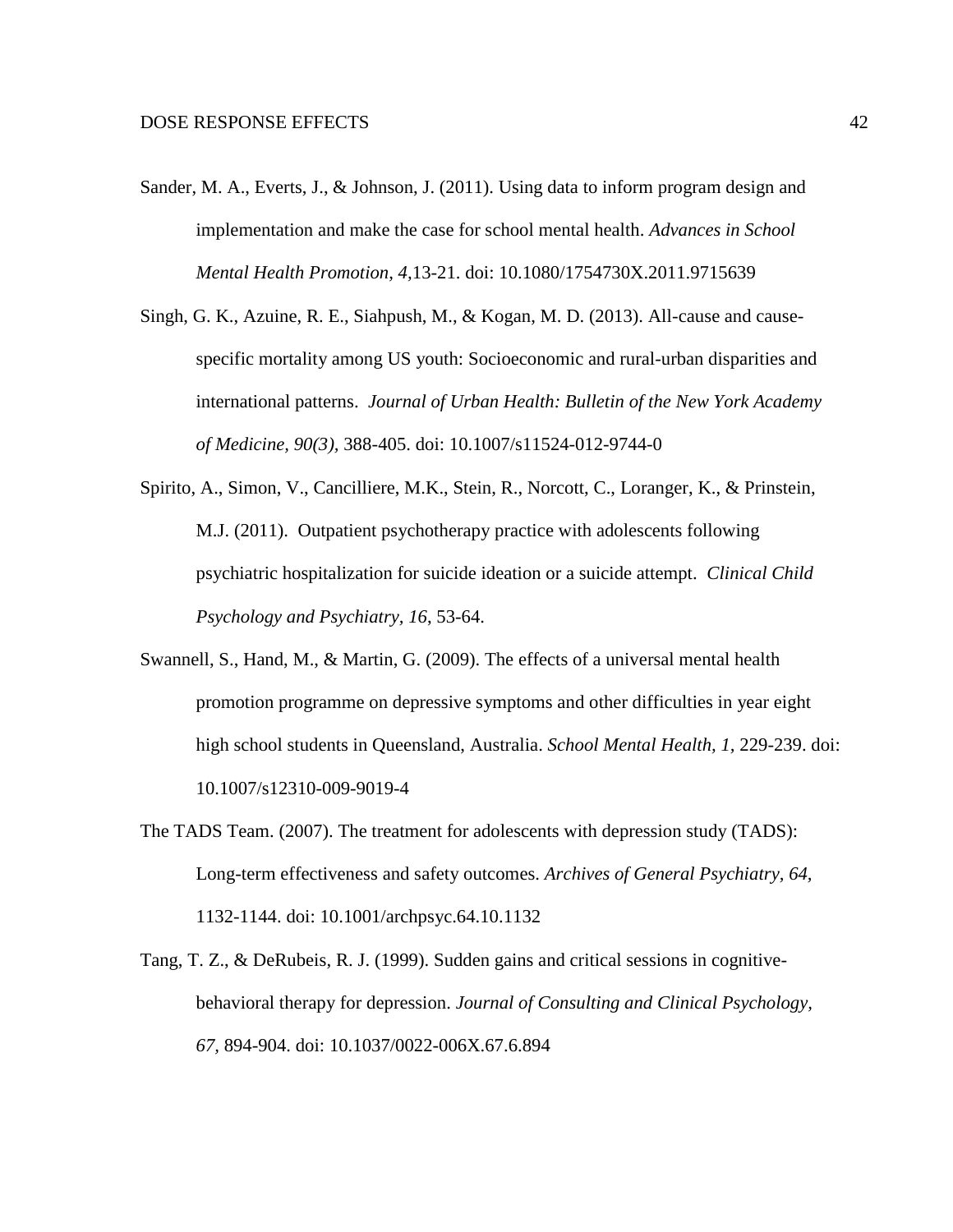- Walkup, J. T., Albano, A. M., Piacentini, J., Birmaher, B., Compton, S. N., Sherrill, J. T., & Kendal, P. C. (2008). Cognitive behavioral therapy, sertraline, or a combination in childhood anxiety. *The New England Journal of Medicine, 359,* 2753-2766. doi: 10.1056/NEJMoa0804633
- Watabe, Y., Stewart, J. L., Owens, J. S., Andrews, N., & Griffeth, J. C. (2012). Effectiveness and sustainability of school-based interventions for youth with or at risk for ADHD. *School Mental Health, 5(2),* 83-95. doi: 10.1007/s12310-012-9094-9
- Zaheer, J., Links, P. S., Law, S., Shera, W., Hodges, B., Ka Tat Tsang, A., …, Liu, P. (2014). Developing a matrix model of rural suicide prevention. *International Journal of Mental Health, 40(4),* 28-49. doi: 10.2753/IMH0020-7411400403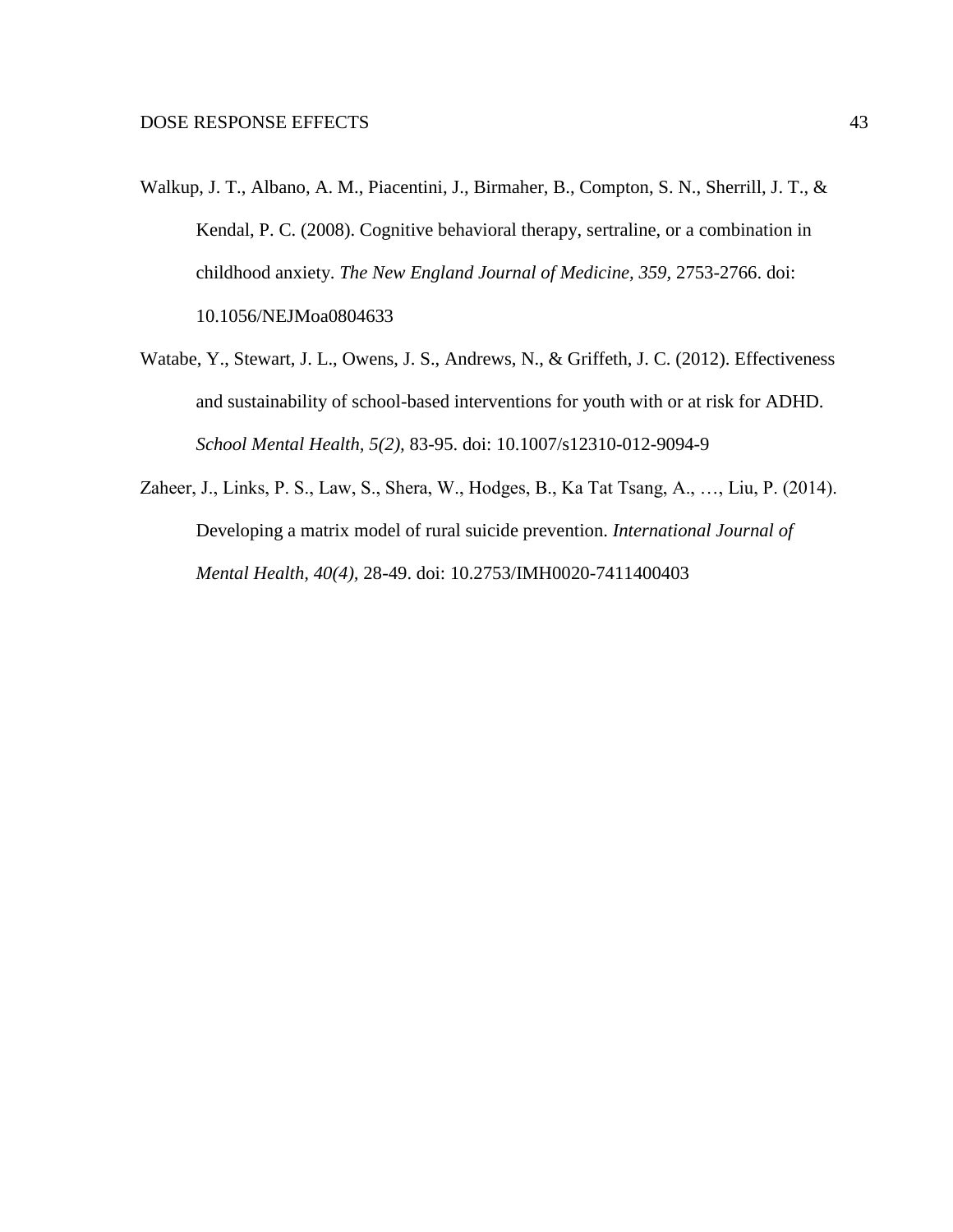| <b>BASC-2 Subscale</b>    | $\boldsymbol{N}$ | <b>Minimum</b> | <b>Maximum</b> | <b>Mean</b> | <b>Standard Deviation</b> |
|---------------------------|------------------|----------------|----------------|-------------|---------------------------|
| Atypicality               | 133              | 40             | 116            | 60.47       | 14.62                     |
| Locus of Control          | 133              | 36             | 87             | 62.19       | 11.51                     |
| <b>Social Stress</b>      | 133              | 36             | 93             | 62.93       | 12.75                     |
| Anxiety                   | 133              | 35             | 88             | 67.07       | 11.65                     |
| Depression                | 133              | 40             | 93             | 65.92       | 12.80                     |
| Inadequacy                | 133              | 40             | 96             | 65.81       | 13.29                     |
| Somatization              | 133              | 40             | 89             | 62.47       | 14.16                     |
| <b>Attention Problems</b> | 133              | 31             | 82             | 61.17       | 11.60                     |
| Hyperactivity             | 133              | 38             | 87             | 57.48       | 11.11                     |
|                           |                  |                |                |             |                           |

Table 1. Descriptive Statistics of Baseline BASC-2 Scores

*Table 1*. Mean scores are presented as *T*-scores. At-risk scores are defined as *T*-scores between 60 and 69, and clinically elevated scores are defined as *T*-scores of 70 or higher.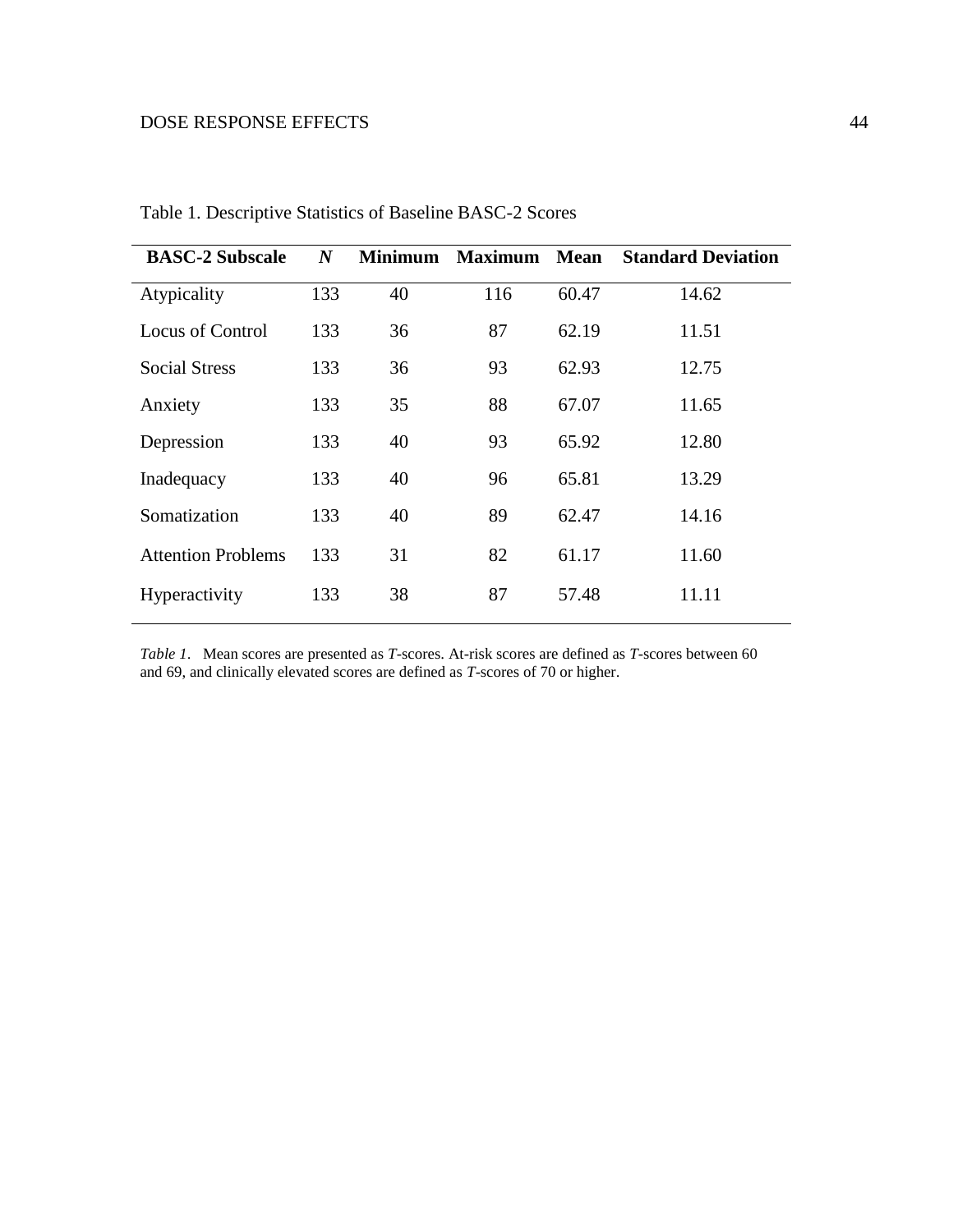| <b>Model</b> | <b>Parameters</b> | $-2LL$  | $-2LL$<br><b>Change</b> | <b>AIC</b> | <b>BIC</b> | <b>Residual</b><br><b>Estimate</b> | <b>Residual</b><br><b>Estimate</b> |
|--------------|-------------------|---------|-------------------------|------------|------------|------------------------------------|------------------------------------|
| I            | 2                 | 6487.23 | n/a                     | 6491.23    | 6500.51    | 285.22***                          | <b>Percent Change</b><br>n/a       |
| $\mathbf{I}$ | 3                 | 5989.42 | $-497.81**$             | 5995.42    | 6009.33    | 99.65***                           | $-65.10%$                          |
| Ш            | $\overline{4}$    | 5864.08 | $-125.34**$             | 5872.08    | 5890.63    | $80.76***$                         | $-19.0\%$                          |
| IV           | 5                 | 5744.93 | $-119.15**$             | 5754.93    | 5778.12    | 56.19***                           | $-30.42%$                          |
| V            | 6                 | 5736.04 | $-8.89**$               | 5748.04    | 5775.87    | 55.72***                           | $-0.84%$                           |
| VI           | 7                 | 5731.53 | $-4.51*$                | 5745.53    | 5778.00    | 55.23***                           | $-0.88%$                           |
| VII          | 8                 | 5717.80 | $-13.73**$              | 5733.80    | 5770.91    | 55.23***                           | 0%                                 |
| VIII         | 10                | 5702.03 | $-15.77**$              | 5722.03    | 5768.42    | $55.24***$                         | $+0.02%$                           |

Table 2. Change in -2LL and Residual Estimate by Model

*Table 2.* \*  $p < .05$ . \*\*  $p < .01$ . \*\*\*  $p < .001$ ; -2LL Change and Residual Estimate Percent Change for each row based on model preceding it.

Model I – Fixed: intercepts

Model II – Fixed: intercepts; Random: intercepts

Model III – Fixed: intercepts, sessions; Random: intercepts

Model IV – Fixed: intercepts, sessions; Random: intercepts, sessions

Model V – Fixed: intercepts, sessions, quadratic sessions; Random: intercepts, sessions

Model VI – Fixed: intercepts, sessions, quadratic sessions, cubic sessions; Random: intercepts, sessions

Model VII – Fixed: intercepts, sessions, quadratic sessions, cubic sessions, YOQ-30 baseline; Random: intercepts, sessions

Model VIII – Fixed: intercepts, sessions, quadratic sessions, cubic sessions, YOQ-30 BL, Depression BL, Hyperactivity BL; Random: intercepts, sessions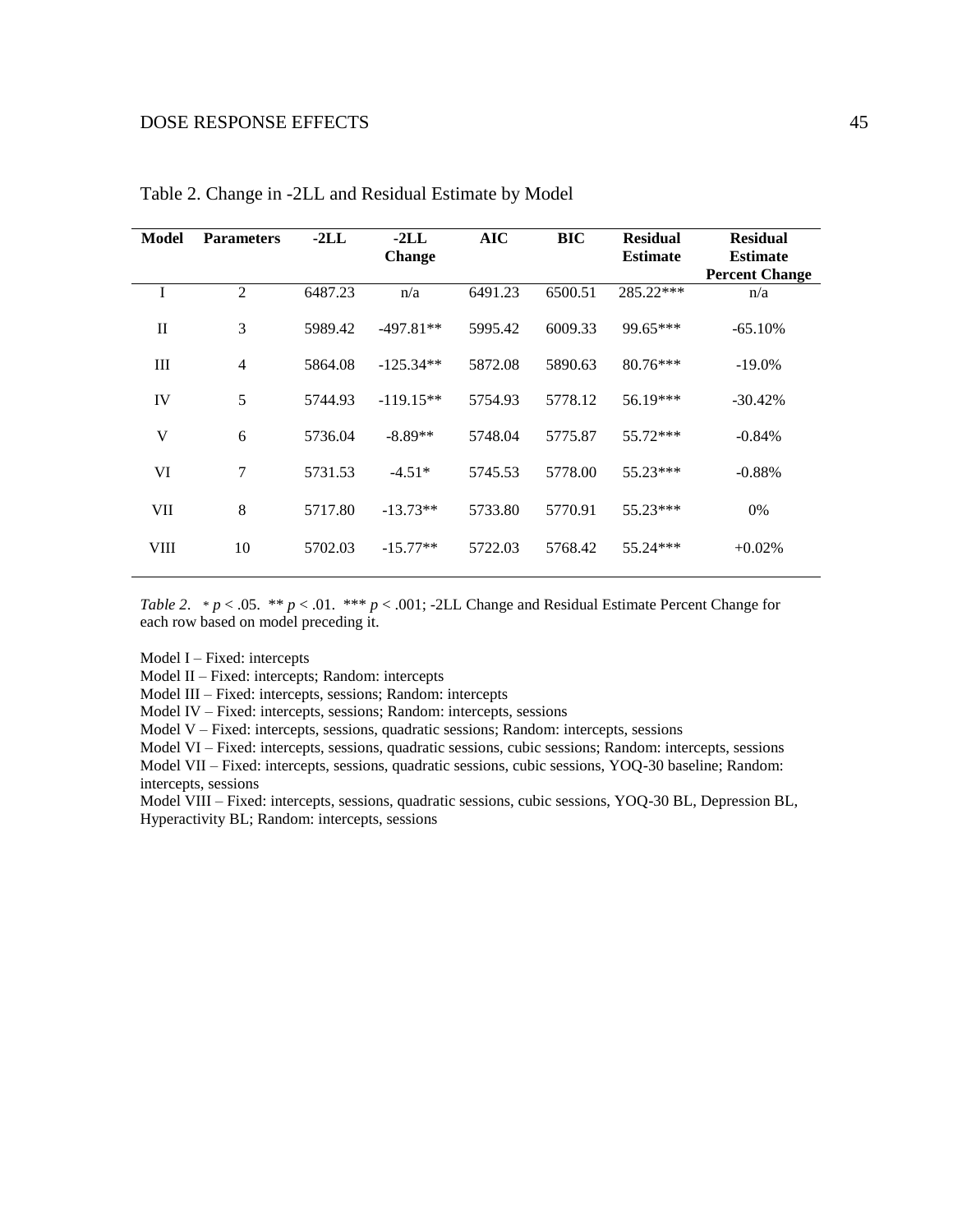Table 3. Parameter Estimates for the Eight Models Determining the Relationship Between Pre-treatment Measure Scores and Treatment Response

|                           | Model      | Model                           | Model       | Model       | Model     | Model       | Model       | Model VIII     |
|---------------------------|------------|---------------------------------|-------------|-------------|-----------|-------------|-------------|----------------|
|                           |            | $\mathop{\mathrm{II}}\nolimits$ | Ш           | IV          | V         | VI          | VII         |                |
| <b>Fixed Components</b>   |            |                                 |             |             |           |             |             |                |
| Intercept                 | $16.65***$ | $15.94***$                      | $10.24***$  | $9.41***$   | $7.94***$ | $6.92***$   | $7.03***$   | $7.05***$      |
| Session                   |            |                                 | $1.22***$   | $1.57***$   | $2.44***$ | $3.71***$   | $3.66***$   | $3.67***$      |
| Session <sup>2</sup>      |            |                                 |             |             | $-0.08**$ | $-0.37**$   | $-0.36**$   | $-0.36**$      |
| Session <sup>3</sup>      |            |                                 |             |             |           | $0.02*$     | $0.02*$     | $0.02*$        |
| YOQ-30                    |            |                                 |             |             |           |             | $0.29***$   | $0.54***$      |
| <b>BASC-Depression</b>    |            |                                 |             |             |           |             |             | $-0.41***$     |
| <b>BASC-Hyperactivity</b> |            |                                 |             |             |           |             |             | $-0.19\dagger$ |
|                           |            |                                 |             |             |           |             |             |                |
| <b>Random Components</b>  |            |                                 |             |             |           |             |             |                |
| Intercept                 |            | $180.44***$                     | $196.62***$ | $150.22***$ | 155.72*** | $156.58***$ | $137.57***$ | $119.30***$    |
| Session                   |            |                                 |             | $2.40***$   | $2.16***$ | $2.16***$   | $2.17***$   | $2.15***$      |

*Table 3.*  $\uparrow p < .10$ .  $\uparrow p < .05$ .  $\uparrow \uparrow p < .01$ .  $\uparrow \uparrow \uparrow p < .001$ .

Model I – Fixed: intercepts

Model II – Fixed: intercepts; Random: intercepts

Model III – Fixed: intercepts, sessions; Random: intercepts

Model IV – Fixed: intercepts, sessions; Random: intercepts, sessions

Model V – Fixed: intercepts, sessions, quadratic sessions; Random: intercepts, sessions

Model VI – Fixed: intercepts, sessions, quadratic sessions, cubic sessions; Random: intercepts, sessions

Model VII – Fixed: intercepts, sessions, quadratic sessions, cubic sessions, YOQ-30 baseline; Random: intercepts, sessions

Model VIII – Fixed: intercepts, sessions, quadratic sessions, cubic sessions, YOQ-30 BL, Depression BL, Hyperactivity BL; Random: intercepts, sessions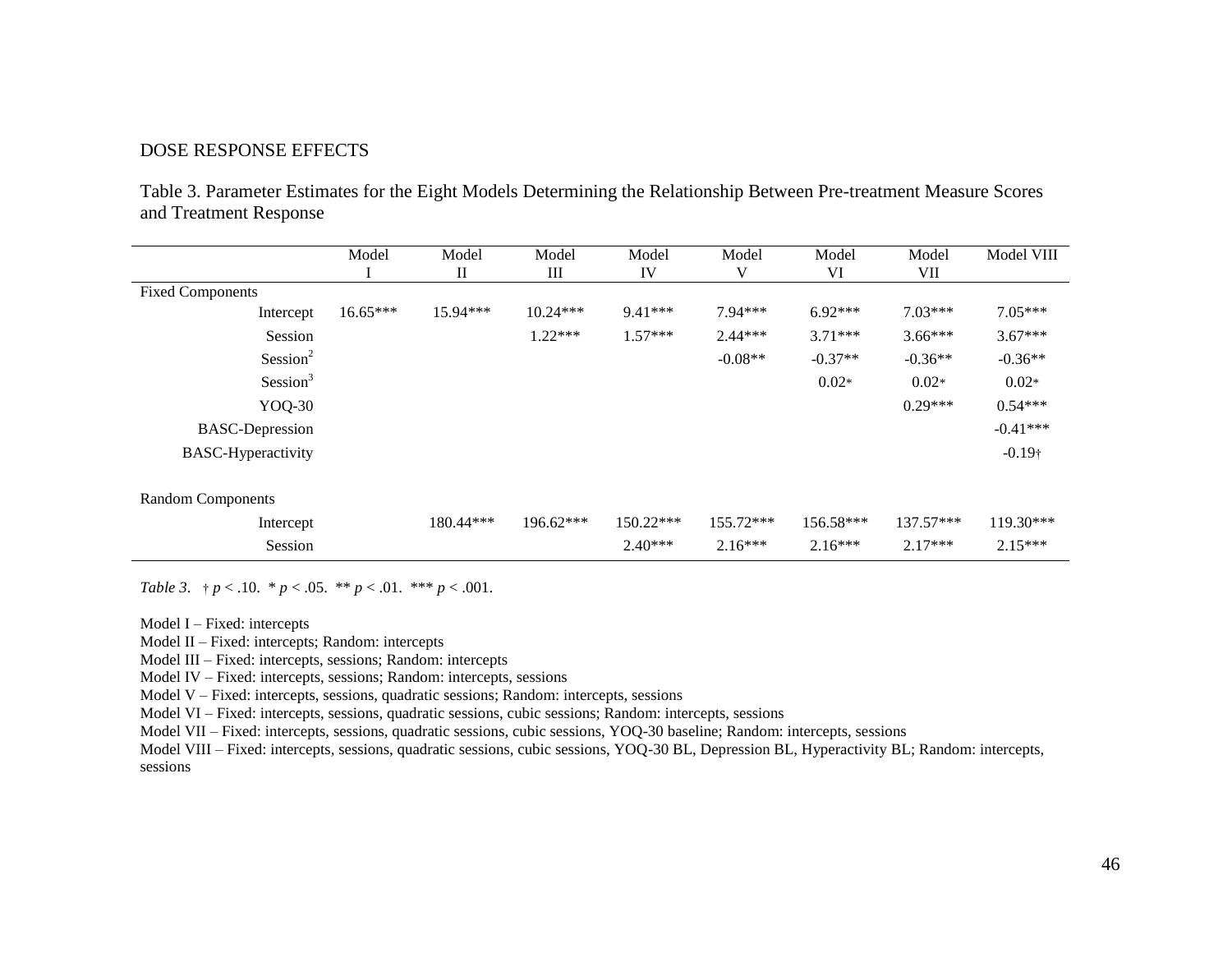| <b>Baseline measure</b>             | Step 1            | Step 2            | Step 3            | Step 4            | Step 5            | Step 6            | Step 7            | Step 8            |
|-------------------------------------|-------------------|-------------------|-------------------|-------------------|-------------------|-------------------|-------------------|-------------------|
| YOQ-30<br><b>Total Score</b>        | 0.52<br>(.000)    | 0.52<br>(.000)    | 0.52<br>(.000)    | 0.53<br>(.000)    | 0.53<br>(.000)    | 0.53<br>(.000)    | 0.55<br>(.000)    | 0.54<br>(.000)    |
| BASC-2<br>Depression                | $-0.40$<br>(.008) | $-0.40$<br>(.004) | $-0.38$<br>(.002) | $-0.38$<br>(.003) | $-0.37$<br>(.003) | $-0.39$<br>(.001) | $-0.37$<br>(.002) | $-0.41$<br>(.000) |
| BASC-2<br>Hyperactivity             | $-0.17$<br>(.178) | $-0.17$<br>(.179) | $-0.17$<br>(.162) | $-0.16$<br>(.172) | $-0.15$<br>(.185) | $-0.15$<br>(.164) | $-0.15$<br>(.172) | $-0.19$<br>(.058) |
| BASC-2<br>Atypicality               | $-0.10$<br>(.302) | $-0.10$<br>(.304) | $-0.10$<br>(.307) | $-0.10$<br>(.305) | $-0.10$<br>(.291) | $-0.11$<br>(.238) | $-0.93$<br>(.303) |                   |
| BASC-2<br>Somatization              | 0.07<br>(.486)    | 0.07<br>(.488)    | 0.07<br>(.495)    | 0.08<br>(.323)    | 0.09<br>(.317)    | 0.08<br>(.324)    |                   |                   |
| BASC-2<br>Locus of Control          | $-0.05$<br>(.638) | $-0.05$<br>(.646) | $-0.05$<br>(.655) | $-0.5$<br>(.639)  | $-0.05$<br>(.615) |                   |                   |                   |
| BASC-2<br><b>Attention Problems</b> | 0.04<br>(.754)    | 0.04<br>(.765)    | 0.05<br>(.668)    | 0.04<br>(.704)    |                   |                   |                   |                   |
| BASC-2<br>Anxiety                   | 0.04<br>(.771)    | 0.04<br>(.756)    | 0.04<br>(.715)    |                   |                   |                   |                   |                   |
| BASC-2<br>Inadequacy                | 0.02<br>(.900)    | 0.02<br>(.905)    |                   |                   |                   |                   |                   |                   |
| BASC-2<br><b>Social Stress</b>      | 0.02<br>(.906)    |                   |                   |                   |                   |                   |                   |                   |

|  | Table 4. Process of BASC-2 Subscale Model Inclusion |  |  |  |  |
|--|-----------------------------------------------------|--|--|--|--|
|--|-----------------------------------------------------|--|--|--|--|

*Table 4*. Each cell indicates the unstandardized regression weight with the *p*-value in parentheses. The values in bold at the bottom of each column corresponds to the BASC-2 subscale removed from subsequent analyses; Step 8 contains the final unstandardized regression weights and *p*-values for the subscales retained for analyses.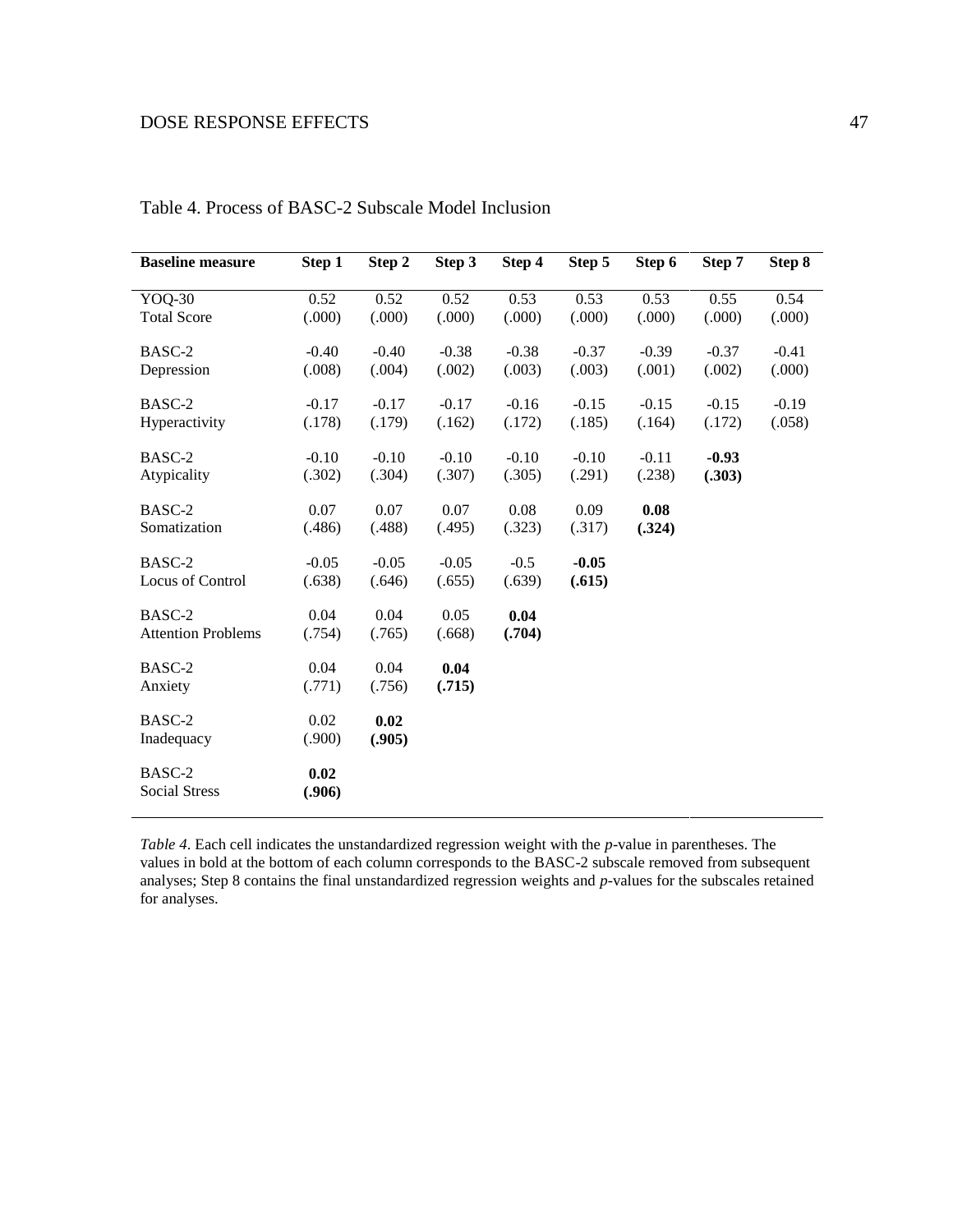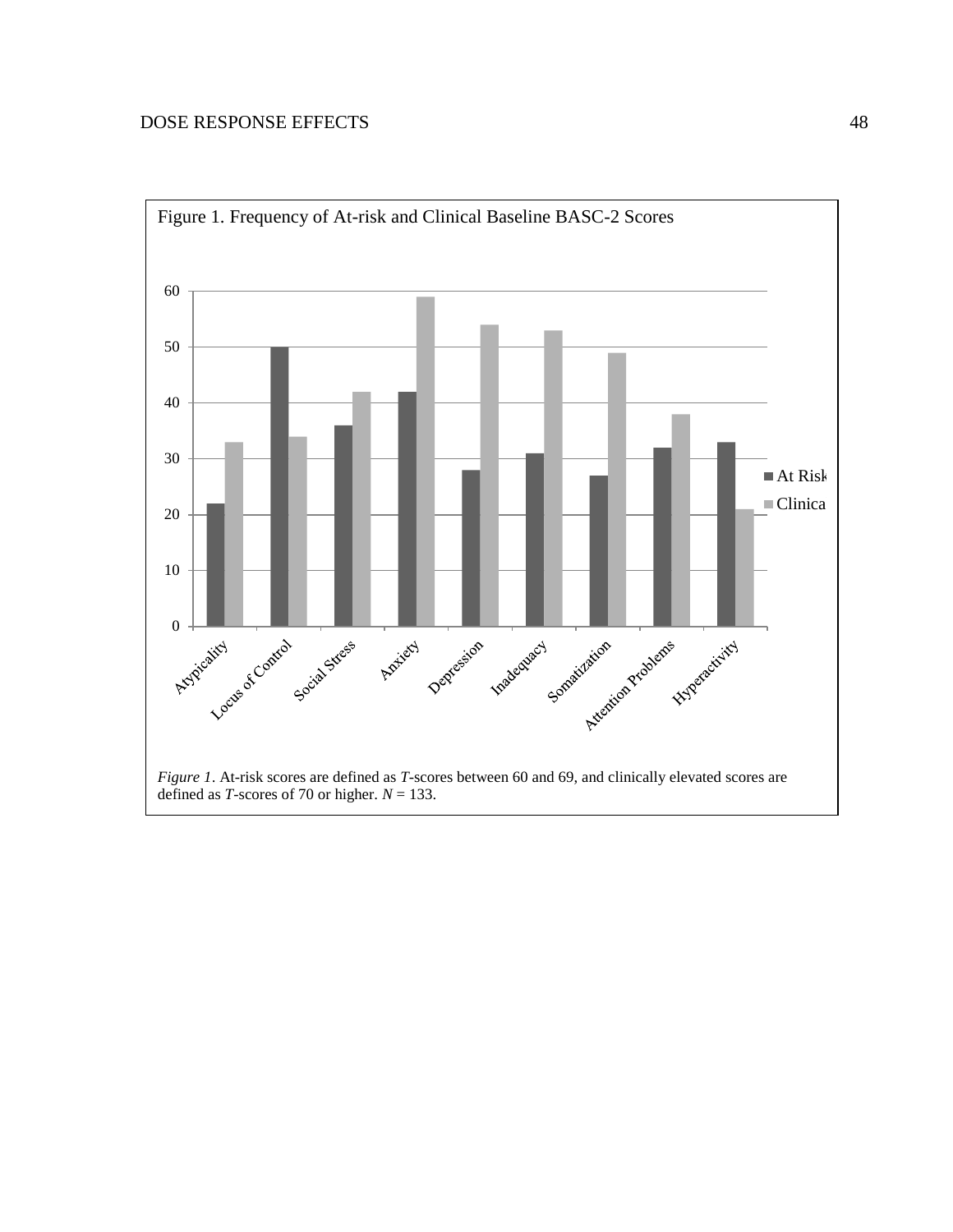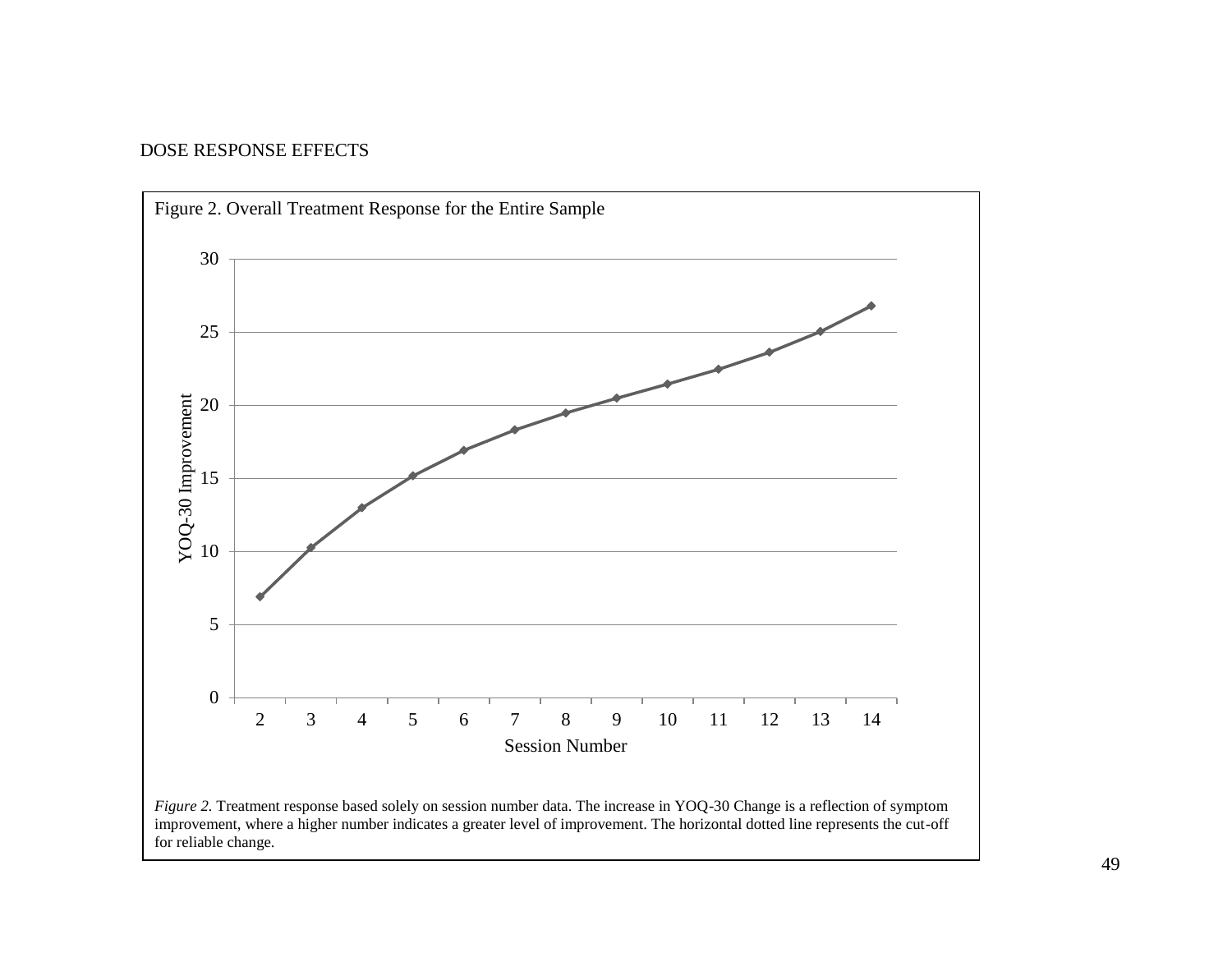

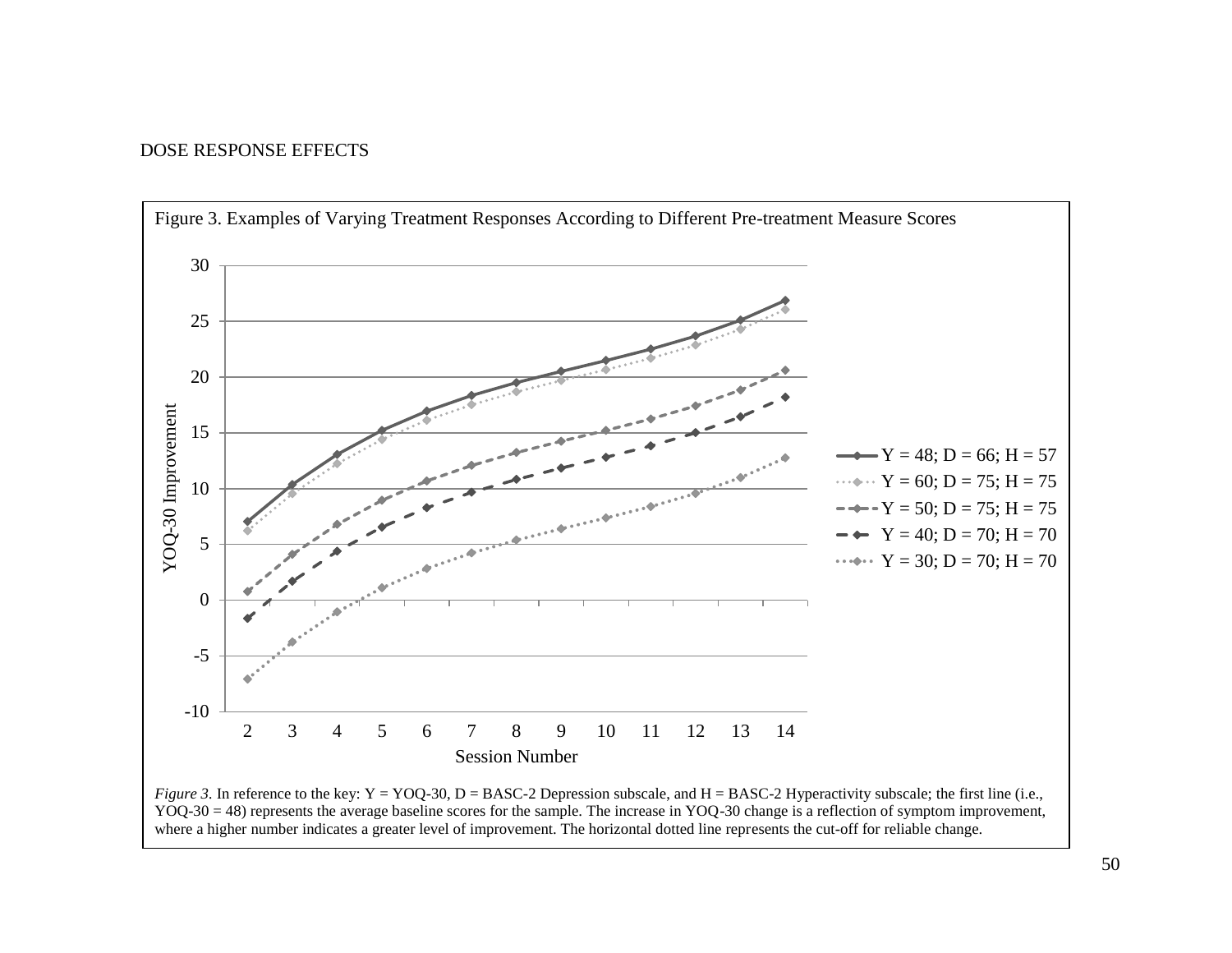#### Appendix A

**To:** Kurt Michael Psychology EMAIL

**From:** Dr. Stan Aeschleman, Institutional Review Board Chairperson **RE:** Notice of IRB Approval by Expedited Review (under 45 CFR 46.110) **Date:** 8/07/2013 **Study #:** 13-0020 **Sponsors:** Ashe County Board of Education: 13-0283 **Study Title:** Student Educational and Emotional Development (SEED) Study **Submission Type:** Renewal **Expedited Category:** (6) Collection of Data from Recordings made for Research Purposes,(7) Research on Group Characteristics or Behavior, or Surveys, Interviews, etc. **Renewal Date:** 8/07/2013 **Expiration Date of Approval:** 8/06/2014

The Institutional Review Board (IRB) renewed approval for this study for the period indicated above. The IRB found that the research procedures meet the expedited category cited above. IRB approval is limited to the activities described in the IRB approval materials, and extends to the performance of the described activities in the sites identified in the IRB application. In accordance with this approval, IRB findings and approval conditions for the conduct of this research are listed below.

### **Regulatory and other findings:**

The IRB has determined that the research presents minimal risks to participants, adequate provisions are made for soliciting assent of minors, and obtaining the consent of one parent or guardian (45 CFR 46.408).

### **Approval Conditions:**

Appalachian State University Policies: All individuals engaged in research with human participants are responsible for compliance with the University policies and procedures, and IRB determinations.

Principal Investigator Responsibilities: The PI should review the IRB's list of PI responsibilities. The Principal Investigator (PI), or Faculty Advisor if the PI is a student, is ultimately responsible for ensuring the protection of research participants; conducting sound ethical research that complies with federal regulations, University policy and procedures; and maintaining study records.

Modifications and Addendums: IRB approval must be sought and obtained for any proposed modification or addendum (e.g., a change in procedure, personnel, study location, study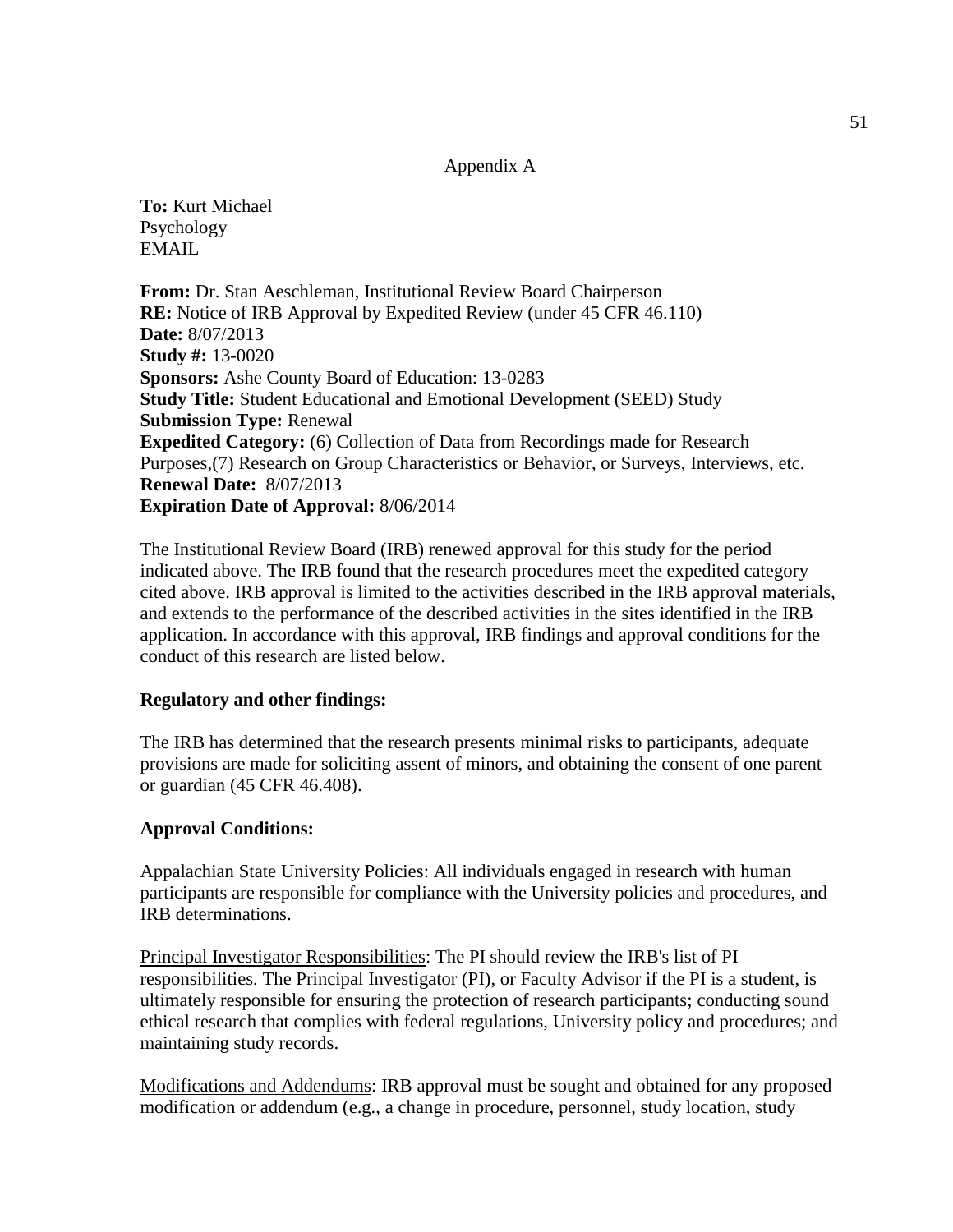instruments) to the IRB approved protocol, and informed consent form before changes may be implemented, unless changes are necessary to eliminate apparent immediate hazards to participants. Changes to eliminate apparent immediate hazards must be reported promptly to the IRB.

Approval Expiration and Continuing Review: The PI is responsible for requesting continuing review in a timely manner and receiving continuing approval for the duration of the research with human participants. Lapses in approval should be avoided to protect the welfare of enrolled participants. If approval expires, all research activities with human participants must cease.

Prompt Reporting of Events: Unanticipated Problems involving risks to participants or others; serious or continuing noncompliance with IRB requirements and determinations; and suspension or termination of IRB approval by external entity, must be promptly reported to the IRB.

Closing a study: When research procedures with human subjects are completed, please complete the Request for Closure of IRB review form and send it to  $irb@$  appstate.edu.

#### **Websites:**

1. PI responsibilities: [http://researchprotections.appstate.edu/sites/researchprotections.appstate.edu/files/PI%20Res](http://researchprotections.appstate.edu/sites/researchprotections.appstate.edu/files/PI%20Responsibilities.pdf) [ponsibilities.pdf](http://researchprotections.appstate.edu/sites/researchprotections.appstate.edu/files/PI%20Responsibilities.pdf)

2. IRB forms:<http://researchprotections.appstate.edu/human-subjects/irb-forms>

CC: John Jameson, Psychology Cameron Massey, Psychology Rafaella Sale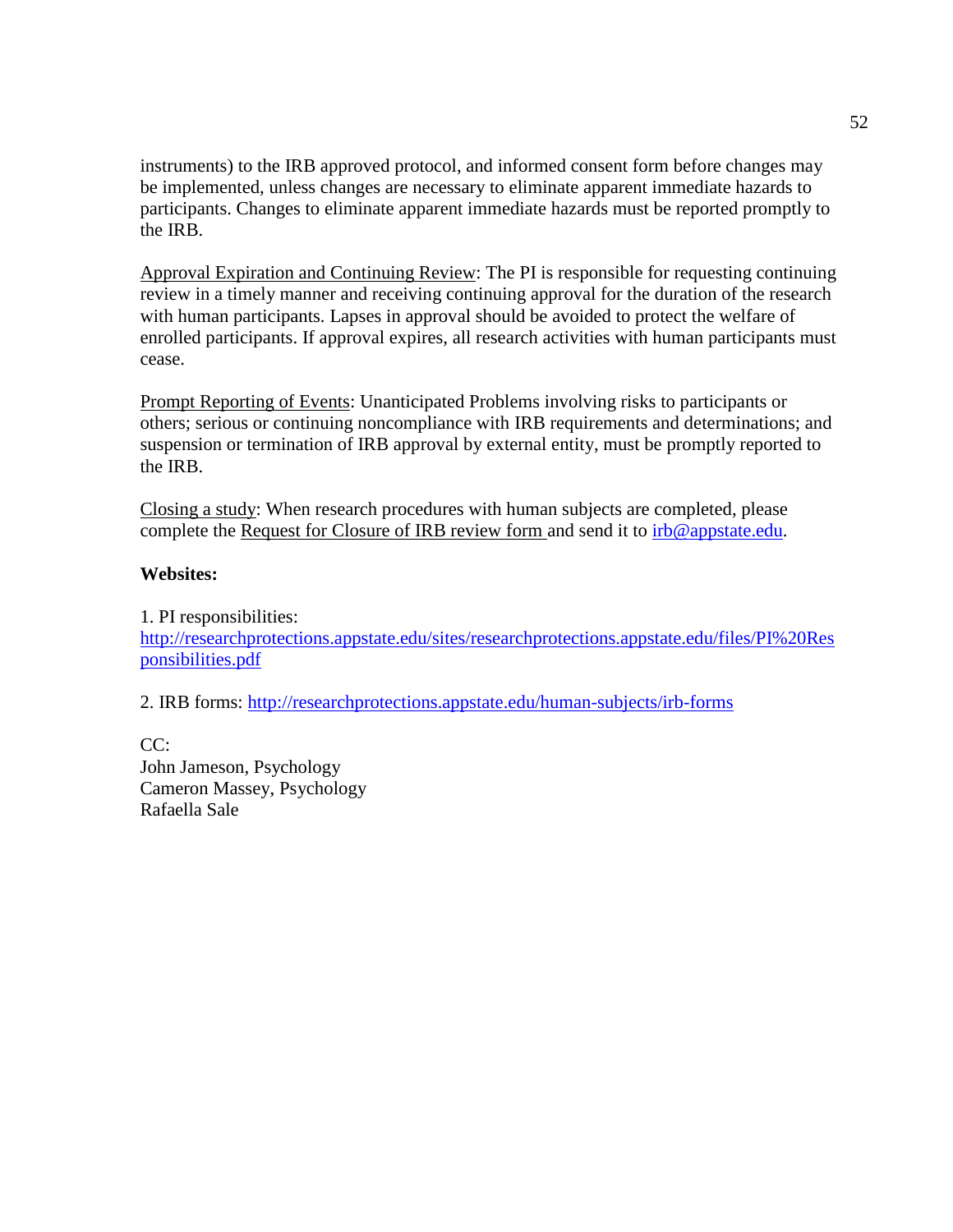### Appendix B Student Participant Consent Forms

### **Assessment, Support, and Counseling (ASC) Center: Ashe County High School Informed Consent for Clinical Services**

We are pleased to have the opportunity to serve you and/or your child through the ASC (Assessment, Support, and Counseling) Center, a partnership between Ashe County High School and Appalachian State University (ASU). ASC Center personnel are committed to providing the highest quality clinical services to students and their families, providing education and training for faculty and staff, and expanding the knowledge base for best practice standards through research. Clinical services are provided by qualified, licensed professional providers, faculty members, and/or students under supervision, as appropriate. As we proceed to work together, the following information may be helpful.

Depending on your situation, our first few sessions might be spent exploring and assessing your problems and the possible reasons for them. This might include written or oral testing and evaluation. Once we understand your issues to the best of our ability, you and we will agree on the goals you want to accomplish. Together, we may also agree to change the goals as we move along. We may set some time frames for action.

ASU/ASC providers/faculty and students will work to ensure that the theoretical perspectives, interventions, and treatments used are considered the best practice methods, supported by research, and are appropriate for your needs. However, it is important for you to know that there are often many different approaches to similar problems. We will talk with you about the pros and cons of each approach before a decision is made to go ahead with any treatment plan. Successful treatment or problem resolution requires a commitment from you. There is always the possibility that our work will not result in the progress we hope to make. Please let us know immediately if you have any questions or concerns.

## CONFIDENTIALITY

Ordinarily, anything and everything you share with us is strictly confidential—whether you say it in person, on the telephone, or write it. Some of the information you give us about yourself and matters we discuss will be recorded in your clinical record. If we mutually decide that, in your interests, ASU/ASC Center personnel should provide some part of your confidential information to another professional, your insurance company, your attorney, or even you, you will sign a specific and time-limited release of information. You will know what is to be released, to whom, and how the information will be used. You will be able to stipulate the time period in which the release is to be in effect.

There are some circumstances in which ASU/ASC Center providers, faculty, and/or students would be required by law to reveal confidential information about you without your consent. One situation would be if we learned that you were at imminent risk of harming yourself or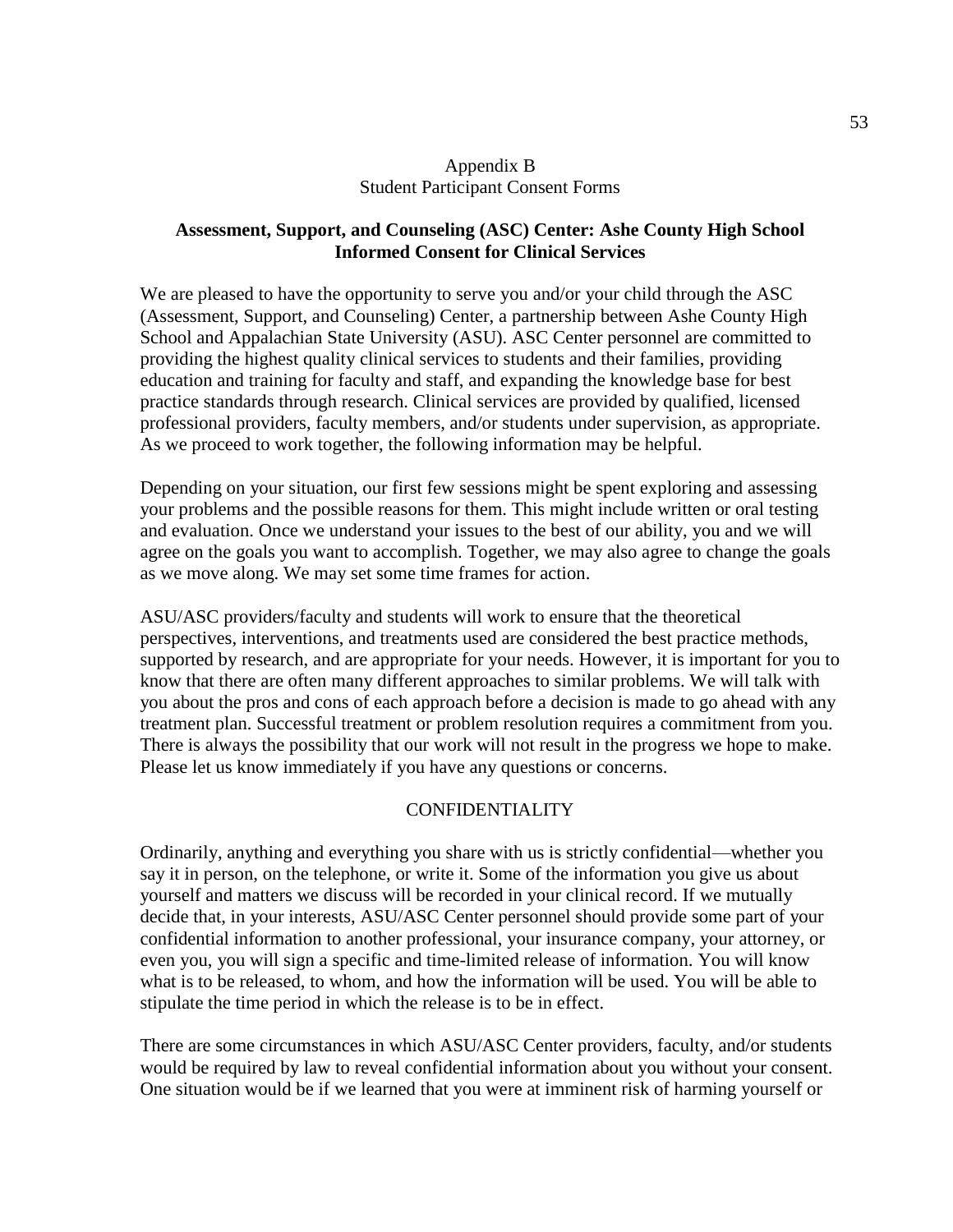another person. Another situation would be if there is reasonable suspicion of abuse or neglect of a child. A third situation would be in the event of a court order compelling us to release your clinical record to a court of law. Other situations would be based on federal or state laws. Some of these situations are discussed in a separate document, the Notice of Privacy Practices, which we are providing as required by federal law.

Sound clinical practice and teaching includes consultation and discussion with other interdisciplinary providers, faculty members, and students, sometimes regarding specific cases. All those affiliated with ASU/ASC Center are also legally bound to keep the information confidential. If you do not object, we will not tell you about these consultations and discussion unless they are important to our work together.

## RESEARCH PARTICIPATION

As indicated above, we endeavor to use best practices when providing treatment to students. In order to accomplish this, we regularly collect data on treatment progress, satisfaction, academic outcomes, attendance, and disciplinary referrals. Although we use these data to facilitate best practices, participation in this type of data collection in no way reduces our commitment to protecting students' confidentiality. On occasion, we conduct specific research projects above and beyond these normal methods of data collection. If selected for a project beyond routine data collection, a separate consent form will be obtained and additional information provided for parent/guardian and student consideration.

## HOW TO REACH ASC CENTER PROVIDERS, FACULTY, AND STUDENTS

If it is necessary to cancel or reschedule an appointment, please do so at least 24 hours in advance. Please cancel your appointment by calling (336)846-2400, between 8:30 a.m. and 3:30 p.m., Monday through Friday. If your call is urgent or an emergency, please tell the operator

immediately. If you have an imminent emergency, you may also contact the Ashe County HELP line, at 264-4325, call 911, or go to any hospital emergency room. We will discuss other ways of dealing with crisis situations relevant to your personal situation, as needed.

Feel free to contact Dr. Kurt Michael, Licensed Psychologist, Professor of Psychology (828- 262-2272, ext. 432), or Tara Miller, ASC Center Coordinator (336-846-2400), if you have questions or comments regarding clinical services.

I have received and been given the opportunity to read a copy of this Informed Consent for Clinical Services sheet.

Signature of Legally Responsible Person or Student:

\_\_\_\_\_\_\_\_\_\_\_\_\_

 $\Box$  Date: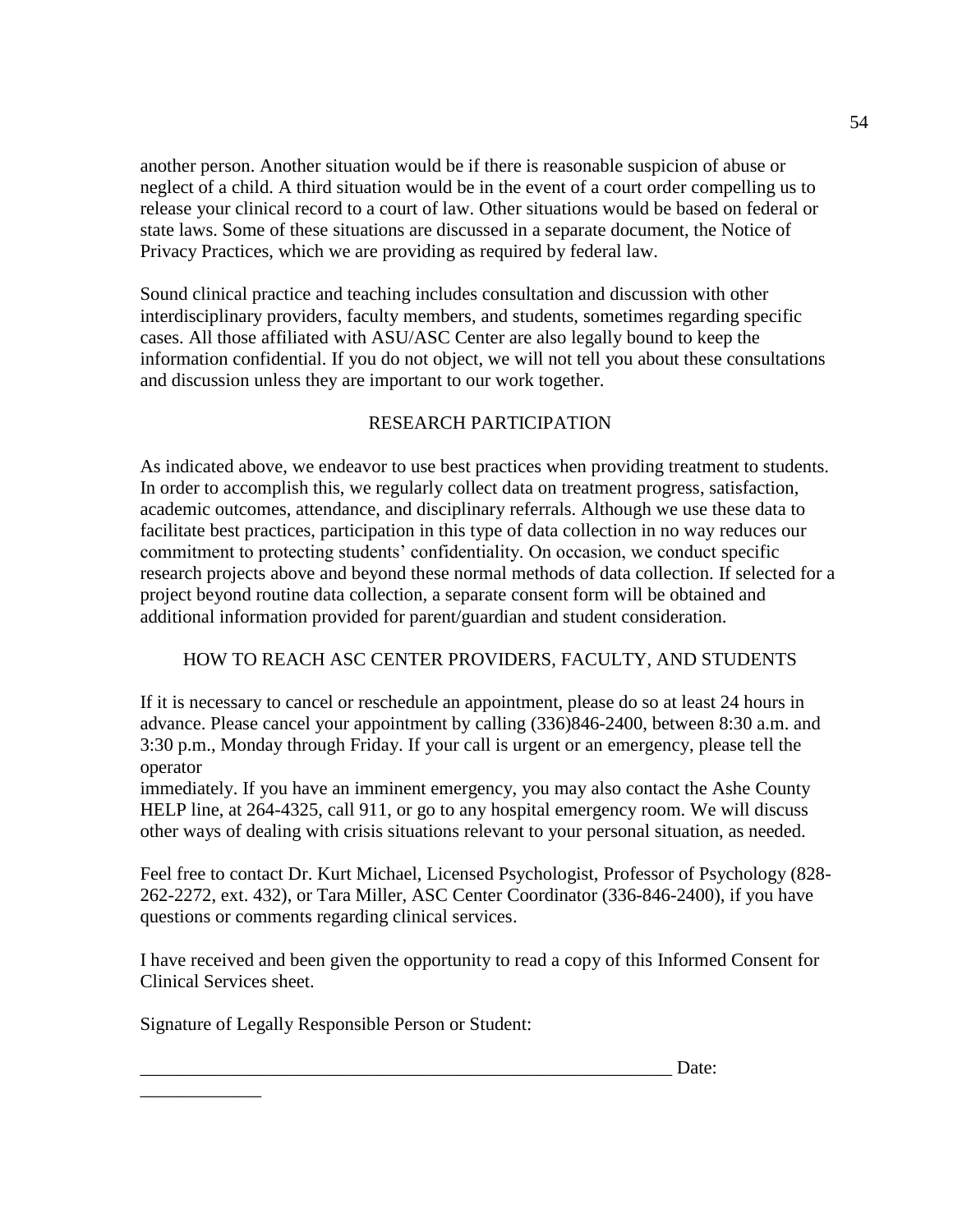Specify Relationship to Student and Print Name in Full:

| Additional Signature of Child or Parent, if needed: |       |  |
|-----------------------------------------------------|-------|--|
|                                                     | Date: |  |
| Witness (optional):                                 |       |  |
|                                                     | Date: |  |
|                                                     |       |  |

\_\_\_ Copy given to Student \_\_\_ Student declined copy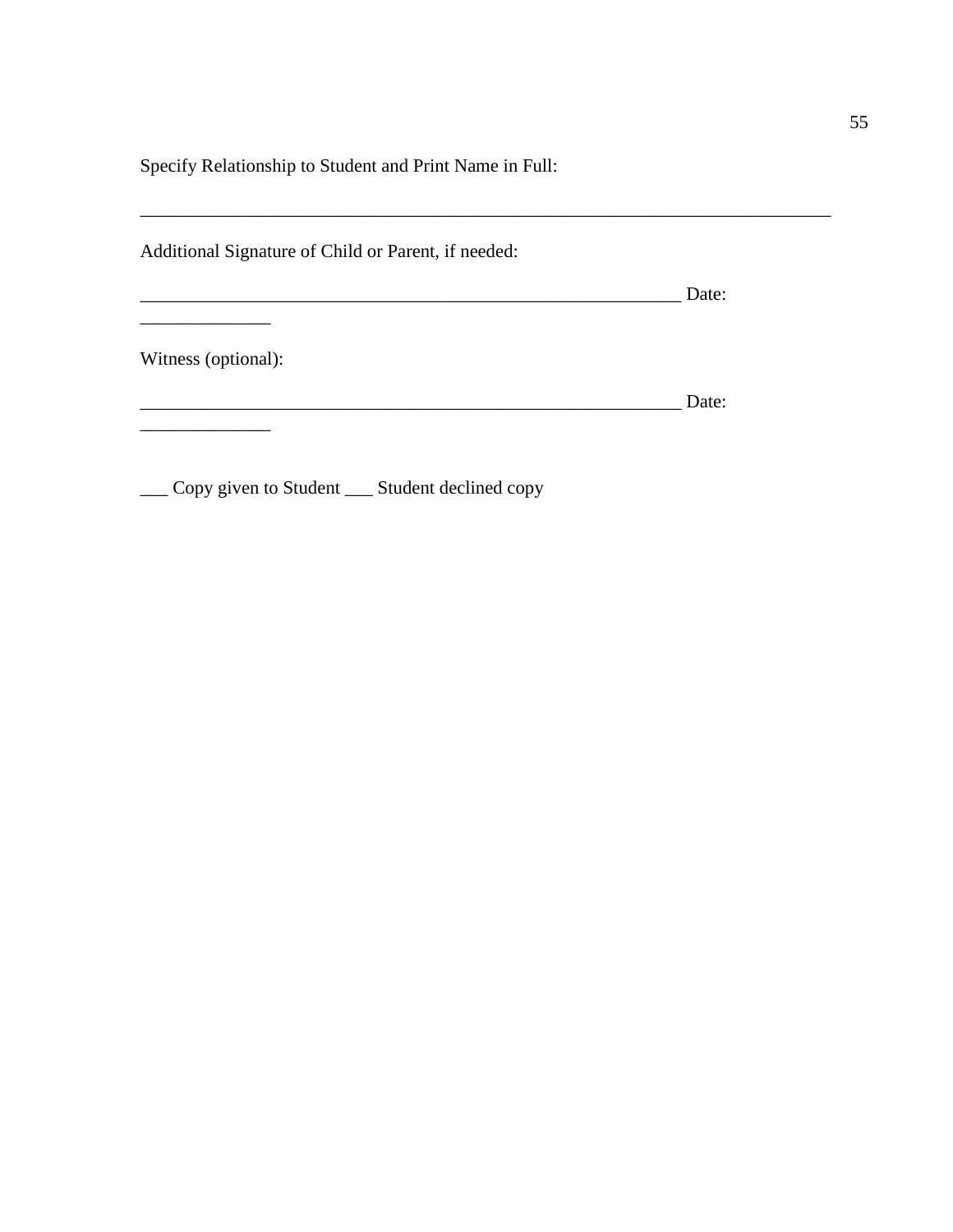## **NOTICE OF PRIVACY PRACTICES**

# **THIS NOTICE DESCRIBES HOW MEDICAL INFORMATION ABOUT YOU MAY BE USED AND DISCLOSED AND HOW YOU CAN GET ACCESS TO THIS INFORMATION. PLEASE REVIEW THIS NOTICE CAREFULLY.**

Your health record contains personal information about you and your health. This information about you that may identify you and that relates to your past, present or future physical or mental health or condition and related health care services is referred to as Protected Health Information

("PHI"). This Notice of Privacy Practices describes how the ASC Center may use and disclose your PHI in accordance with applicable law. It also describes your rights regarding how you may gain access to and control your PHI.

The ASC Center is required by law to maintain the privacy of PHI and to provide you with notice of our legal duties and privacy practices with respect to PHI. The ASC Center is required to abide by the terms of this Notice of Privacy Practices. We reserve the right to change the terms of this Notice of Privacy Practices at any time. Any new Notice of Privacy Practices will be effective for all PHI that we maintain at that time. The ASC Center will provide you with a copy of the revised Notice of Privacy Practices by sending a copy to you in the mail upon request or providing one to you at your next appointment.

## **HOW the ASC Center MAY USE AND DISCLOSE HEALTH INFORMATION ABOUT YOU**

**For Treatment**. Your PHI may be used and disclosed by those who are involved in your care for the purpose of providing, coordinating, or managing your health care treatment and related services. This includes consultation with other ASC Center clinical providers, faculty, supervised

students, or other treatment team members, if applicable. We may disclose PHI to any other consultant only with your authorization.

**For Payment**. The ASC Center may use and disclose PHI so that we can receive payment for the treatment services provided to you. This will only be done with your authorization. Examples of payment-related activities are: making a determination of eligibility or coverage for insurance benefits, processing claims with your insurance company, reviewing services provided to you to determine medical necessity, or undertaking utilization review activities. If it becomes necessary to use collection processes due to lack of payment for services, the ASC Center will only disclose the minimum amount of PHI necessary for purposes of collection.

**For Health Care Operations.** The ASC Center may use or disclose, as needed, your PHI in order to support our business activities including, but not limited to, quality assurance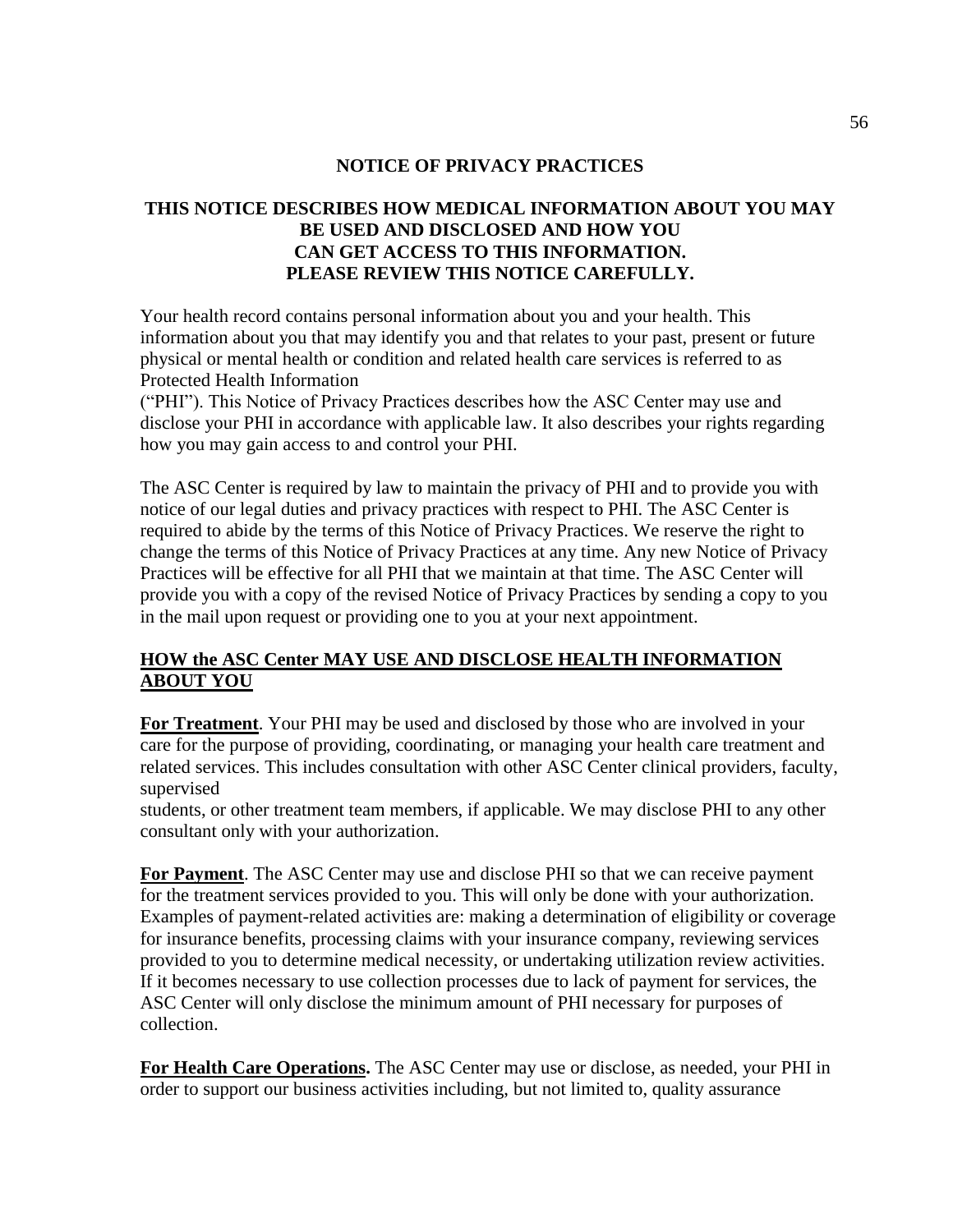activities, evaluation of effectiveness, licensing, and conducting or arranging for other business activities.

For example, we may share your PHI with third parties that perform various business activities (e.g., billing services) provided we have a written contract with the business that requires it to safeguard the privacy of your PHI. We may disclose your PHI to other ASC Center clinical

providers, faculty, supervised students, and/or other treatment team members for training or teaching purposes.

**Required by Law.** Under the law, the ASC Center must make disclosures of your PHI to you upon your request. In addition, we must make disclosures to the Secretary of the Department of Health and Human Services for the purpose of investigating or determining the ASC Center's compliance with the requirements of the Privacy Rule.

**Without Authorization**. Applicable law and ethical standards permit the ASC Center to disclose information about you without your authorization only in a limited number of other situations. The types of uses and disclosures that may be made without your authorization are those that are:

- Required by Law, such as the mandatory reporting of child abuse or neglect or mandatory government agency audits or investigations (such as the psychology or social work licensing boards or the health department)
- Required by Court Order
- Necessary to prevent or lessen a serious and imminent threat to the health or safety of a person or the public. If information is disclosed to prevent or lessen a serious threat it will be disclosed to a person or persons reasonably able to prevent or lessen the threat, including the target of the threat.

**Verbal Permission.** The ASC Center may use or disclose your information to family members who are directly involved in your treatment with your verbal permission.

**With Authorization**. Uses and disclosures not specifically permitted by applicable law will be made only with your written authorization, which you may revoke at any time.

# **YOUR RIGHTS REGARDING YOUR PHI**

You have the following rights regarding PHI the ASC Center maintains about you. To exercise any of these rights, please submit your request in writing to us at the address below or in person.

• **Right of Access to Inspect and Copy.** You have the right, which may be restricted only in exceptional circumstances, to inspect and copy PHI that may be used to make decisions about your care. Your right to inspect and copy PHI will be restricted only in those situations where there is compelling evidence that access would cause serious harm to you. The ASC Center may charge a reasonable, cost-based fee for copies.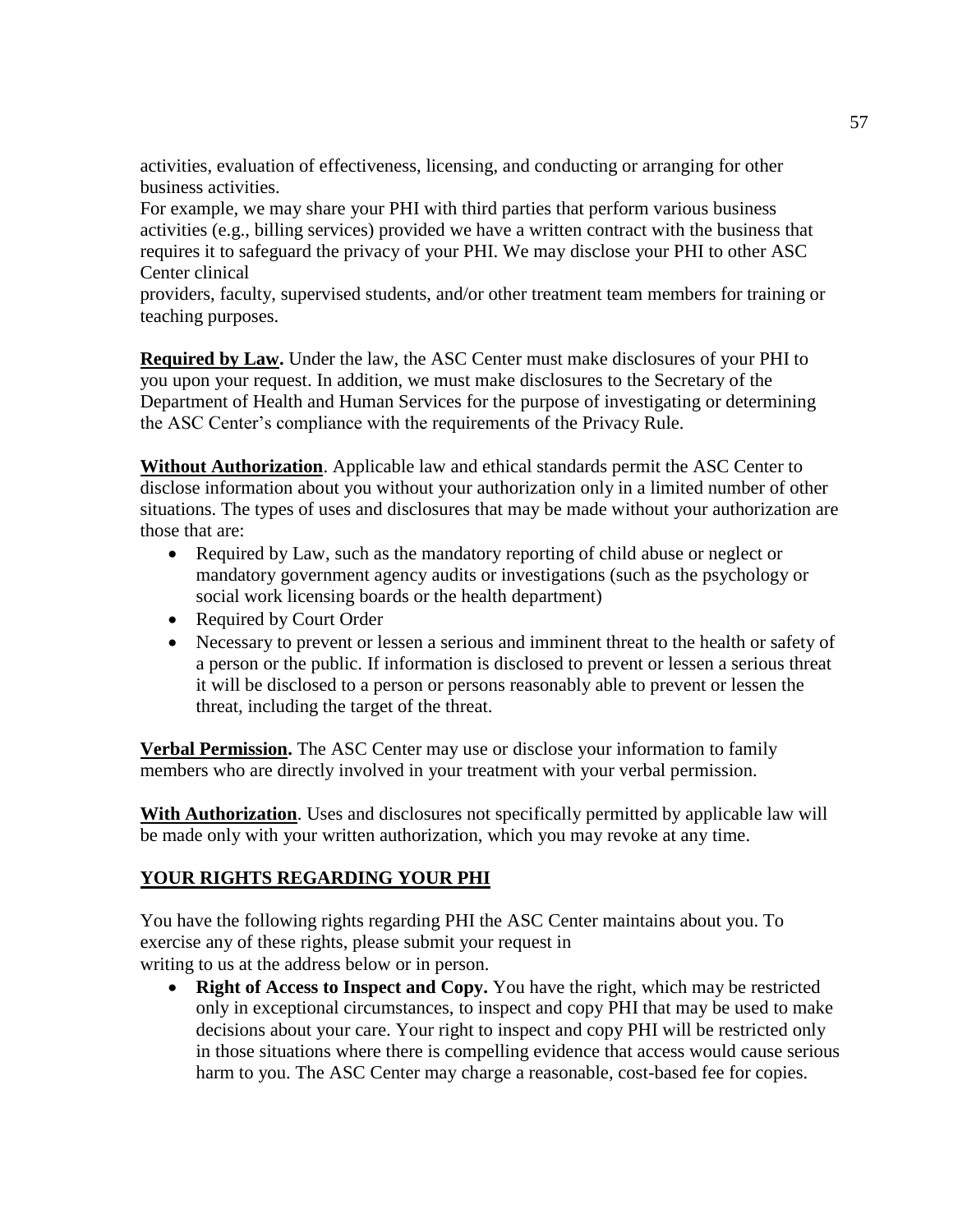- **Right to Amend.** If you feel that the PHI the ASC Center has about you is incorrect or incomplete, you may ask us to amend the information although we are not required to agree to the amendment.
- **Right to an Accounting of Disclosures.** You have the right to request an accounting of certain of the disclosures that the ASC Center makes of your PHI. The ASC Center may charge you a reasonable fee if you request more than one accounting in any 12 month period.
- **Right to Request Restrictions.** You have the right to request a restriction or limitation on the use or disclosure of your PHI for treatment, payment, or health care operations. We are not required to agree to your request.
- **Right to Request Confidential Communication.** You have the right to request that the ASC Center communicates with you about medical matters in a certain way or at a certain location.
- **Right to a Copy of this Notice.** You have the right to a copy of this notice.

## **COMPLAINTS**

*\_\_\_\_\_\_\_\_\_\_\_\_\_\_\_\_\_\_\_\_\_\_*

If you believe the ASC Center has violated your privacy rights, you have the right to file a complaint in writing to us at the address below or in person or with the Secretary of Health and Human Services at 200 Independence Avenue, S.W., Washington, D.C. 20201 or by calling (202) 619-0257.

### **The effective date of this Notice is March 3, 2014.**

**Notice of Privacy Practices Receipt and Acknowledgment of Notice**

**Name DOB:** *DOB***:** *DOB***:** *DOB***:** *DOB***:** *DOB***:** *DOB***:** *DOB***:** *DOB***:** *DOB***:** *DOB***:** *DOB***:** *DOB***:** *DOB***:** *DOB***:** *DOB***:** *DOB***:** *DOB***:** *DOB***:** *DOB***:** *DOB***:** *DOB***:** *DOB***:** *DOB***:**

I hereby acknowledge that I have received and have been given an opportunity to read a copy of the ASC Center Notice of Privacy Practices. I understand that if I have any questions regarding the Notice or my privacy rights, I can contact my provider, Tara Miller, or Dr. Kurt Michael at the address or phone number below or discuss them in person at my next appointment.

Signature of Legally Responsible Person or Student\*:

 $Date:$ 

Specify Relationship to Student and Print Name in Full: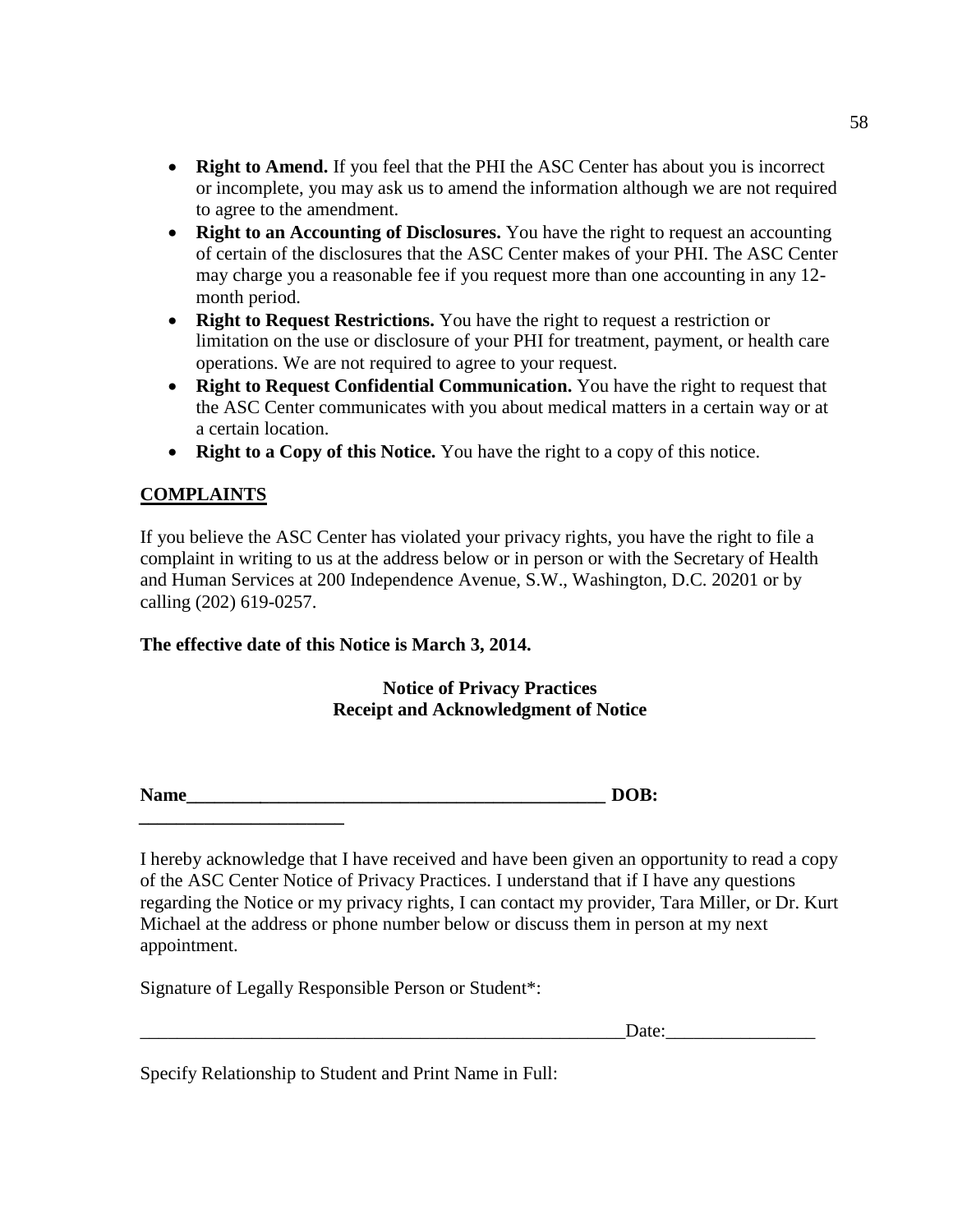*\* If you are signing as a personal representative of an individual, please describe your legal authority to act for this individual (power of attorney, healthcare surrogate, etc.).*

Additional Signature of Student or Parent, if needed:

\_\_\_\_\_\_\_\_\_\_\_\_\_\_\_\_\_\_\_\_\_\_\_\_\_\_\_\_\_\_\_\_\_\_\_\_\_\_\_\_\_\_\_\_\_\_\_\_\_\_\_

\_\_\_\_\_\_\_\_\_\_\_\_\_\_\_\_\_\_\_\_\_\_\_\_\_\_\_\_\_\_\_\_\_\_\_\_\_\_\_\_\_\_\_\_\_\_\_\_\_\_\_\_\_\_\_\_\_

\_\_\_\_\_\_\_\_\_\_\_\_\_\_\_\_\_\_\_\_\_\_\_\_\_\_\_\_\_\_\_\_\_\_\_\_\_\_\_\_\_\_\_\_\_\_\_\_\_\_\_\_\_\_\_\_\_

\_\_\_\_\_\_\_\_\_\_\_\_\_\_\_\_\_\_\_\_\_\_\_\_\_\_\_\_\_\_\_\_\_\_\_\_\_\_\_\_\_\_\_\_\_\_\_\_\_\_\_\_\_\_Date:\_\_\_\_\_\_\_\_\_\_\_\_\_\_\_\_

Witness (optional):

Date:\_\_\_\_\_\_\_\_\_\_\_\_\_\_\_\_

□ Student Refuses to Acknowledge Receipt

Signature of Staff Member:

Date:

**The ASC Center Ashe County High School West Jefferson, NC 28694 Tara Miller: (336) 846-2400 Kurt Michael: (828) 262-2272, ext. 432**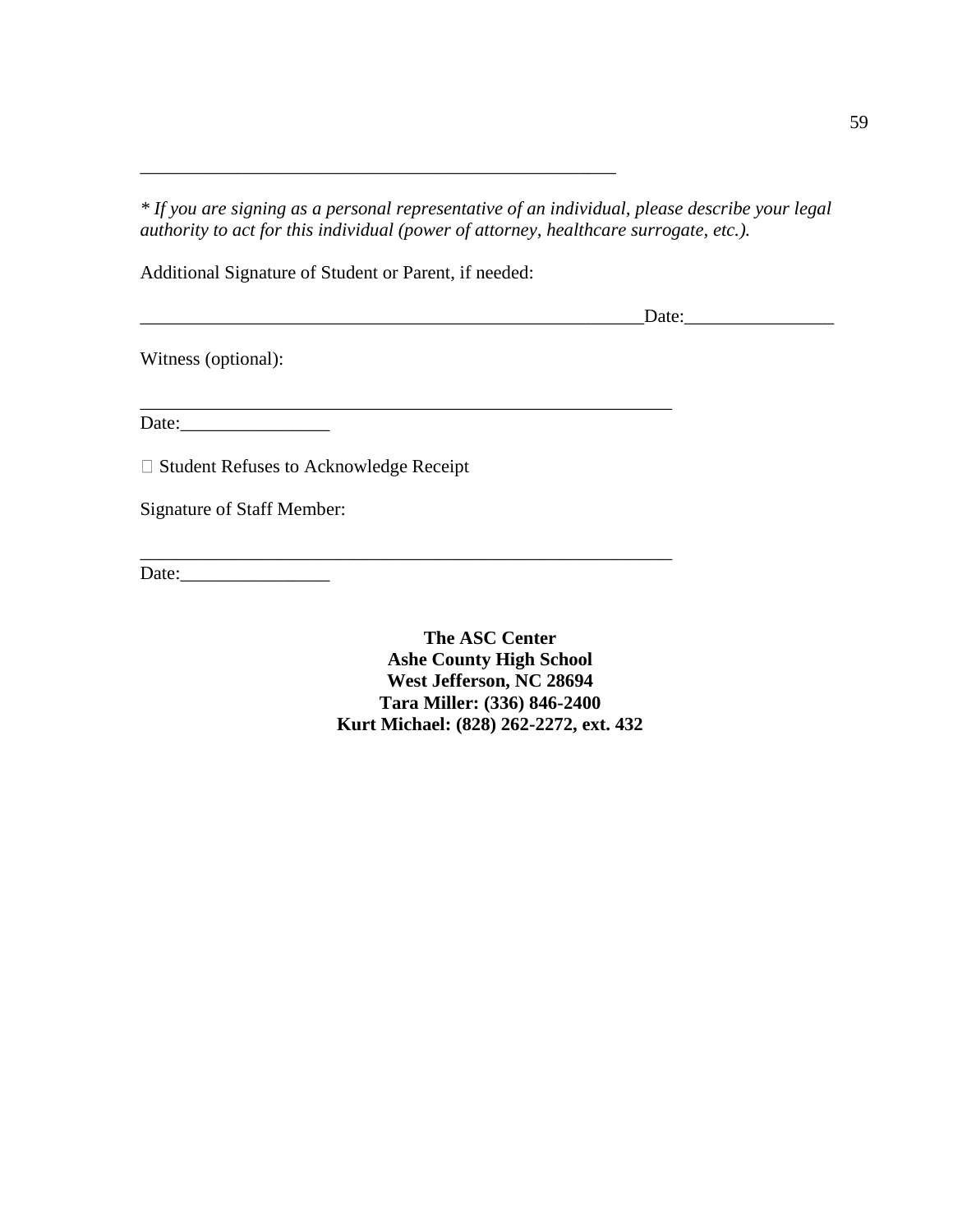## Authorization for Use and Disclosure of Protected Health Information

This form implements the requirements for student authorization to use and disclose health information protected by the federal health privacy law (45 C.F.R. parts 160, 164), the federal drug and alcohol confidentiality law (42CFR, part 2) and state confidentiality law governing mental health, developmental disabilities, and substance abuse services (GS 122C)

Student Name: \_\_\_\_\_\_\_\_\_\_\_\_\_\_\_\_\_\_\_\_\_\_\_\_\_\_\_\_\_\_\_\_\_\_\_\_\_ Date of Birth:

\_\_\_\_\_\_\_\_\_\_\_\_\_\_\_\_

I hereby authorize: ASC Center/Appalachian State University Licensed Professional Providers, Faculty Members, and/or Supervised Students To Disclose and/or Share Protected Health Information with: Ashe County Schools

The following protected information: (Provide a specific and meaningful description of the information to be used or disclosed) Psychological evaluation results, student status, participation in services, progress made, family dynamics and history, safety issues, recommendations, school status, school concerns, grades, testing, behavioral concerns, school progress, treatment plan, clinical impressions

The Purpose of Disclosure: Coordination of services, participation in the School-Based Therapy and ASC Center Programs, and treatment planning.

## **REDISCLOSURE**

Once information is disclosed pursuant to this signed authorization, I understand that the federal health privacy law (45 C.F.R. Part 164) protecting health information may not apply to the recipient of the information and, therefore, may not prohibit the recipient from redisclosing it. Other laws, however, may prohibit redisclosure. When this agency discloses mental health and developmental disabilities information protected by state law (G.S. 122C) or substance abuse treatment information protected by federal law (42 C.F.R. Part 2), it must inform the recipient of the information that redisclosure is prohibited except as permitted or required by these two laws. ASU Institute for Health and Human Services Notice of Privacy Practices describes the circumstances when disclosure is permitted or required by these laws.

# **EXPIRATION AND REVOCATION**

I understand that, with certain exceptions, I have the right to revoke this authorization at any time. [If I want to revoke this authorization, I must do so in writing.] If not revoked earlier, this authorization expires automatically upon \_\_\_\_\_\_\_\_\_\_\_\_\_\_\_\_\_\_\_\_\_\_\_\_\_\_\_\_ or one year from the date it is signed, whichever is earlier.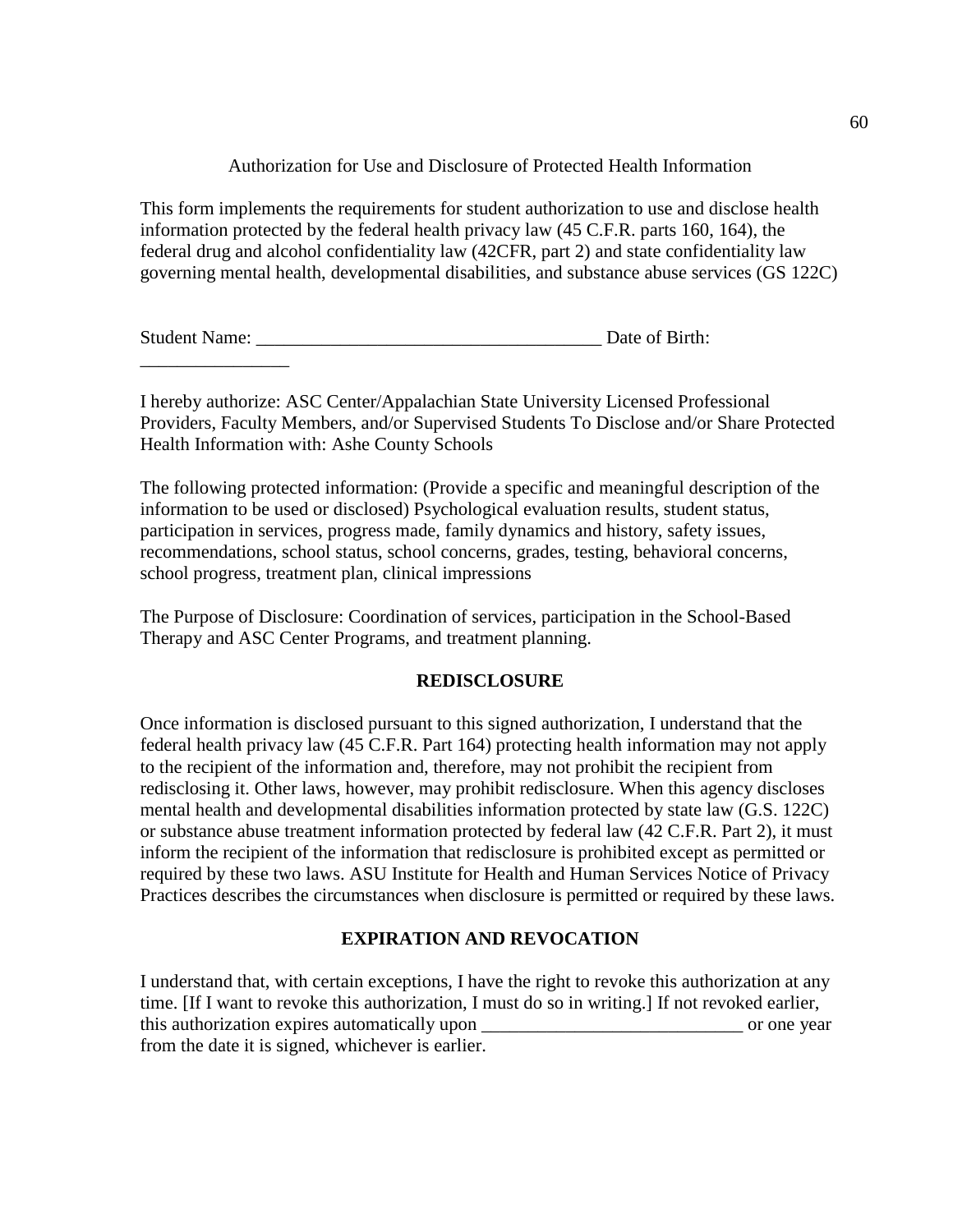# **NOTICE OF VOLUNTARINESS**

I understand that I may refuse to sign this authorization form. A readable photocopy or fax of this authorization shall have the same force and effect as this original.

## **SIGNATURES**

| Signature of Legally Responsible Person:                |       |
|---------------------------------------------------------|-------|
|                                                         | Date: |
| Specify Relationship to Student and Print Name in Full: |       |
| Signature of Student:                                   |       |
|                                                         | Date: |
| <b>Additional Parent/Guardian Signature:</b>            |       |
|                                                         | Date: |
| Witness (optional):                                     |       |
|                                                         | Date: |
|                                                         |       |

\_\_\_ Copy given to Parent/guardian/student \_\_\_ Parent/guardian/student declined copy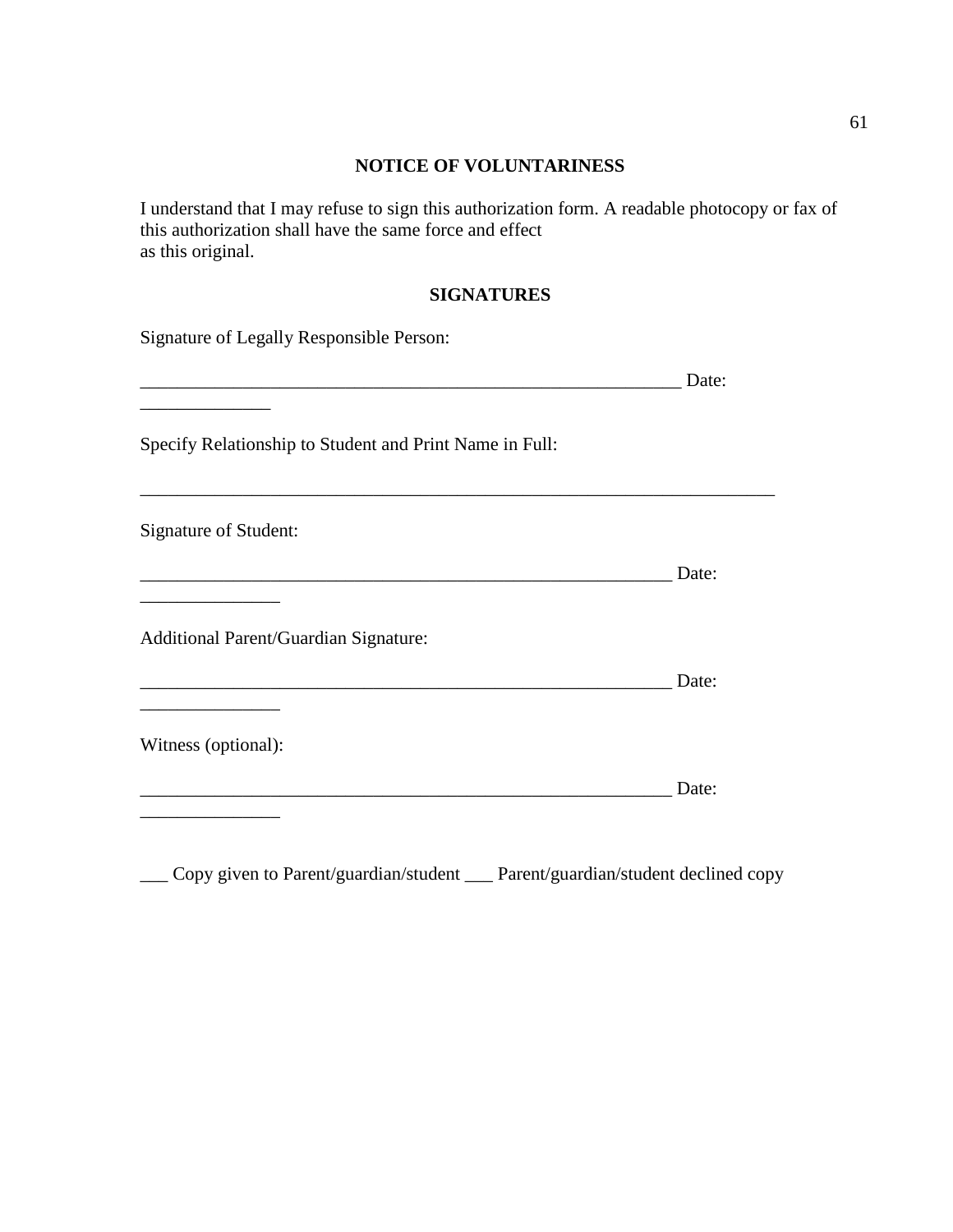## Daymark Recovery Services Authorization for Use and Disclosure of Protected Health Information

This form implements the requirements for student authorization to use and disclose health information protected by the federal health privacy law (45 C.F.R. parts 160, 164), the federal drug and alcohol confidentiality law (42CFR, part 2) and state confidentiality law governing mental health, developmental disabilities, and substance abuse services (GS 122C)

Student Name: \_\_\_\_\_\_\_\_\_\_\_\_\_\_\_\_\_\_ Student ID: \_\_\_\_\_\_\_\_\_\_\_ Date of Birth:

I hereby authorize Daymark Recovery Services

\_\_\_\_\_\_\_\_\_\_\_\_\_\_

To \_X Disclose and/or \_X Share Protected Health Information with Ashe County School System

The following protected information: Psychological evaluation results, student status, participation in services, progress made, family dynamics and history, safety issues, recommendations, school status, school concerns, grades, testing, behavioral concerns, school progress, treatment plan, clinical impressions The Purpose of & Disclosure: Coordination of services, participation in the School-Based Therapy and Assessment, Support, and Counseling (ASC) Center Programs, and treatment planning.

### **REDISCLOSURE**

Once information is disclosed pursuant to this signed authorization, I understand that the federal health privacy law (45 C.F.R. Part 164) protecting health information may not apply to the recipient of the information and, therefore, may not prohibit the recipient from redisclosing it. Other laws, however, may prohibit redisclosure. When this agency discloses mental health and developmental disabilities information protected by state law (G.S. 122C) or substance abuse treatment information protected by federal law (42 C.F.R. Part 2), it must inform the recipient of the information that redisclosure is prohibited except as permitted or required by these two laws. Daymark Recovery Services' Notice of Privacy Practices describes the circumstances when disclosure is permitted or required by these laws.

## **EXPIRATION AND REVOCATION**

I understand that, with certain exceptions, I have the right to revoke this authorization at any time. [If I want to revoke this authorization, I must do so in writing.] The procedure for how I may revoke this authorization, as well as the exceptions to my right to revoke, are explained in Daymark Recovery Services' Notice of Privacy Practices, a copy of which has been provided to me. If not revoked earlier, this authorization expires automatically upon \_\_\_\_\_\_\_\_\_\_\_\_\_\_\_\_\_\_ or one year from the date it is signed, whichever is earlier.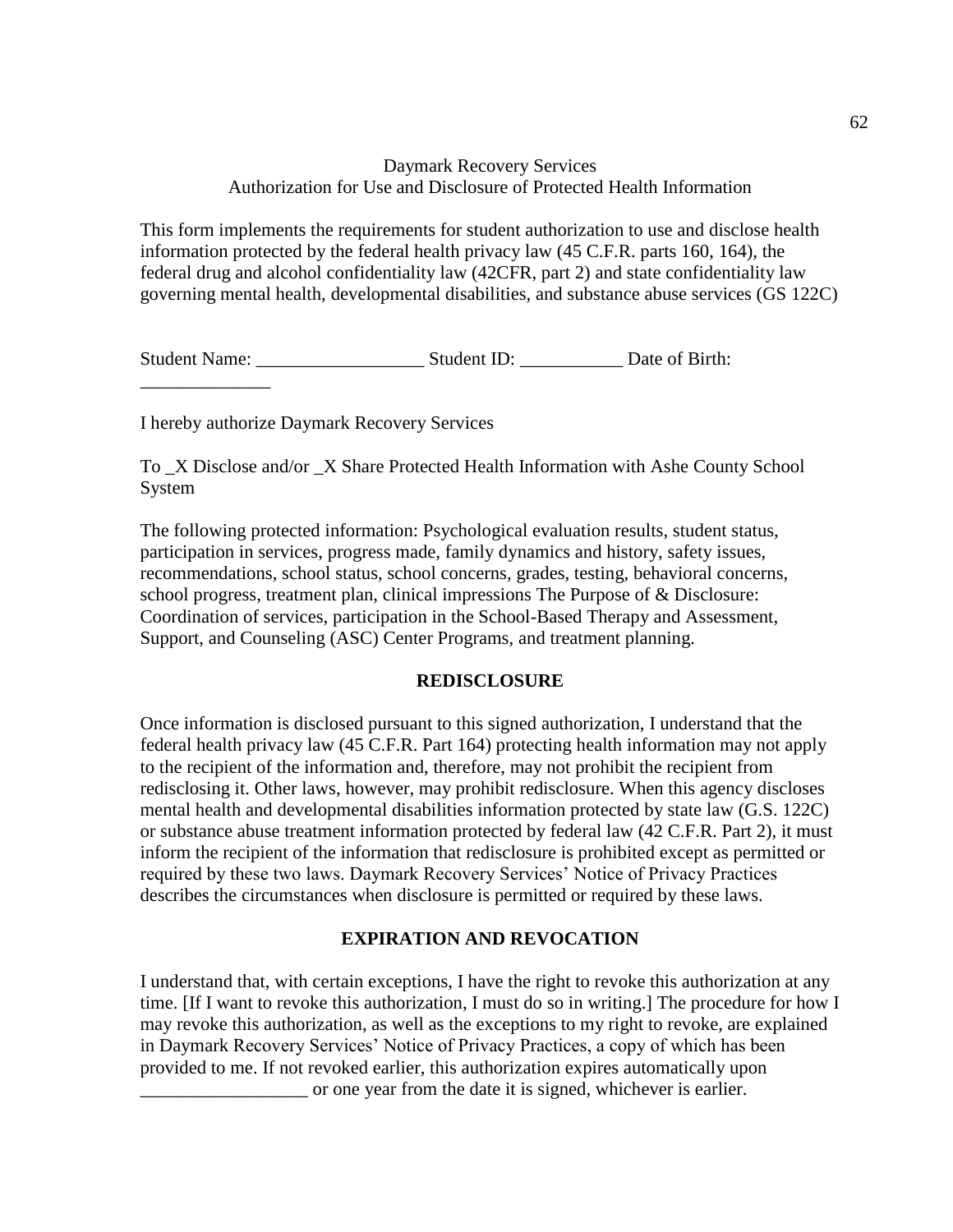#### **NOTICE OF VOLUNTARINESS**

I understand that I may refuse to sign this authorization form. If I choose not to sign this form, I understand that Daymark Recovery Services cannot deny or refuse to provide treatment, payment enrollment in a health plan, or eligibility for benefits due to my refusal to sign. A readable photocopy or fax of this authorization shall have the same force and effect as this original.

Signature of Legally Responsible Person or Student:

\_\_\_ Copy given to Consumer \_\_\_ Consumer declined copy

|                                                          | Date: |
|----------------------------------------------------------|-------|
|                                                          |       |
| Specify Relationship to Consumer and Print Name in Full: |       |
| Additional Signature of Child or Parent, if needed:      |       |
|                                                          | Date: |
|                                                          |       |
| Witness (optional):                                      |       |
|                                                          | Date: |
|                                                          |       |

63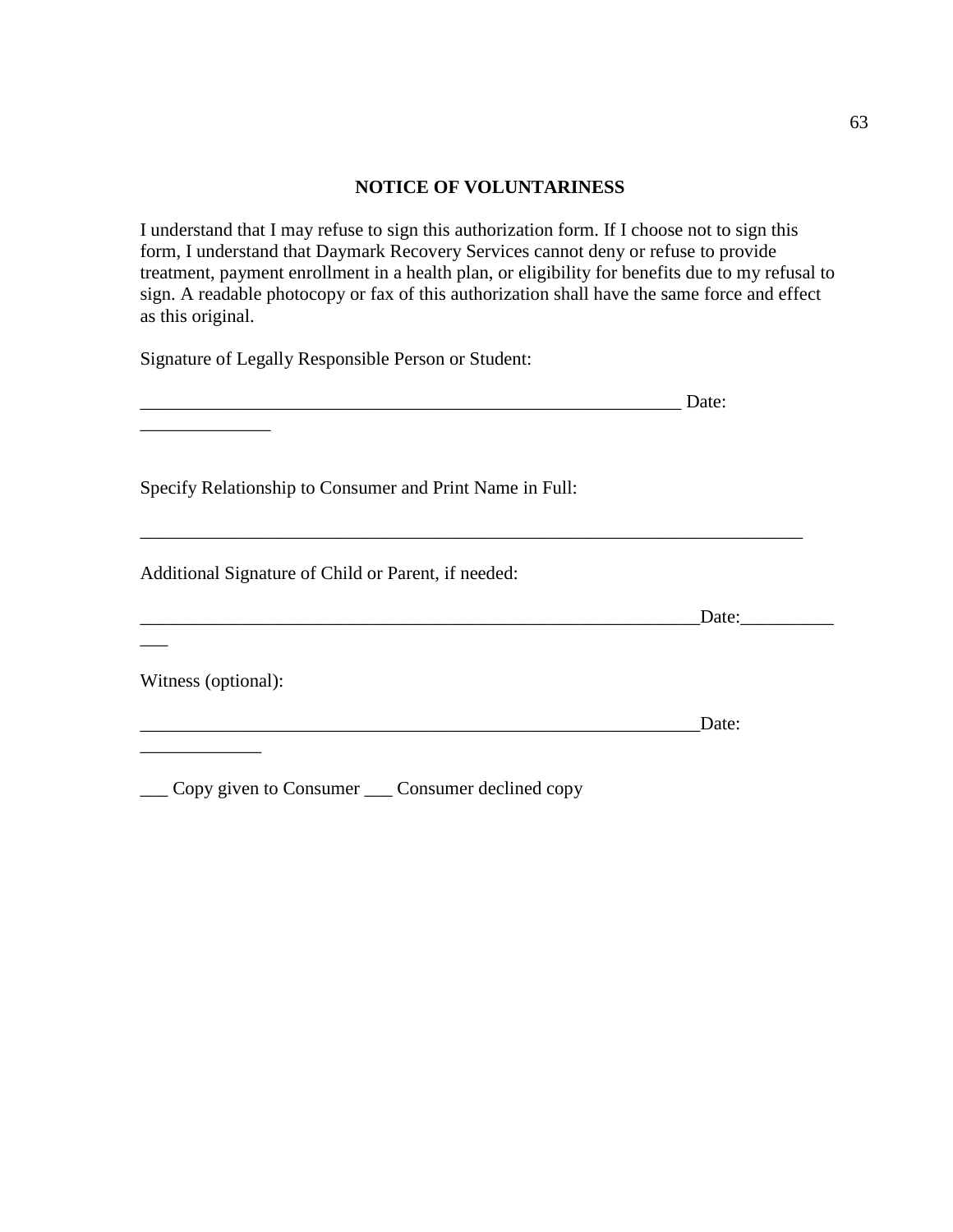#### Daymark Recovery Services

This form implements the requirements for student authorization to use and disclose health information protected by the federal health privacy law (45 C.F.R. parts 160, 164), the federal drug and alcohol confidentiality law (42CFR, part 2) and state confidentiality law governing mental health, developmental disabilities, and substance abuse services (GS 122C)

Student Name: \_\_\_\_\_\_\_\_\_\_\_\_\_\_\_\_\_\_\_\_ Student ID: \_\_\_\_\_\_\_\_\_\_\_ Date of Birth:

I hereby authorize Daymark Recovery Services To \_X Disclose and/or \_X Share Protected Health Information with ASU Licensed Providers

The following protected information: Psychological evaluation results, student status, participation in services, progress made, family dynamics and history, safety issues, recommendations, school status, school concerns, grades, testing, behavioral concerns, school progress, treatment plan, clinical impressions The Purpose of & Disclosure: Coordination of services, participation in the School-Based Therapy and Assessment, Support, and

Counseling (ASC) Center Programs, and treatment planning.

\_\_\_\_\_\_\_\_\_\_\_

## **REDISCLOSURE**

Once information is disclosed pursuant to this signed authorization, I understand that the federal health privacy law (45 C.F.R. Part 164) protecting health information may not apply to the recipient of the information and, therefore, may not prohibit the recipient from redisclosing it. Other laws, however, may prohibit redisclosure. When this agency discloses mental health and developmental disabilities information protected by state law (G.S. 122C) or substance abuse treatment information protected by federal law (42 C.F.R. Part 2), it must inform the recipient of the information that redisclosure is prohibited except as permitted or required by these two laws. Daymark Recovery Services' Notice of Privacy Practices describes the circumstances when disclosure is permitted or required by these laws.

## **EXPIRATION AND REVOCATION**

I understand that, with certain exceptions, I have the right to revoke this authorization at any time. [If I want to revoke this authorization, I must do so in writing.] The procedure for how I may revoke this authorization, as well as the exceptions to my right to revoke, are explained in Daymark Recovery Services' Notice of Privacy Practices, a copy of which has been provided to me. If not revoked earlier, this authorization expires automatically upon \_\_\_\_\_\_\_\_\_\_\_\_\_\_\_\_\_\_\_ or one year from the date it is signed, whichever is earlier.

## **NOTICE OF VOLUNTARINESS**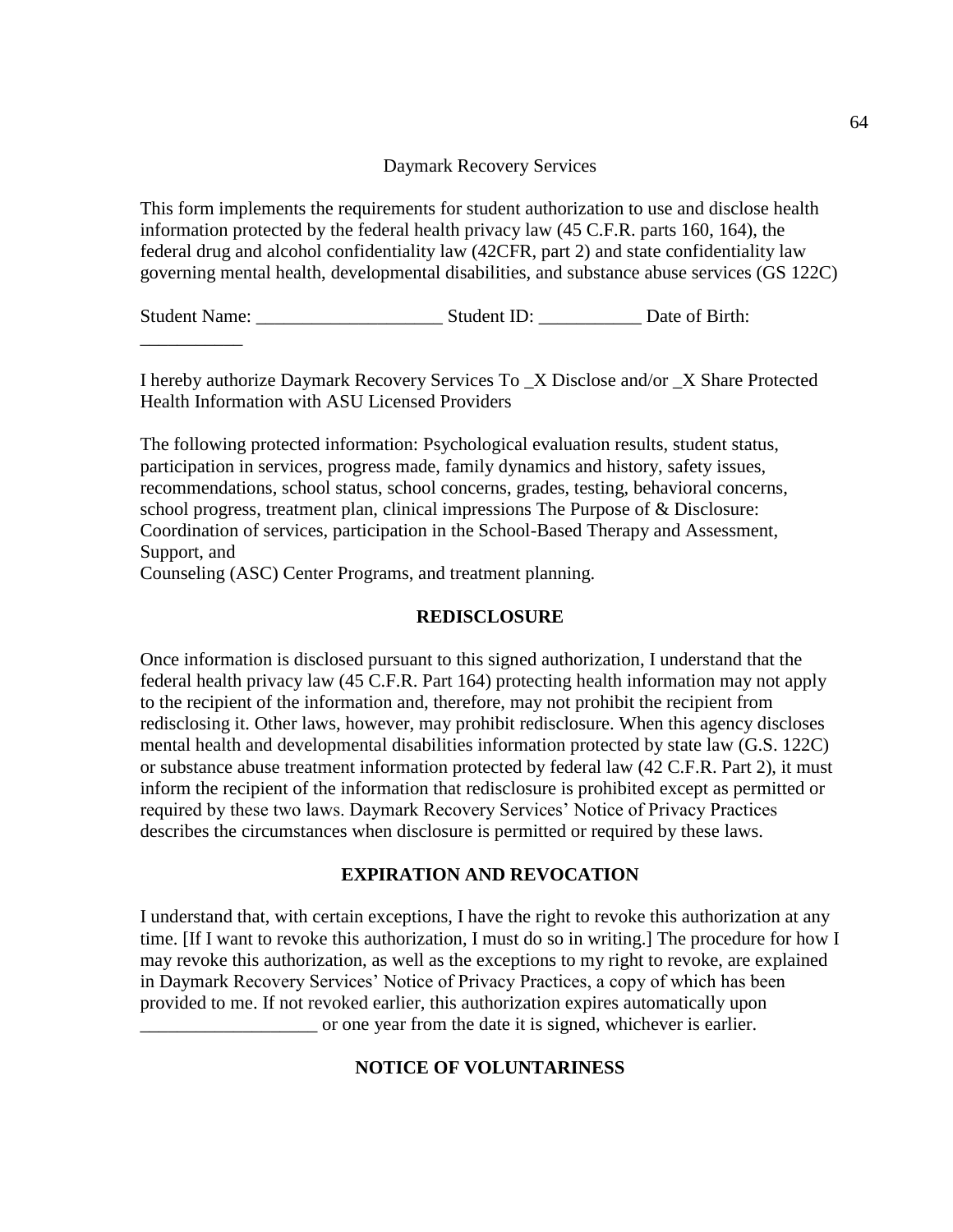I understand that I may refuse to sign this authorization form. If I choose not to sign this form, I understand that Daymark Recovery Services cannot deny or refuse to provide treatment, payment enrollment in a health plan, or eligibility for benefits due to my refusal to sign. A readable photocopy or fax of this authorization shall have the same force and effect as this original.

Signature of Legally Responsible Person or Student:

|                                                          | Date: |
|----------------------------------------------------------|-------|
| Specify Relationship to Consumer and Print Name in Full: |       |
| Additional Signature of Child or Parent, if needed:      |       |
|                                                          | Date: |
|                                                          |       |
| Witness (optional):                                      |       |
|                                                          | Date: |

\_\_\_ Copy given to Consumer \_\_\_ Consumer declined copy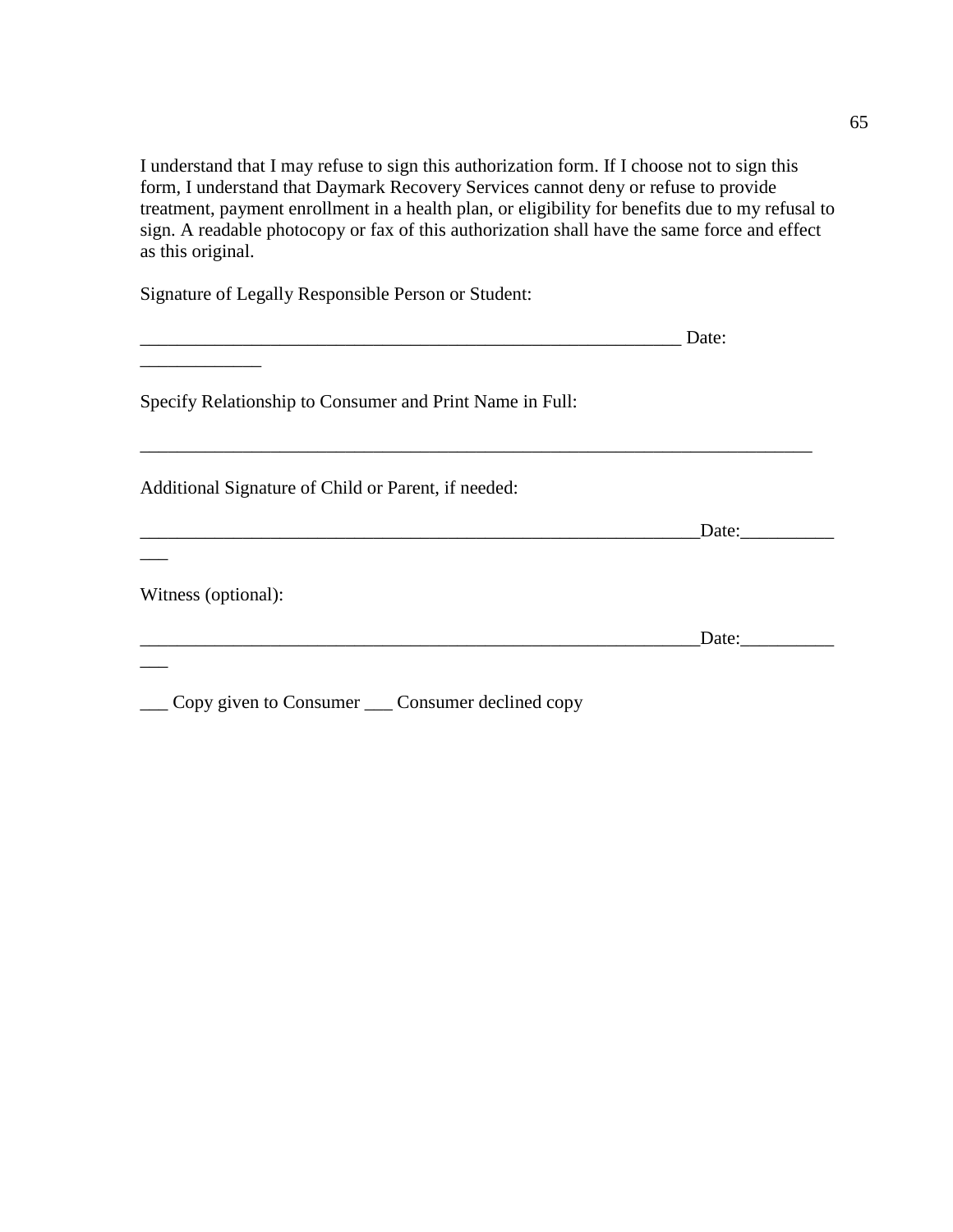#### **Ashe High School/Appalachian State University Informed Consent for Participation in Research**

**Title of Project:** The Effectiveness of the Assessment, Support, and Counseling (ASC) **Center** 

**Investigator(s):** Dr. Kurt Michael, Carissa Orlando, M.A., Kelsey Toomey, M.A.

## I. **Purpose of Research:**

As described on the Consent to Treatment form that was signed and on-file at the ASC Center, we are committed to providing your children with effective interventions to address their behavioral and academic concerns. As you are already aware, we regularly collect data on treatment progress, satisfaction, academic outcomes, attendance, and disciplinary referrals that help us serve your children better. We now request your permission to present anonymous data regarding the effects of ASC Center services in the form of presentations and publications to an

audience of professionals outside of the ASC Center. Information about the effects of the ASC Center services will be presented anonymously so that your children's identities will not be disclosed.

## II. **Procedures:**

In addition to the information collected regularly as part of ASC Center involvement, students and parents will be asked to complete a few brief assessments before, during, and after ASC Center services have been delivered. The assigned ASC Center clinician will review these documents in detail with the students and parents (before and after) and if there is evidence on the assessments of significant distress or discomfort, interventions will be delivered (or referrals made) immediately, up to and including the disclosure of this information to parents/guardians should it deemed consistent with the "limits of confidentiality" described on the original

Consent to Treatment Form (that is, danger to self or others, reasonable suspicion of abuse).

# III. **Risks:**

As described above, the risks of participation in this project do not exceed the normal risks associated with receiving mental health/behavioral treatment in other settings. We will abide by all standards of confidentiality and we are committed to the safe and effective treatment of your children's concerns.

## IV. **Benefits:**

Your participation in this project will help other professionals and society at large learn more about providing effective mental health and behavioral treatment for high school students.

# V. **Extent of Anonymity and Confidentiality:**

The answers you and your student provide on the assessments will be kept confidential and under lock and key. Only authorized ASC Center personnel will know the identity of your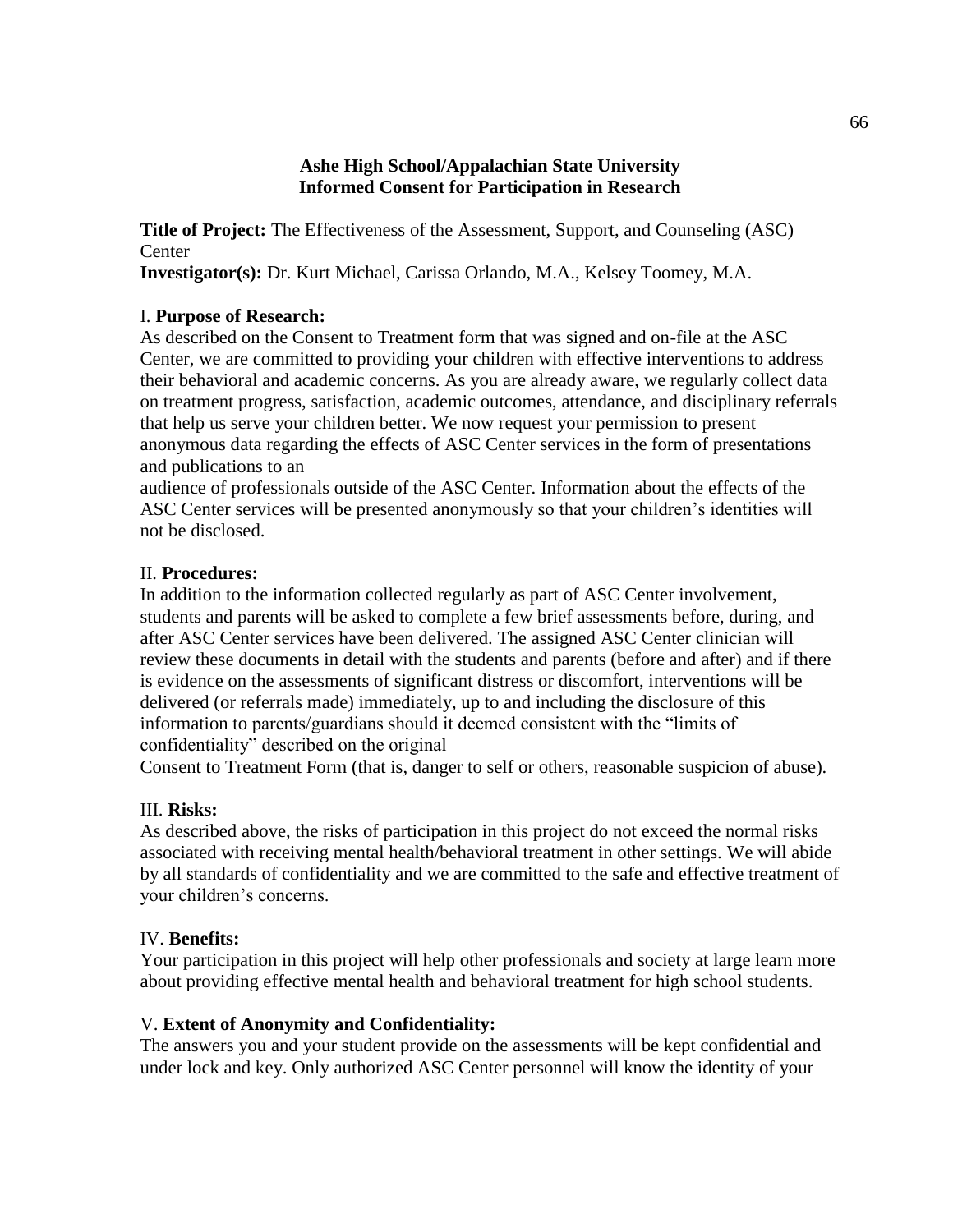children. When the data is presented, it will not include your children's identity. The information will be presented anonymously.

#### VI. **Compensation:**

There will not compensation for your participation. ASC Center services are provided at no cost to you or your child.

## VII. **Freedom to Withdraw:**

You or your child do not have to answer any questions if you do not want to and you can stop at any time.

#### VIII. **Participant's Responsibilities:**

I voluntarily agree to participate in this study. I have the following responsibilities:

- 1. Review this consent form
- 2. Complete the assessments honestly if I consent to participation

## IX. **Participant's Permission:**

I have read and understand the Informed Consent and conditions of this project. I have had all my questions answered. I hereby acknowledge the above and give my voluntary consent by completing and signing this form.

Signature of Legally Responsible Person or Student:

 $Date:$ 

Specify Relationship to Student and Print Name in Full:

\_\_\_\_\_\_\_\_\_\_\_\_\_\_\_\_\_\_\_\_\_\_\_\_\_\_\_\_\_\_\_\_\_\_\_\_\_\_\_\_\_\_\_\_\_\_\_\_\_\_\_\_\_\_

Signature of Student:

\_\_\_\_\_\_\_\_\_\_\_\_\_\_\_\_\_\_\_\_\_\_\_\_\_\_\_\_\_\_\_\_\_\_\_\_\_\_\_\_ Date: \_\_\_\_\_\_\_\_\_\_\_\_\_\_\_

# **Should I have any questions about this research or its conduct, I may contact:**

Kurt Michael, michaelkd@appstate.edu, (828) 262-2272, ext. 432 IRB Administrator, Research and Sponsored Programs, Appalachian State University, Boone, NC 28608, (828) 262-2130, irb@appstate.edu.